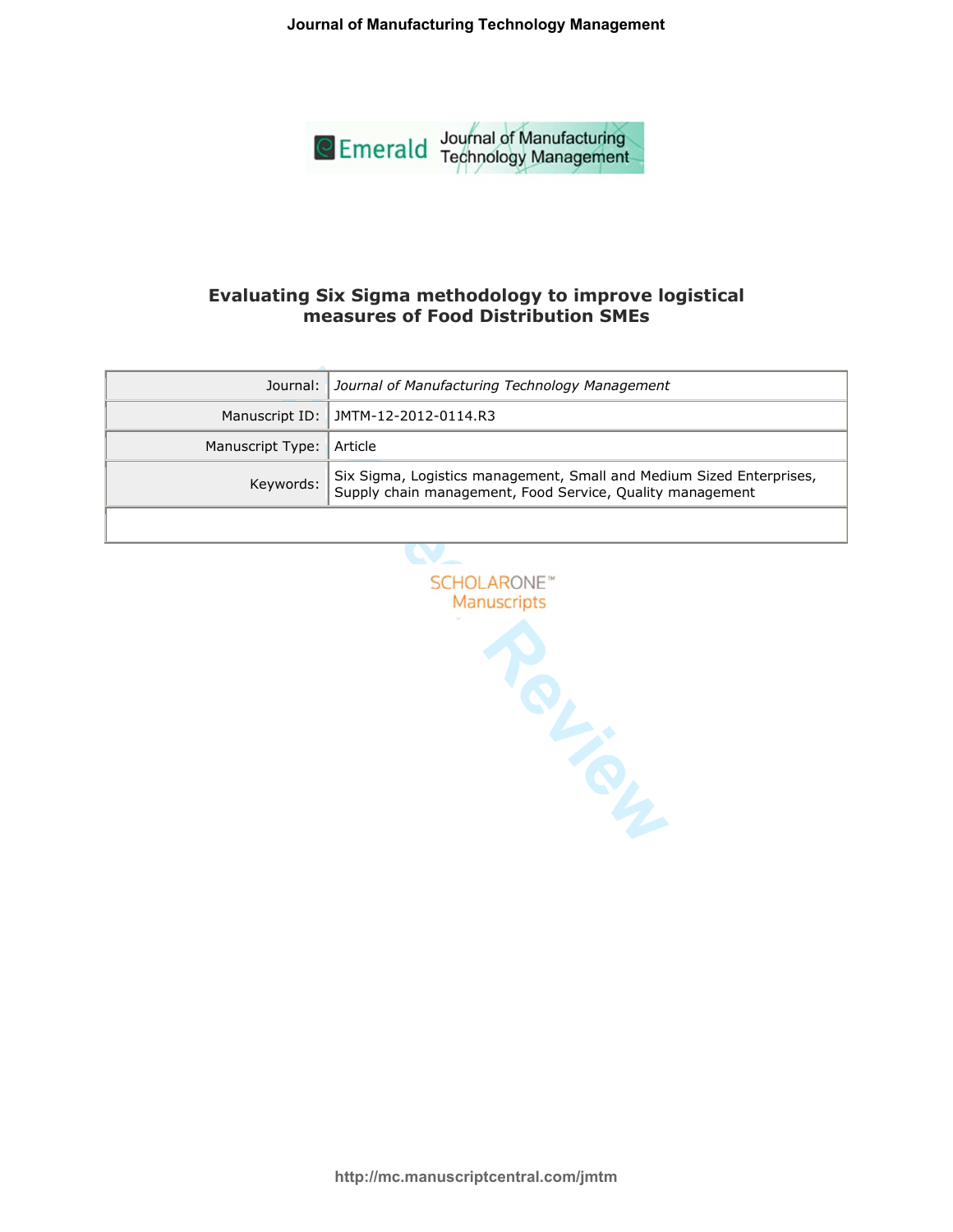# Evaluating Six Sigma methodology to improve logistical measures of Food **Distribution SMEs**

### **Abstract**

**Purpose** – The purpose of the paper is to investigate the implementation of the Six Sigma methodology as a systematic business strategy and quality initiative to improve the critical logistical measures within small-to-medium sized food distributers.

**Design/methodology/approach** - The first stage was the conducting of structured questionnaires to verify the applicability in terms of capability, resources and culture in the targeted industry. The second stage was the implementation of two industrial case studies to investigate the impacts of Six Sigma on logistical measures.

**Finding** – It was found that Six Sigma is applicable and beneficial in small – to – medium sized food distributers. It was also found that required training, personal characteristics of managers, size of the organisation, education level and workplace of the employees are the most effective elements to adopt Six Sigma for these organisations.

**Research limitations/implications – Cultural factors including high level of secrecy in** information exchange, ambiguity and lack of knowledge, sampling population and requirement of ISO9000 were found as key issues in implications of this research programme.

**Practical implications – Six Sigma programme can be used as a problem solving practice, a** performance measurement tool and a business strategy in small food distributers through more simplified approach to improve the ultimate food supply chain.

For Boxel and Sacret and Englished measures.<br>
The sector Six Sigma on logistical measures.<br>
Sound that Six Sigma is applicable and beneficial in sn<br>
ters. It was also found that required training, persona<br>
the organisation **Originality/value** – This research article studies the application of Six Sigma in food logistics SME sector by having integrated research approach, and also provides a practical scientific and rigorous quality and profitability improvement methodology for smaller food distribution organisations with limited resources.

Keywords: Six Sigma, Logistics, food distribution, SME, supply chain management, food service

**Article Classification: Research Paper** 

### 1-Introduction

As the food industry becomes increasingly global and expands to meet the demands of a growing world population, so does the increasing need for competitiveness within and between food supply chains with growing consumer driven value (Zokaei and Hines, 2007). The global food supply chains and logistics network of today are particularly fragile and complex and may be easily subject to risk of poor quality, higher cost, and increased lead time due to complex network of different entities (Dani and Deep, 2010). With globalisation and expansion, consolidation also often follows and as a result, the small-players within the food sector, that characteristically deal with logistics and distribution, face increasing competition and will need to continually improve to survive. This is exacerbated by the fact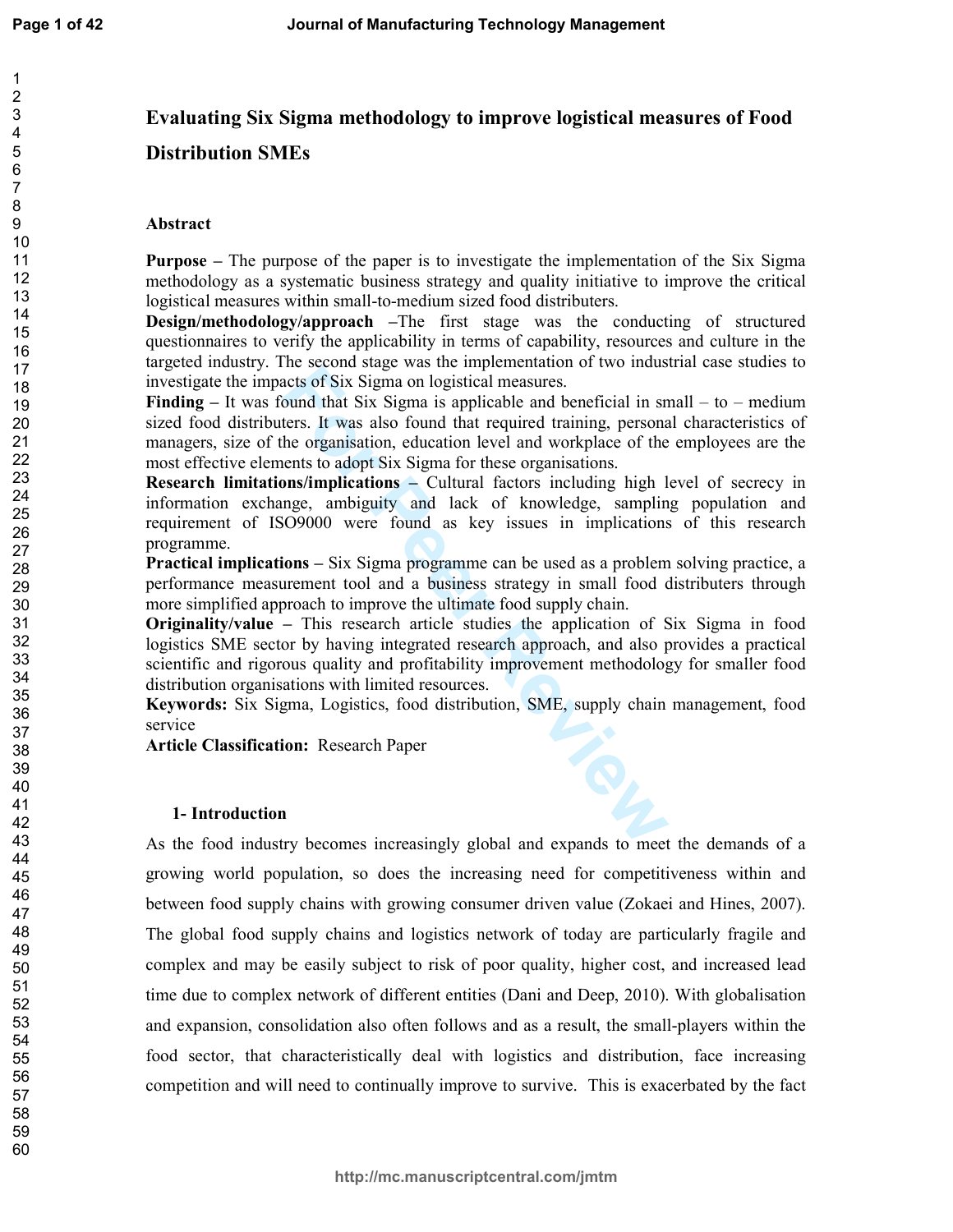that like many other sectors, the food sector is dominated by a large proportion of the market being supplied through a large number of small to medium sized enterprises (SMEs), defined for the purposes of this study using the UK definition as any organisation with less than employees (European Commission, 2003 and Department of Trade and Industry DTI, 2005 cited in Kumar et al., ). It is vital then that SMEs are able to distinguish themselves from their competitors through aspiration for quality, customisation and continuous improvement. However, this remains a challenge since many SMEs run on very tight margins, with low staff resources and see quality and performance management as a luxury rather than necessity. This made less research interest in this area and especially related to the food distribution SME sector. The motivation behind this research study is thus to examine how SMEs in the food distribution sector might be able to adopt an appropriate quality and business improvement initiative throughout its integrated functions of purchasing, transportation and storage which extends to assuring effective customer service, total cost efficiency, competitive advantage and ultimately enhanced organisational performance (Mentzer et al., ).

on SME sector. The motivation behind this researcles in the food distribution sector might be able to act in the food distribution sector might be able to act in survey involvement initiative throughout its integrated func Specifically, the key purpose of this research is to evaluate the capability, key success factors and benefits of the use of Six Sigma in food distribution SMEs. Distribution is part of the logistics and there are number of logistics measures and objectives (Wilding and Jurialdo, 2004; Nabhani and Shokri, 2009) in the literature that could be directly referred to the distribution. The Six Sigma programme was selected as the systematic quality initiative to be studied for this purpose since it is recognised as a standard for improving customer satisfaction and profitability (Burton, 2006) and is also promoted in the literature as an accessible and workable quality management approach compared to other initiatives such as Lean and ISO9000 within SMEs (Antony et al, 2005). This comparison between Six Sigma with lean and ISO9000 was selected for this article, since lean and ISO9000 are the most common quality related practices in SMEs due to their simplicity and minimum cost (Antony et al, 2005). It means that SMEs with limited time, budget and employee resources would rather to use quality improvement initiatives with less required capital investment and easier to understand and apply. However, there is a lack of evidence of the application of Six Sigma, particularly within food distribution and logistics SMEs so this research study aims to fill this knowledge gap by evaluating the organisational capability of food distribution SMEs to implement Six Sigma, to assess the key success factors of its implementation and to justify the use of Six Sigma over other quality management frameworks. In so doing, the paper also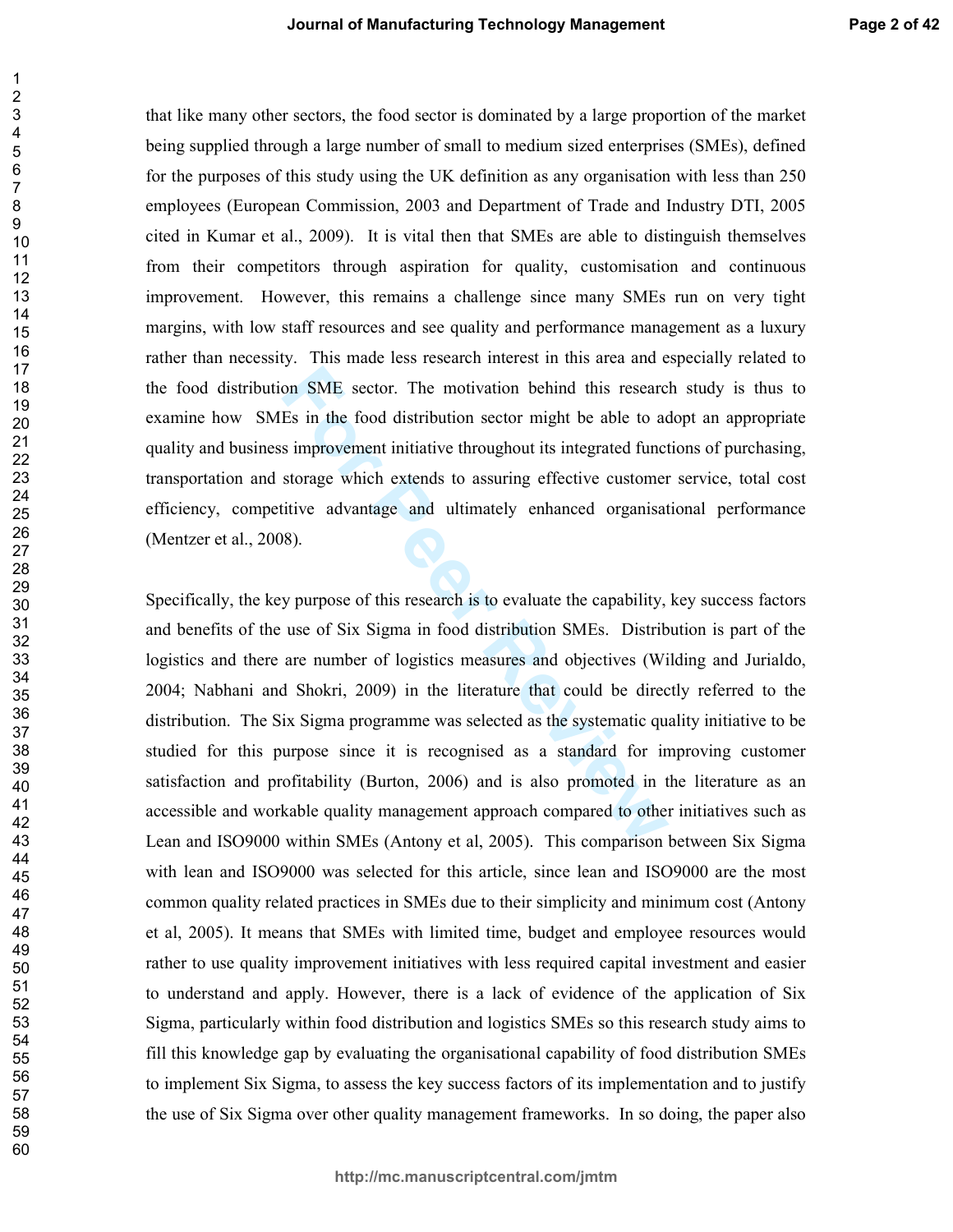identifies the most critical logistical pinch-points in food distribution SMEs and reviews the practical benefits of using Six Sigma in food distribution SMEs.

### 2- Background Literature

The growing interest of Six Sigma as an ever-increasing integration of quality and business strategy is acknowledged by researchers (Griggs and Walls, 2007; McAdam and Lafferty, 2004) in that the competitive nature of supply chains demands quality and perfection in both production and service. The increase of the scope of the Six Sigma literature is reflected in studies covering service sectors (Delgado et al, 2010; McAdam and Hazlett, 2010), business functions and SMEs (McAdam and Hazlett, 2010). Six Sigma is recognised as a means of managing global competitiveness to pursue continuous improvement (Kumar et al., 2008) and is described by Johannsen and Leist (2009) both as a top-down strategic improvement programme and as a set of quality tools or techniques. It is also described as a business excellence strategy (Antony et al., 2007) and as being a customer-driven (Nakhaie and Neves, 2009; De-Koning and De-Mast, 2006), a project-driven (Assarlan et al, 2012; Kwak and Anbari, 2006) or a business-driven (Savolainen and Haikonen, 2007) methodology, which focusses on decision-making based on quantitative data (De-Koning and De-Mast, 2006) and statistical and non-statistical tools (Manville et al. 2012), to lead towards improving the organisation's product, process and service (Savolainen and Haikonen, 2007), financial performance (Nakhaie and Neves, 2009) or general business strategy (Savolainen and Haikonen, 2007). This significant relationship between a customer – focused practice with supply chain capability and financial improvement was acknowledged by research studies (Lado et al, 2011).

The statistical basis of Six Sigma is defined by convention as ensuring less than 3.4 DPMO (defect per million opportunities) or a success rate of 99.99997 percent (isixsigma, 2009), where the term sigma is used to represent the variation around the process average. Six Sigma thus focuses on variation and defect reduction (Kumar et al., 2009; Kumar et al., 2008; Burton, 2006; Anderson et al., 2006; Naslund, 2008; McAdam and Lafferty, 2004; Raisinghani et al., 2005; Biolos, 2003; Haikonen, 2004), but is also cited in the literature as contributing to process improvement (McAdam and Lafferty, 2004; Lee-Mortimer, 2006; Anbari and Kwak, 2004; Haikonen et al., 2004; Buck and Tolentino, 2006), customer satisfaction (Thomas and Barton, 2006; Kumar et al., 2008; Behara et al., 1995; Anbari and Kwak, 2004), cultural change (Raisinghani et al. 2005), quality improvement (Wessel and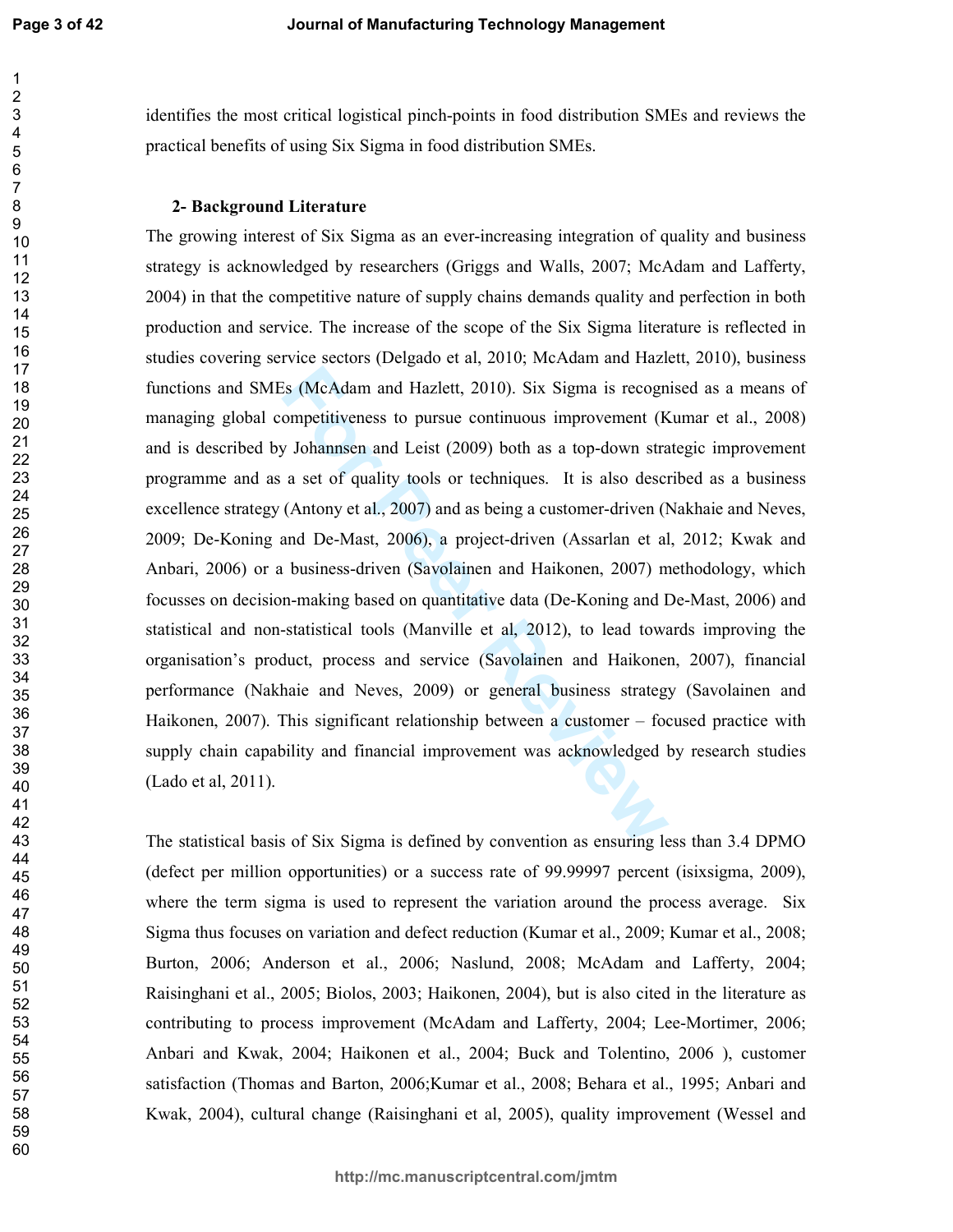**Example 10** and Hilton and Sohal, 2012) but the rewards<br> **Formula Example 10** and Hilton and Sohal, 2012) but the rewards<br> **Formula Example 10** and employees (Manville et al<br> **Formula Example 11** and Andericta, 2009;<br> **Fo** Burcher, 2004) and financial enhancement (Thomas and Barton, 2006; Kumar et al., 2008; Anbari and Kwak, 2004). The Six Sigma methodology can also reduce the complexity of other supply chain performance measurement systems such as Supply Chain Operation Reference (SCOR) Model, which was recommended by the literature (Barber, 2008). As a top-down approach (Klefsjo et al, 2001) and its acquisition and transformation perspectives (McAdam and Hazlett, 2010), business transformation may be required to promote Six Sigma (Al-Mishari and Suliman, 2008) and the approach is also heavily dependent on the collation and availability of factual and disciplined benchmarking and performance measurement information, training and education, top management commitment and leadership (Suresh et al, ; Kumar et al,  $2011$ ; and Hilton and Sohal,  $2012$ ) but the rewards are as developed learning capabilities within managers and employees (Manville et al, 2012), increased customer satisfaction, reduced operation cost, increased revenue and improved processes (Kumar et al., 2008; Andersson et al., 2006; Miguel and Anderieta, 2009; Antony and Desai, 2009; Kumar et al, 2006; Antony et al, 2005; Thomas, 2006) although it is recognised as being potentially time consuming and complex (Chakrabarty and Chuan, 2009; Bendell, 2006) and the cost of training and infrastructure can create limitations (Antony, 2006). It was indicated that effective application of Six Sigma can help firms choose their competitive positioning such as focusing on internal efficiencies or differentiation strategies (Malik and Blumenfled, 2012).

Within SMEs, limitations to apply Six Sigma may be particularly acute but aside from work by Kumar et al. (2009), Antony (2008), Kumar and Antony (2008) and Kumar et al (2011) who identified that the prime objectives of SMEs were quality, cost and profitability and that these could be improved through the application of a Six Sigma programme, there has been little other empirical work done. It has been suggested through an implementation framework that Six Sigma is highly applicable in any SME without any need for intensive training and team building (Kaushik et al, 2012; Kumar et al, 2011, Thomas and Barton, 2006; Nabhnai and Shokri, 2009) and there are some examples of case studies using Six Sigma to improve the food supply chain (Thomas and Barton, 2006, Nguyen et al, 2004; Trinekens and Zuurbier, 2008) where it is mooted that Six Sigma can change food safety and quality culture from "End-of-Line" inspection to a new "quality assured process", where both quality and safety of the food is improved through process improvement (Trinekens and Zuurbier, 2008).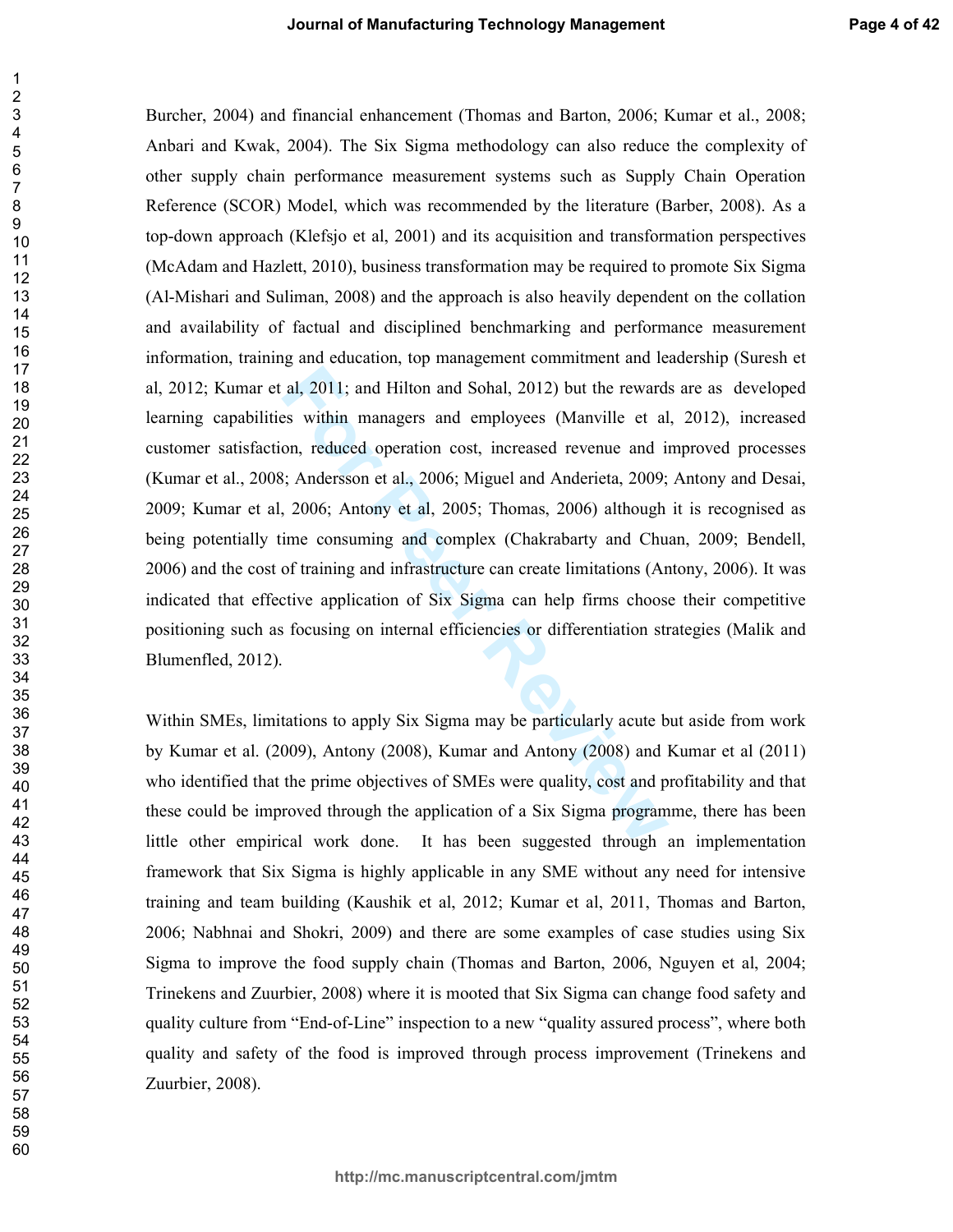$\overline{2}$ 

It is important, however, to justify the application of Six Sigma in comparison with Lean and ISO9000 as two most common quality practices in SMEs to improve logistical or supply chain measures. The notion of 'Lean' was introduced primarily as a waste and cost reduction tool, which strives for competitiveness and value-adding (Naslund, 2008 And Thomas, 2009) internally and in global SC context (Mollenkropf et al, 2010). Lean principles are in close relationship with other quality initiatives since they have been incorporated as a target – setting quality based scheme in some food supply chains (Hines et al, 2006). Indeed, both Lean and Six Sigma were introduced as a repackaging of the Total Quality Management (TQM) philosophy (Naslund, 2008). Both share very similar key success factors (KSFs), but the key difference is the systematic breakthrough methodology of Six Sigma, which results in both financial enhancement and process improvement (Naslund, 2008, Kumar et al, 2006 and Thomas, 2009). In fact, Six Sigma aims for discovering and immediate systematic break though projects, whilst Lean is about taking the fast and smooth continuous incremental improvement (Assarlind et al, 2012).

is the systematic breakthrough methodology of Six Sign<br>ncement and process improvement (Naslund, 2008, Ku<br>n fact, Six Sigma aims for discovering and immediat<br>hilst Lean is about taking the fast and smooth conti<br>rlind et al Conversely, ISO9000 is a quality management system containing a series of quality assurance standards that have been developed by the International Organisation for Standardisation in Geneva, Switzerland (Pina and Selles, 2008) and was introduced by an organisation to promote the importance of quality as a fundamental business management strategy. ISO9000 was also established as a series of International Standards that identify the minimum activities that a company must have in place in order to control quality (Han et al. 2007; Kumar and Antony, 2008). The major criticism against ISO9000 is its inability to guarantee quality as a commercial advantage (Pina and Selles, 2008, and Kumar and Antony, 2008) and as the result of an empirical analysis between Six Sigma, Lean and ISO9000 for different manufacturing SMEs, Six Sigma was introduced as the most appropriate tool to improve the supply chain measures (Kumar and Antony, 2008). This article can be seen as an extension of Kumar's and Antony's work in 2008 as a more tailored approach and for food distribution SMEs in order to investigate its application and practical benefits. The practical benefits of the Six Sigma methodology of DMAIC (Define, Measure, Analysis, Improve, Control) to the logistics and distribution operation as the most common problem solving methodology of Six Sigma (Nakhai and Neves, 2009) and also an appropriate methodology to achieve highest level of process capability (Tannock et al, 2007) will also be considered as the part of justification to implement Six Sigma.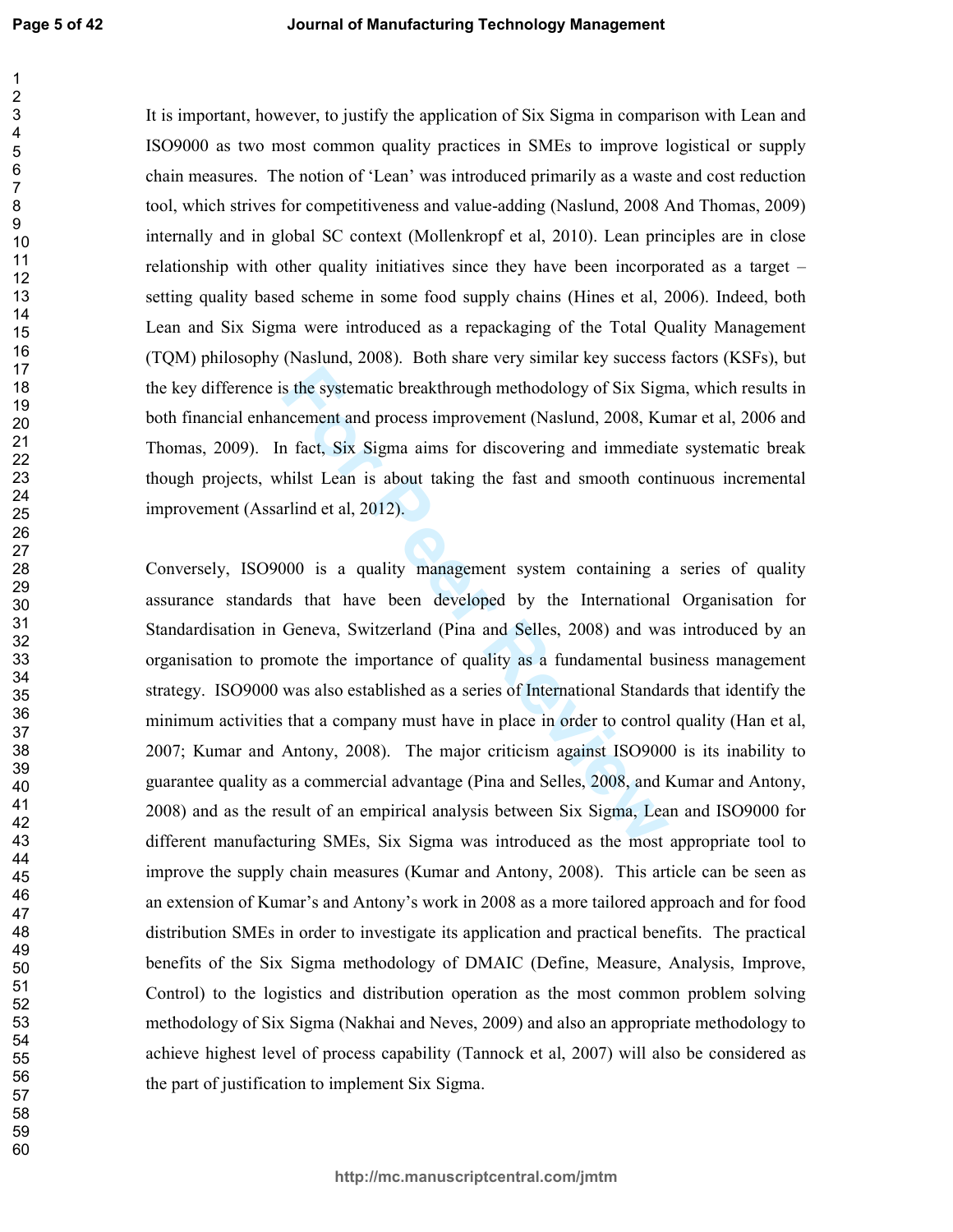### 3- Research Background and methodology

In the food supply chain, food distribution is a crucial part of the overall logistical operations for products that may have a very short shelf life and require fast moving supply channels. Minimising 'defects' and minimising waste is thus a crucial element in this part of the chain and it is recognised as one of the most important processes within a food supply chain, since it can directly affect the whole supply chain's performance in terms of quality, cost, flexibility, dependability and speed (Ahmad et al, 2005). In the light of this, it is important to know whether the application and use of Six Sigma in a food distribution SME can help improve performance in this particular sector.

**Follow Theory** involved in both logistics functions<br>
in operational level in an intensive supply chain where ke<br>
include customer service, inventory management, at<br>
include customer service, inventory management, at<br>
incl Food distribution businesses are highly involved in both logistics functions and dimensions at both a strategic and operational level in an intensive supply chain where key business strategy priorities typically include customer service, inventory management, operation cost and maintaining product quality. Within such businesses there are usually three different service functions: ordering processes, warehousing processes and delivery processes. Against this, organisations need to provide the best possible service with high quality to distinguish the business as a fully customised organisation. According to Cuthbertson and Piotrowicz (2008), from a study of food logistics Balanced Score Cards (BSC), the key logistical measures of such businesses can be classified as either process or functional based. It was suggested by them that most of these measures have customer or organisational perspective, which could be approached by Six Sigma methodology. But, there was no specific indication of how and for which measures this could be happening. The key research question of this research is to investigate whether the Six Sigma is applicable and beneficial for food distribution SMEs to fill the existing knowledge gap of implementing Six Sigma in food distribution SMEs in a practical and effective manner. Therefore, the objectives of this research article are presented as:

- (i) To investigate the organisational capability of food distribution SMEs to implement Six Sigma;
- (ii) To investigate the senior management commitment and/or employee resistance to change driven by Six Sigma;
- (iii) To justify the application of the Six Sigma methodology against other quality management initiatives;
- (iv) To identify the most strategic logistical pinch-points in food distribution SMEs to be focused by Six sigma in order to have the highest financial impact; and,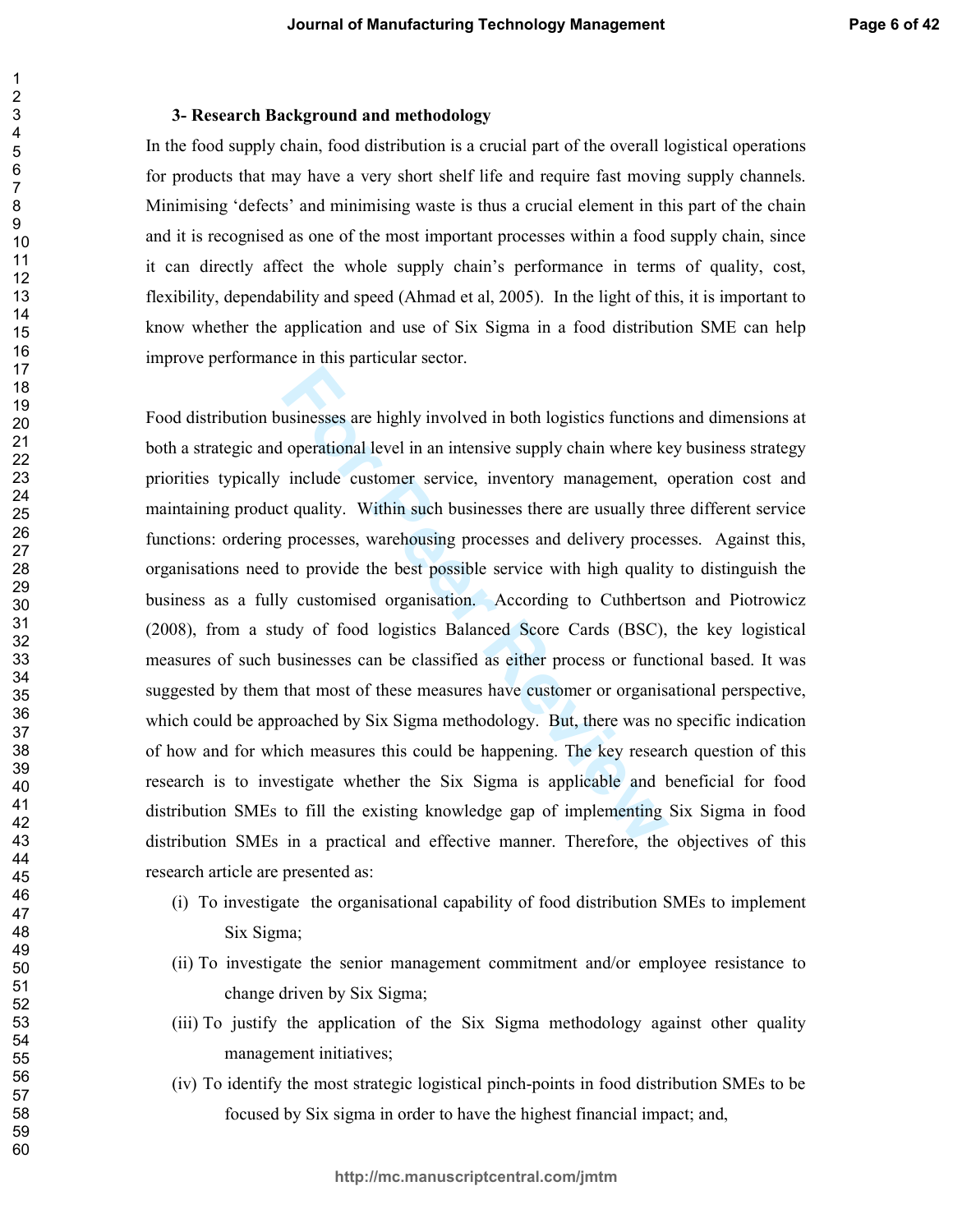### $(v)$  To examine the practical benefits of using Six Sigma in a food distribution SME

A research study indicated that majority of the logistics research throughout recent years has primarily been in logical positivist and interpretive areas, which acknowledge the rising in both quantitative and qualitative research approaches in logistics (Craighead et al. 2007). Therefore, it was decided to use both approaches for this research study as required. To achieve the first four of these objectives, a series of respective questionnaires were distributed across different samples of SMEs. A single questionnaire was used for some objectives, whilst objective (ii) was broken down into two separate questionnaires  $-$  one for senior management and one for employees. Although it may have been more conventional to seek responses from less number of companies across all quantitative study, the rationale for taking such an approach was the notorious difficulty of getting SMEs to engage in research and also limited number of food distribution SMEs in UK food market. The approach taken reduced the response burden on participants and led to a much larger overall sample of responses being useable.

ne for employees. Although it may have been more coss number of companies across all quantitative study roach was the notorious difficulty of getting SMEs to mber of food distribution SMEs in UK food market. The burden on Table 1 summarises the sampling strategy for each of the first four research objectives. The sampling strategy for the first, third and fourth questionnaires was the snowball sampling, in which researchers identified first food distribution SME and then recognised the list of other food distribution SMEs or food related organisations (for third and fourth questionnaires) through making more relationship with the first food distribution SME (which was then used as the case study Company) and some more first few targeted Companies. The rationale behind selecting this strategy was to having difficulty to identify food distribution SMEs without connection. The sampling strategy for the second questionnaire was purposive sampling in which researchers tried to use managers and employees for two different questionnaires with two different objectives; the respondents within each sample population were selected randomly based on availability. The rationale behind this sampling strategy for questionnaire two was profound differences of two sections of the questionnaire in terms of objectives and research question and also intensive work loads for both managers and employees in these types of organisations. The sample size of questionnaires is different due to availability of data in that specific period of time and it increased over time by identifying more food distribution SMEs. The data set for last two questionnaires were all food related SMEs including manufacturers and all food distribution SMEs which have already been accessed during first two questionnaires, as it was believed that the result of those two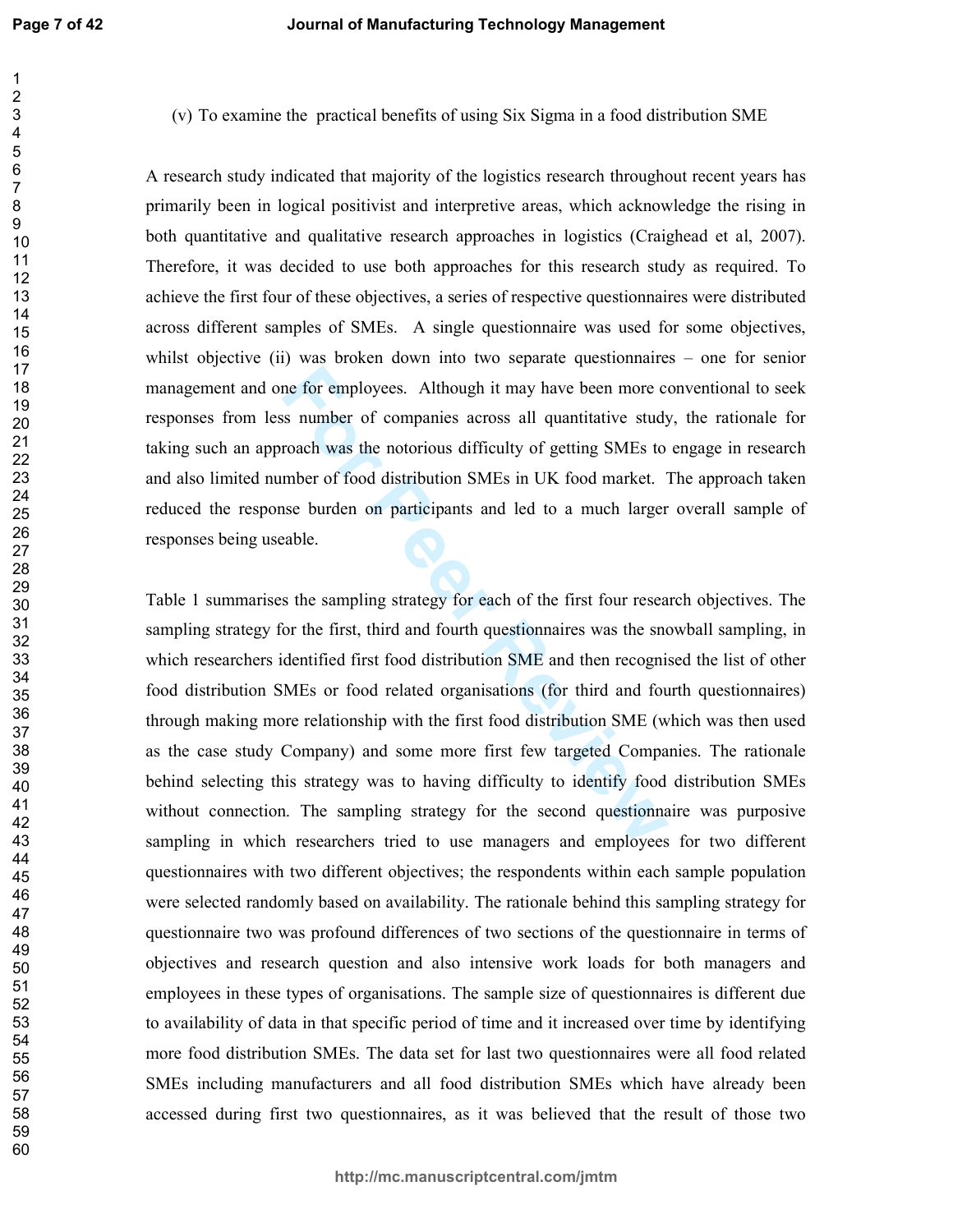questionnaires would also be applicable for food distribution SMEs, while the number of respondents would also increase.

### **. &**

The questionnaires were used to deal with first four research objectives were essentially quantitative, requiring respondents to rank and prioritise answers across LIKERT scales. The responses were thus able to be compiled across all samples and another analysis performed in addition to more descriptive analyses. The analysis, which is described in more detail below, enabled authors to see whether any key trends, associations or typologies existed in relation to the use of Six Sigma.

**For All the System System System System System System System System System System System System System System System System System System System System System System System System System System System System System System** The constructs of the first questionnaire were selected based on focusing on some important common resource capability elements to practice systematic programmes such as Six Sigma. However, the size of organisation is an important variable factor in which smaller companies may have limited sources. The constructs for top management commitment and employee resistance to change of the second questionnaire were selected as key defining factors for them. For instance, some distinguishing variables of level of willingness, concern and involvement for top management commitment, and level of willingness, concern and knowledge for employee resistance to change were asked within questionnaire to assess the possibility of cultural barriers linked to these two critical human resource success factors of implementing Six Sigma in this sector. The motivation behind selecting those three quality initiatives in questionnaire three was the similarity between them in terms of practice and culture; TQM has not specifically been evaluated due to its vague nature (Fotopolous and Psomas, 2009). This means that TQM as a philosophy with different definitions and therefore lack of transparency would not present a clear identification for a quantitative approach of data collection. This questionnaire actually and in practice has been conducted after fourth questionnaire; the presented business objectives had been selected as the result of data gathering of fourth questionnaire and also literature review (Shepherd and Gunter, 2006; and Gunasekaran and Ngai, 2003).

The constructs of questionnaire 4 were selected as the result of extensive literature review on articles that focussed on supply chain and logistics measurement frameworks (Shepherd and Gunter, 2006; and Gunasekaran and Ngai, 2003).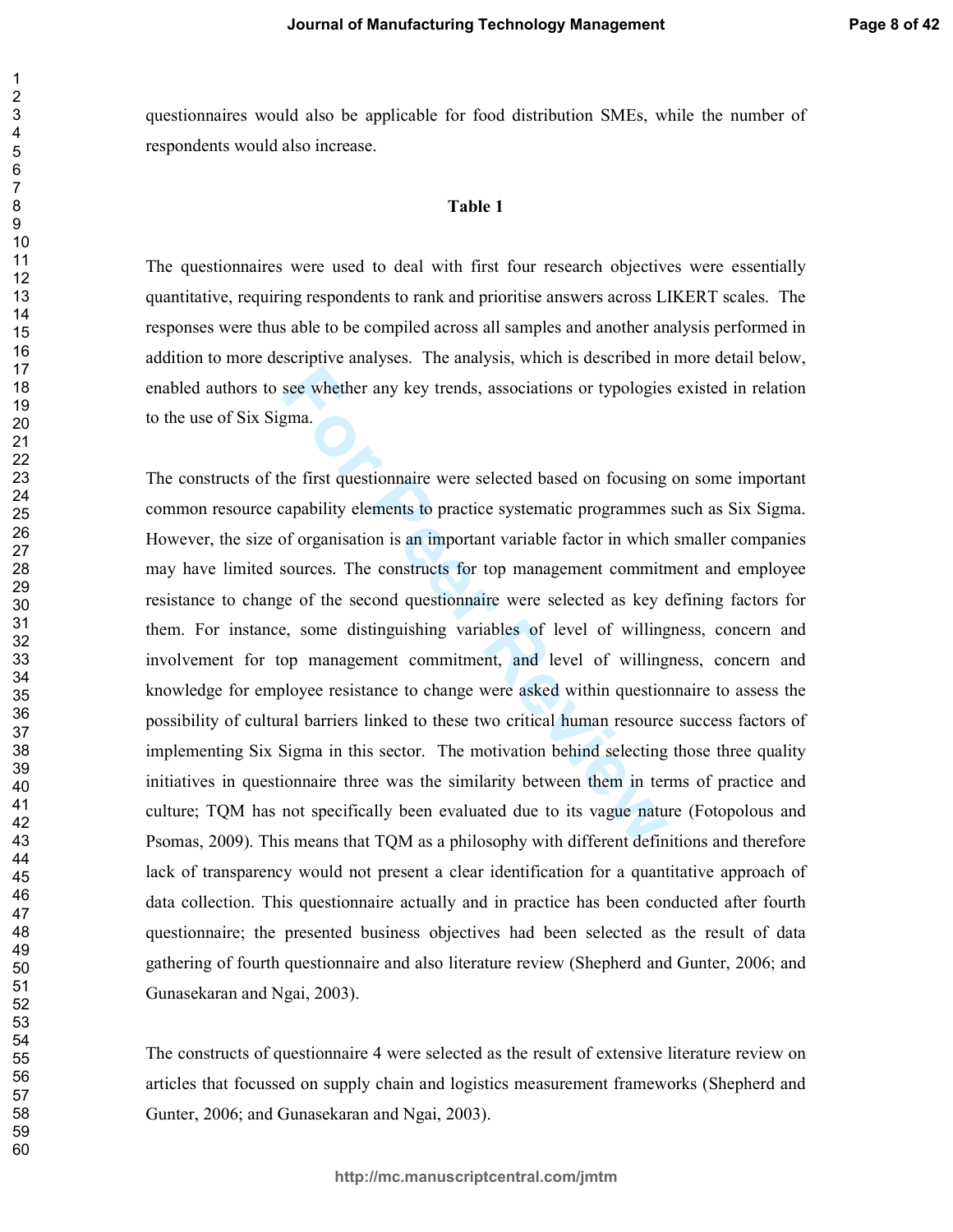The fifth research objective is of a more qualitative nature and thus required a more qualitative analytical approach and so two case studies were used. Both case studies were conducted in the same company at different points in time and after the implementation of the above questionnaires.

metrics were selected as key project selection criter<br>aad time" measure as an important time-related metric<br>ion by publishing a research article to reflect this case<br>ct two quality related case studies for this publication As such there is only one case study Company but two separate case analyses were conducted and so the results were presented as two case studies. The motivation behind selecting these two specific case studies was the response to the result of questionnaire four in which time and quality related metrics were selected as key project selection criteria for this type of businesses. The "lead time" measure as an important time-related metric had already been taken in consideration by publishing a research article to reflect this case study. Therefore, it was decided to select two quality related case studies for this publication. The first case study was about quality of products, which referred to the returned products as defect. The second case study was about quality of service to meet customer satisfaction in order processing as one of the key service processes in this type of organisations. However, there are still many other constructs that can be selected depending on strategic project selection criteria, which is critical for any Six Sigma application to have as effective result as possible.

The purpose of these case studies were broadly to verify the practical benefits of the Six Sigma methodology of DMAIC on logistical performance in a local, TQM culturallytransformed and ISO9000 certified food distribution SME. The company with 50 employees, is based in North East of England and is involved in storing and supplying raw material (chilled, frozen and dry) and packaging to food outlets throughout the north of England. The activities in the company involve taking and processing orders, loading goods and delivering them to the customers on the same day. The key objective of the company is to be differentiated from its competitors in quality of service.

The scope of these two case studies is presented in Table 2 to demonstrate the title of the case study, targeted CTQ, defect, methodology of the case studies and tools and techniques used. The purpose of conducting these case studies was to reflect the fifth research objective, which was "to reveal the practical impact of the DMAIC methodology of Six Sigma as a problem solving methodology to improve service quality for a food distribution SME". The first case study was carried out to look at the issue of reducing the number of quality related product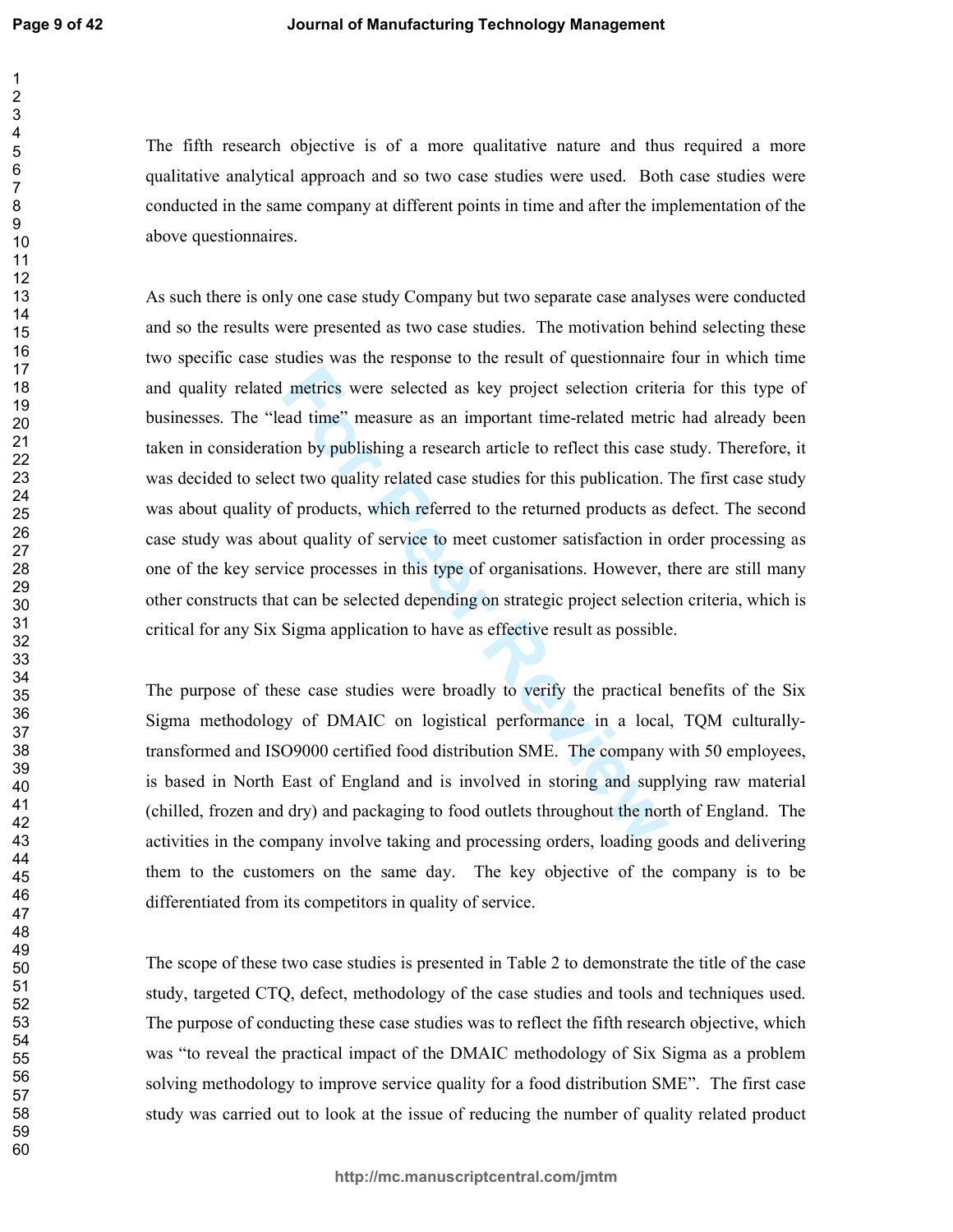rejects through adopting the DMAIC methodology and improving the customer service for this business and as such looked more at operations, whereas the second case study was focused more on administration tasks and looked at how customer satisfaction level were improved through the order taking process and by adopting the DMAIC methodology and reducing the number of mistakes.

The Analytical Hierarchy Process (AHP), which was presented as one of the applied tools is a quantitative method that can support managers in a broad range of decisions and complex problems including supplier selection and prioritisation of solutions (Gaudenzi and Borghesi, 2006). This AHP tool was used in the case studies of this research to prioritise and identify the most optimum solutions or improvement strategy to deal with the problems. In fact, it is used to support any decision making process, in which different potential factors are quantitatively compared with each other within a matrix structure in order to select the best option.

### **Table 2**

### **4-Result and Discussion**

### 4-1- Questionnaire Analysis

For the case studies of this research to pri<br> **For Solutions** or improvement strategy to deal with the pro<br>
my decision making process, in which different po<br>
pared with each other within a matrix structure in orde<br> **Fable** The result of first questionnaire with  $32\%$  response rate suggested that  $80\%$  of respondents had already implemented some sort of problem solving or process improvement projects in their organisation, although none of the respondents had any knowledge of Six Sigma. The analysis for different quality improvement-related practices for these organisations revealed three size-based groups: those with fewer than employees, those with between  $11$  and  $50$ employees and those with between 51 and 250 employees. There was no respondent with more than 250 employees for this questionnaire, although few of them have been targeted. The results of first questionnaire indicated in table 3 that organisations with between 51 and 250 employees had a greater ability to start Six Sigma projects in terms of organisational resources. his result revealed that 100% of respondents with between 51 and 250 employees had already applied principle organisational requirements to implement Six Sigma. Information sharing for many of the respondents was happening through customer complaint databases or face-to-face visits, whilst the bigger organisations used more extensive ways of information gathering. The distribution of how respondents implemented different organisational practices is described in table 3. The results suggest that record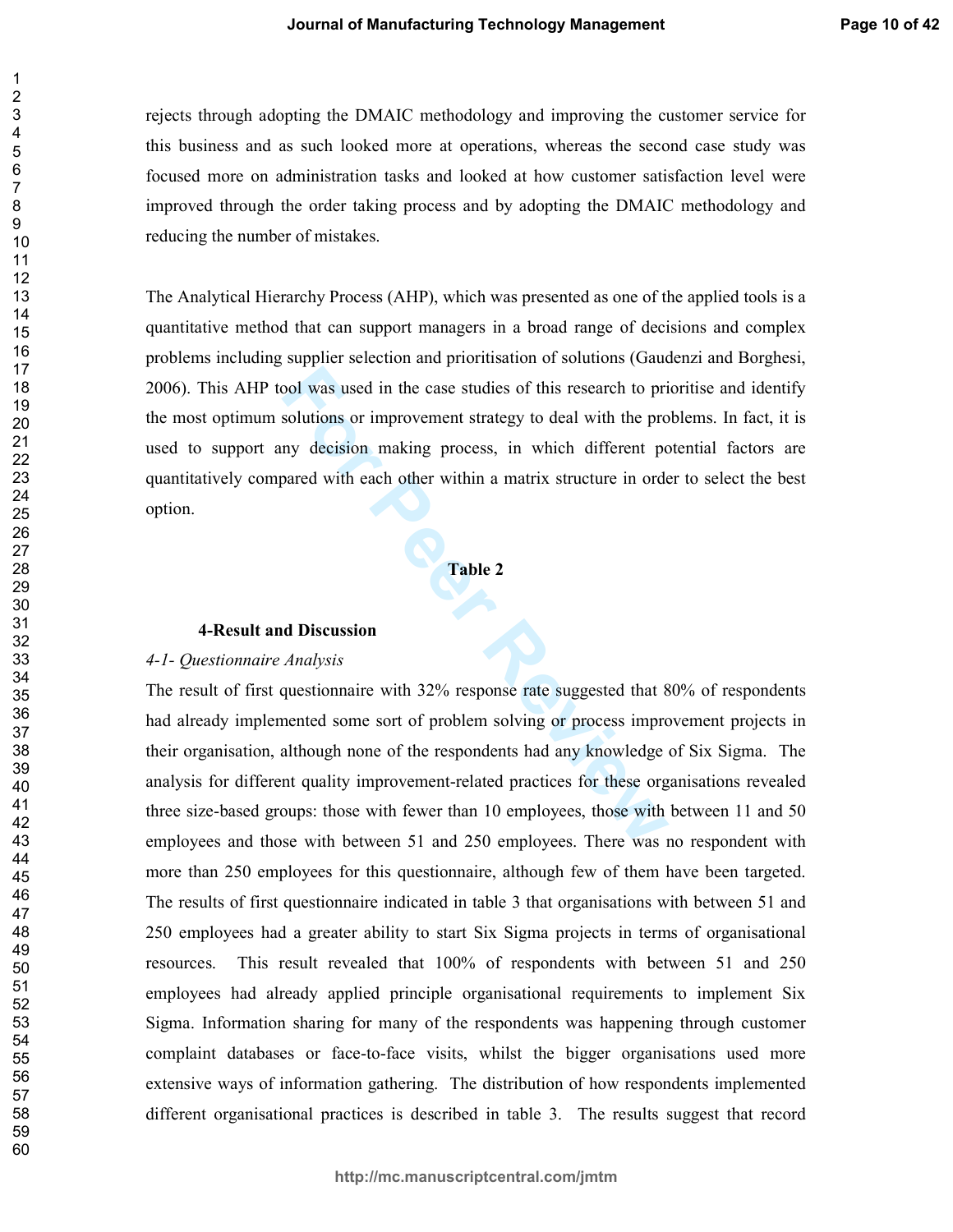keeping, complaint data base and taking a problem solving approach were the more common practices in the sector and they also suggest a positive correlation between the size of the organisation and their implementation of different organisational practices typical of Six Sigma project implementation.

### **. -**

**Fourthally EXEC THE TENDED THEOTER CONTERN THEOTER SET CONDED AND A SURFRENT CONDED A CHARGE STATE THIGHT AND THEOREM SURFRENT CONTERN THIG SYSTEM OF SCALE THIGHT AND SURFRENT THIG SYSTEM OF SCALE THIGHT AND SURFRENT AIDS** Questionnaires two was conducted to study two of the most important key success factors of implementing Six Sigma in food distribution SMEs. The first analysis of questionnaire two was carried out to highlight the top management commitment through studying the level of senior management willingness for quality improvement, senior management concerns with customer satisfaction and senior management involvement in problem solving project based on educational level of 98 managers from different levels in 70 food distribution SMEs using a LIKERT scale ranking system of scores from 1 to 10. Using the average scores allocated by respondents, the results presented in table 4 show high level of commitment within senior management as this element is the most important success factor of implementing Six Sigma. It also presented that the key differentiating issue that formed grouped responses around a manager's commitment for the potential implementation of Six Sigma as a quality improvement practice was that of education level of the manager. However, as the results also show, although they form statistically distinct groups, the impact of education level is not particularly strong since the average score for the three groups is across a relatively small range. However, the results are interesting from a training and development perspective and in particular show that better educated managers are more likely to be strategic in their work, being more open to change and improvement and being less involved in operational problem solving.

### **. /**

Two further analyses of questionnaire two were also attempted, the first to examine the impact of the location of a businesses on a manager's commitment, the second to examine the impact of business size on a manager's commitment. The result provided statistically no significant differences, confirming the consistent level of commitment within senior managers of the food distribution SMEs. It also indicated that personal characteristics of the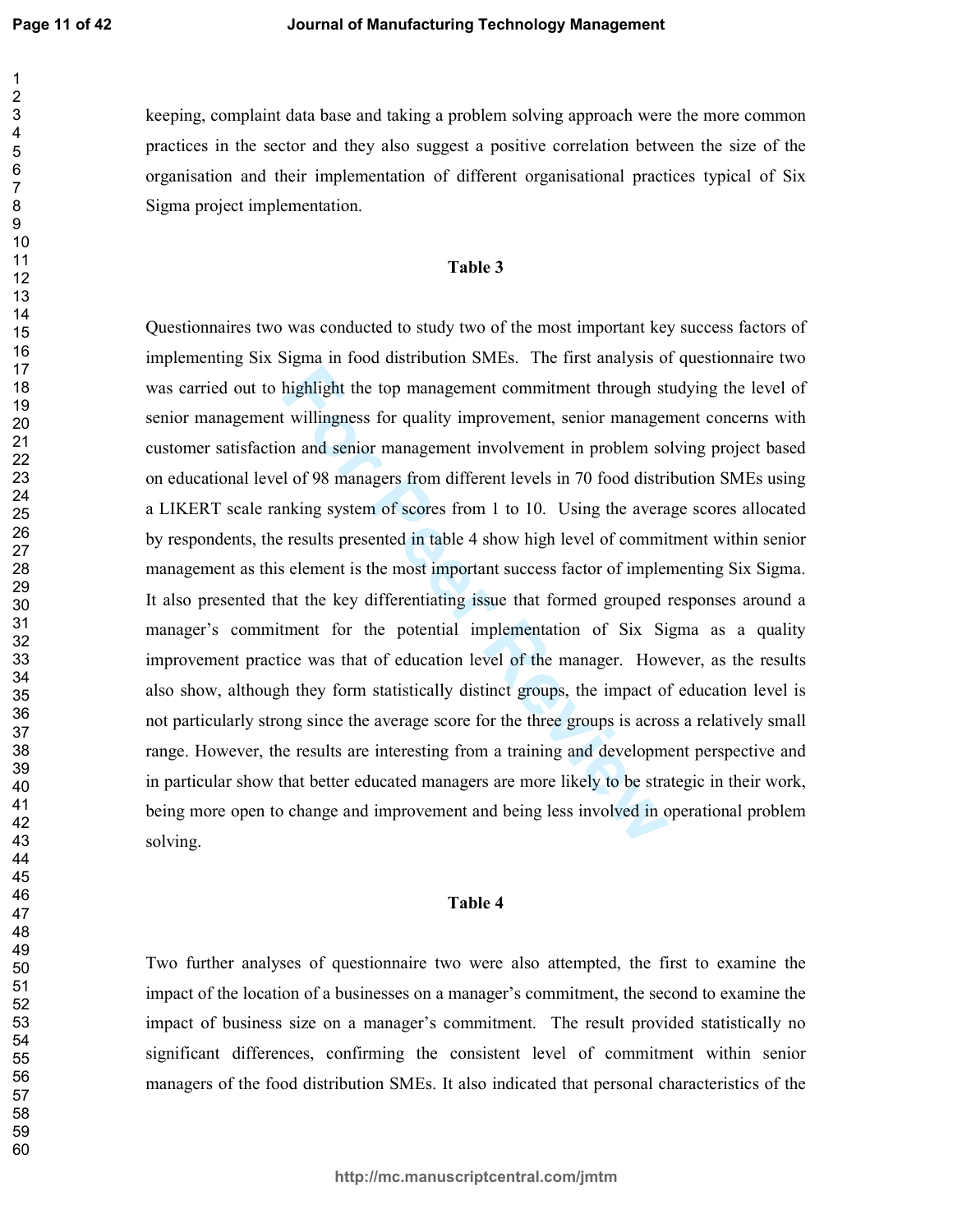manager were likely to be more important than anything to do with the physical characteristics of the SME.

The further analysis of the second questionnaire to reflect the employee resistance again showed that the level of education was important in determining any employee resistance to change but also showed that the nature of their employment (either in operations or in administration) had an impact. As Tables 5 and 6 present, the better educated administrationbased employees were most open to change and prioritised issues such as customer satisfaction and quality improvement. The key contributing element of this difference was indicated as a lower level of understanding for technical tools and performance measurement amongst lower educated employees who were also employed in shop-floor operations and highlights the important role of basic training for these employees prior to implementing Six Sigma in order to increase the level of understanding and reduce the chance of resistance.

### Table 5

### **Table 6**

**F** level of understanding for technical tools and perform<br> **Formally and the end of basic training** for these employees prior to<br> **France Alternal reviews** the level of understanding and reduce the chance<br> **Fable 5**<br> **Fab** Questionnaire three was carried out to investigate the impact of different quality improvement practices on some business objectives depending upon the type of business. The results found that whilst no individual food distribution company had implemented Six Sigma throughout its entire operations, the logistics or distribution department of few food manufacturers had. The presented result for manufacturers in table 7 represents all departments including logistics and transport department.

Having conducted the 10 points "Likert Scoring" analysis, table 7 represents the mean score (from 1 as the lowest to 10 as highest) and variation (Std) of impact of implemented practices to some business improvement objectives of food related businesses. The result of descriptive analysis presented in table 7 suggests that respondents  $(163 \text{ usable samples})$  have been using one or more than one of those improvement practices, and the rest have not been practicing any of them. The sample size of respondents for each practice(s) has been presented in table 7. It has also suggested that most of the food distributors and wholesalers have been implementing Lean, ISO9000 or both but it was found that the highest average score of impact on business objectives (9.64) was for few food retailers, which implemented all three quality improvement practices. It was also found that companies that have implemented Six Sigma with or without any other quality improvement practices had higher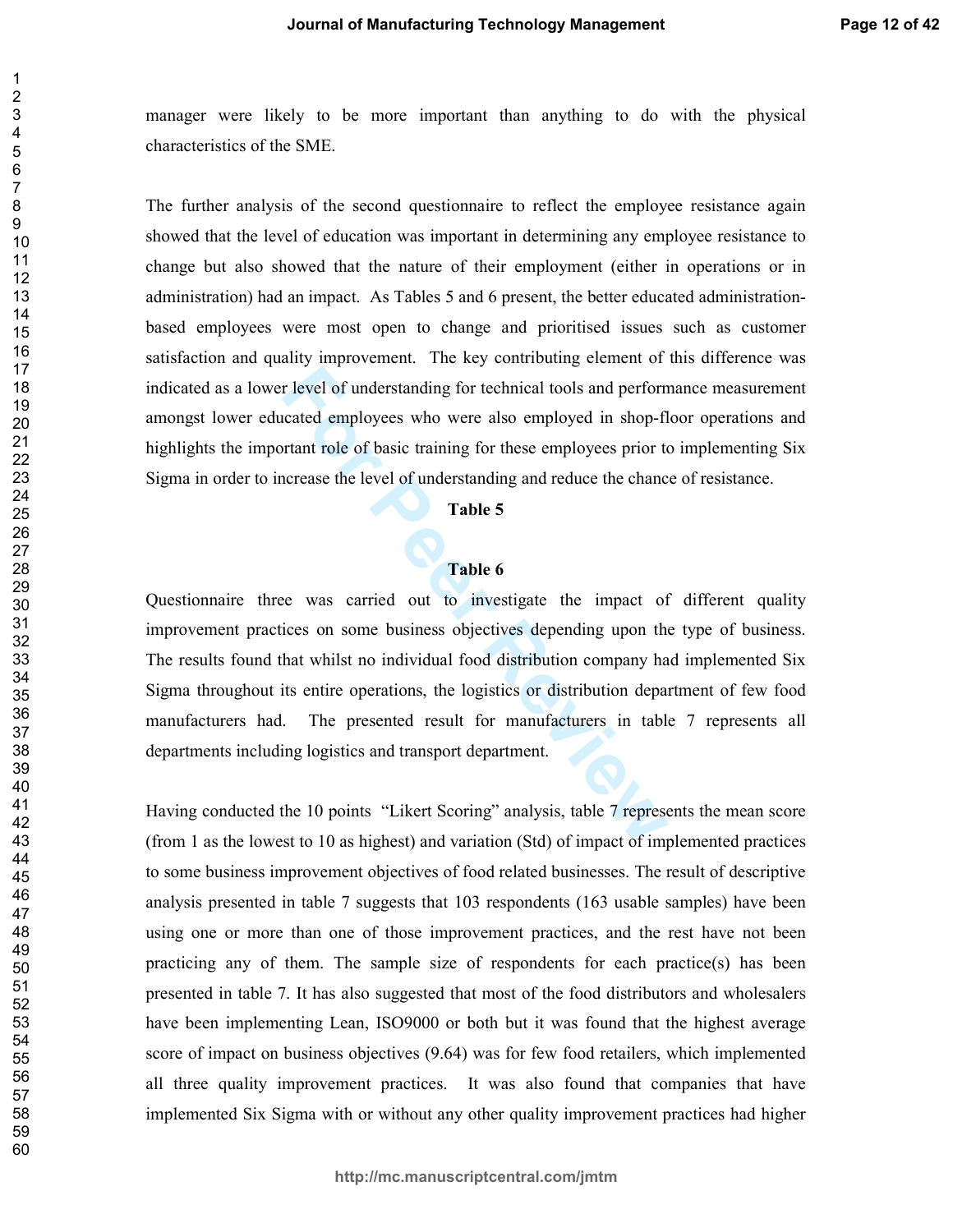**Page 13 of 42**

scoring value of impact on business objectives than those companies that have been implementing lean, ISO9000 or both together. This justifies the strength of Six Sigma on business improvement in the food industry in comparison with lean as a waste reduction tool and ISO9000 as a commercial standardisation certificate.

### **. 2**

istical key performance indicators (KPIs) with respect<br>stribution SMEs. Lead time with the average score of<br>vice quality with the average score of 8.2 in "Likert S<br>hest scored metrics. This means that any Six Sigma<br>g the c The result of questionnaire four with a 23% response rate recommended that time and quality related measures (lead time, process cycle time, and service quality) can be selected as the most important logistical key performance indicators (KPIs) with respect to project selection criteria for food distribution SMEs. Lead time with the average score of  $8.9$ , and process cycle time and service quality with the average score of 8.2 in "Likert Scoring" style were selected as the highest scored metrics. This means that any Six Sigma project is better to focus on identifying the customer requirements and potential defects related to lead time, process cycle time and service quality measures to ensure a strategic approach to project selection with highest customisation and financial impact. It is important to note that the selected measures of any of these KPIs need to be quantitative in order to be approached by a systematic methodology of the Six Sigma.

### 4-2- Case Study Results

To examine the practical benefits of Six Sigma and through application of DMAIC methodology of Six Sigma, the first case study reviewed 76 different manufactured quality related customer complaints and returned goods (defect), which was documented within the period of 5 months through traceability documentation. Having had the first stage of review, only 69 complaints were valid, as the rest had no reliable source. This represents a 0.03% defect percentage of  $286,812$  sold items for that period of time and a 4.97 sigma value. The Pareto analysis indicated that 55% of the source of the defect was related to fresh poultry, vegetable and chilled Pizza Cheese (Figure 1). The defect percentage might be appeared low, but the dramatic financial impact of even this small percentage due to potential loss of valuable customers made the management team to focus on this measure.

The monitoring chart of Figure 2 indicates that the number of quality related complaints increased with no usual or random reason up to higher limit during weeks 8 and 9. This was closely investigated through the database and traceability procedure to identify if there was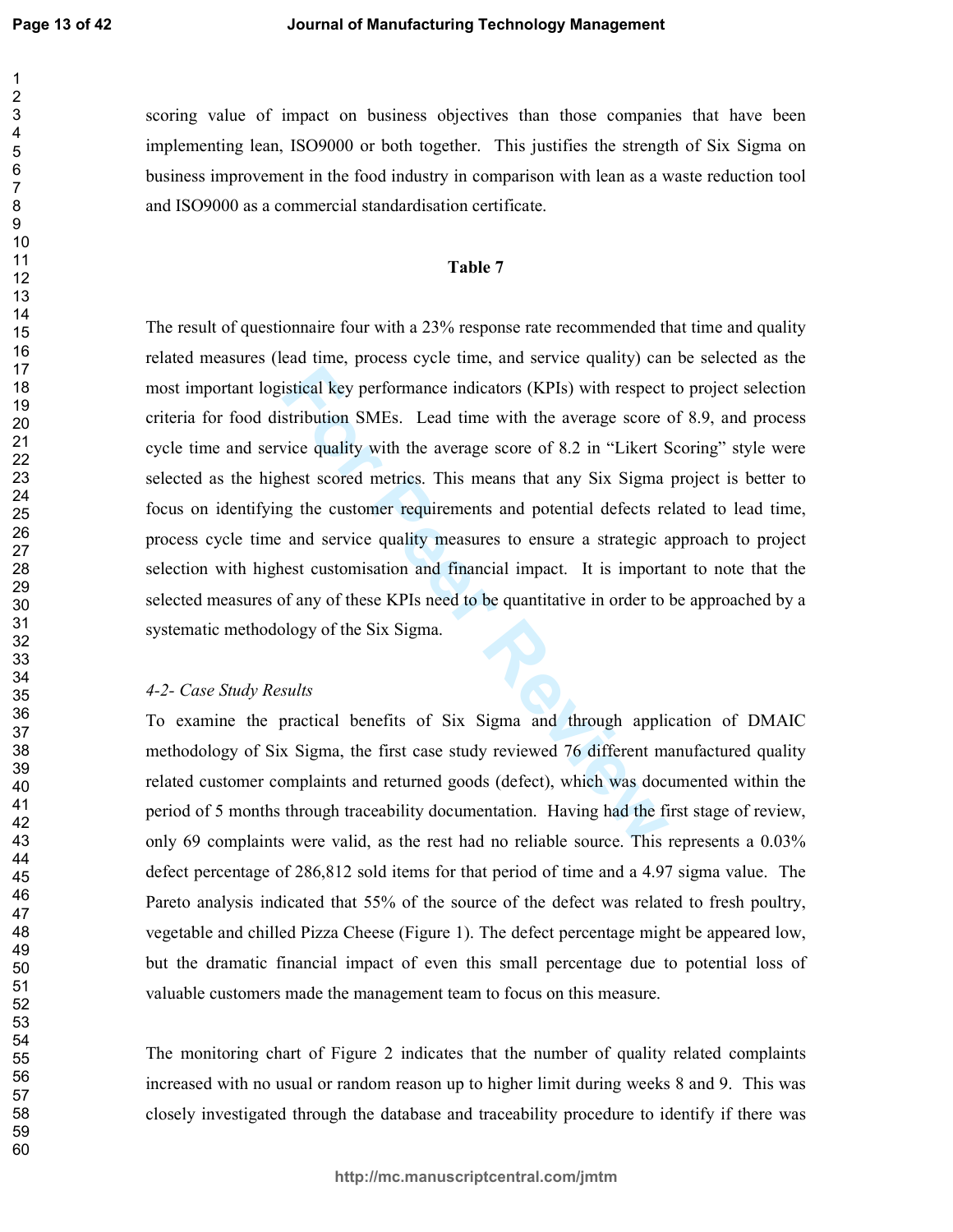any non-random cause of this event during supply or storage processes. The high number of customer complaints related to manufactured quality of supplied fresh poultry and Cheese was found as the major source of the excessive number of customer complaints for those two weeks.



Figure 1- Pareto analysis to select the most important sources of the defect



Figure 2- Monitoring chart for the number of quality related returned goods in a time term

The further analysis of the possible sources of the defect within "analysis" stage of the DMAIC methodology indicated that irregularity of the product failure and also the supplier's failure to meet the standard of the product were the most severe key sources of the defect, which needed more attention. The result of analysis stage was obtained through "root causes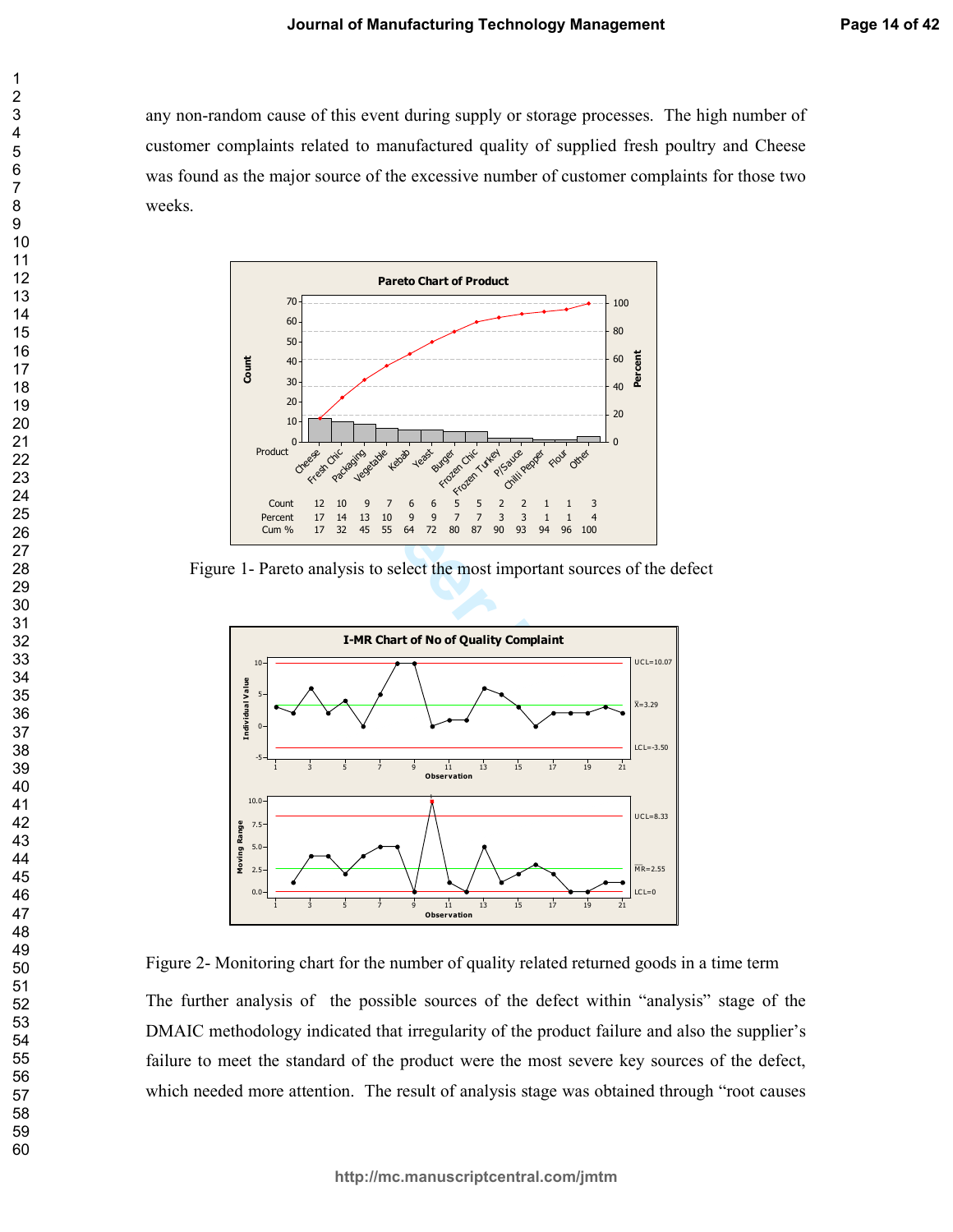and effect analysis", which happened collaboratively and with the help of the manufacturers. This analysis helped to identify the most critical input variables (causes) for the output variable (irregularity and failure in supplier's performance to deliver poor quality fresh poultry and pizza cheese) through a systematic data-driven brainstorming analysis. This type of analysis is used to quantify the importance of output variables (defects) and also relationship between each variable and sources of them (input variables). Then, the sum of multiplied scores of importance of variables and relationship scores would be calculated to identify the most important causes of the defect. It was suggested that "high variability in moisture, fat and protein level of the Fresh Cheese due to continuing changes in mix percentage" and "Failure of the accurate gas flush sealing of the packaging of fresh poultry" could be indicated as key sources of this 55% quality related product rejects. These sources of the defect were communicated with manufacturers of fresh poultry and Pizza cheese and their action was closely monitored.

<sup>1</sup><br>
For all the accurate gas flush sealing of the packagin<br>
For all the sacure of this 55% quality related product reject<br>
Immunicated with manufacturers of fresh poultry and Piz<br>
monitored.<br>
Selected improvement strategi The most optimum selected improvement strategies, which were obtained through extensive brainstorming and a prioritising technique (AHP) were applied for 12 weeks period in the supplying manufacturers as the pilot scheme to minimise the causes of the defects. AHP technique that was trained to supplying manufacturers during case study allowed them to quantify the brainstormed potential solutions and identify the most optimum solution to deal with high variability of moisture for cheese and Gas flush sealing problem for the fresh chicken. The new data were collected for 3 months and the final result of the number of quality related product rejects reduced to  $0.01\%$  and  $5.13$  sigma value. This difference was important in financial term as the result of reducing the chance of reverse logistics and valuable customer loss, and increasing consumer safety. This can also promote the role of a food distribution SME to improve the performance of the supplier within food SC.

The second case study was carried out to review the customer complaints related to the "order taking" process as one of the most important processes in logistics operations. In an initial analysis, it was highlighted that more than 60% of service – related customer complaints were referred to the "uploading wrong items on the sales order by telesales team" and so this measure was selected as the defect. A sample of 13150 raised sales orders over 19 weeks was used, which represents an average 692 sales orders per week. The defect rate (wrong sales orders) was average 16 per week, which financially and strategically was significant in terms of potential loss of the valuable customers and reverse distance logistics.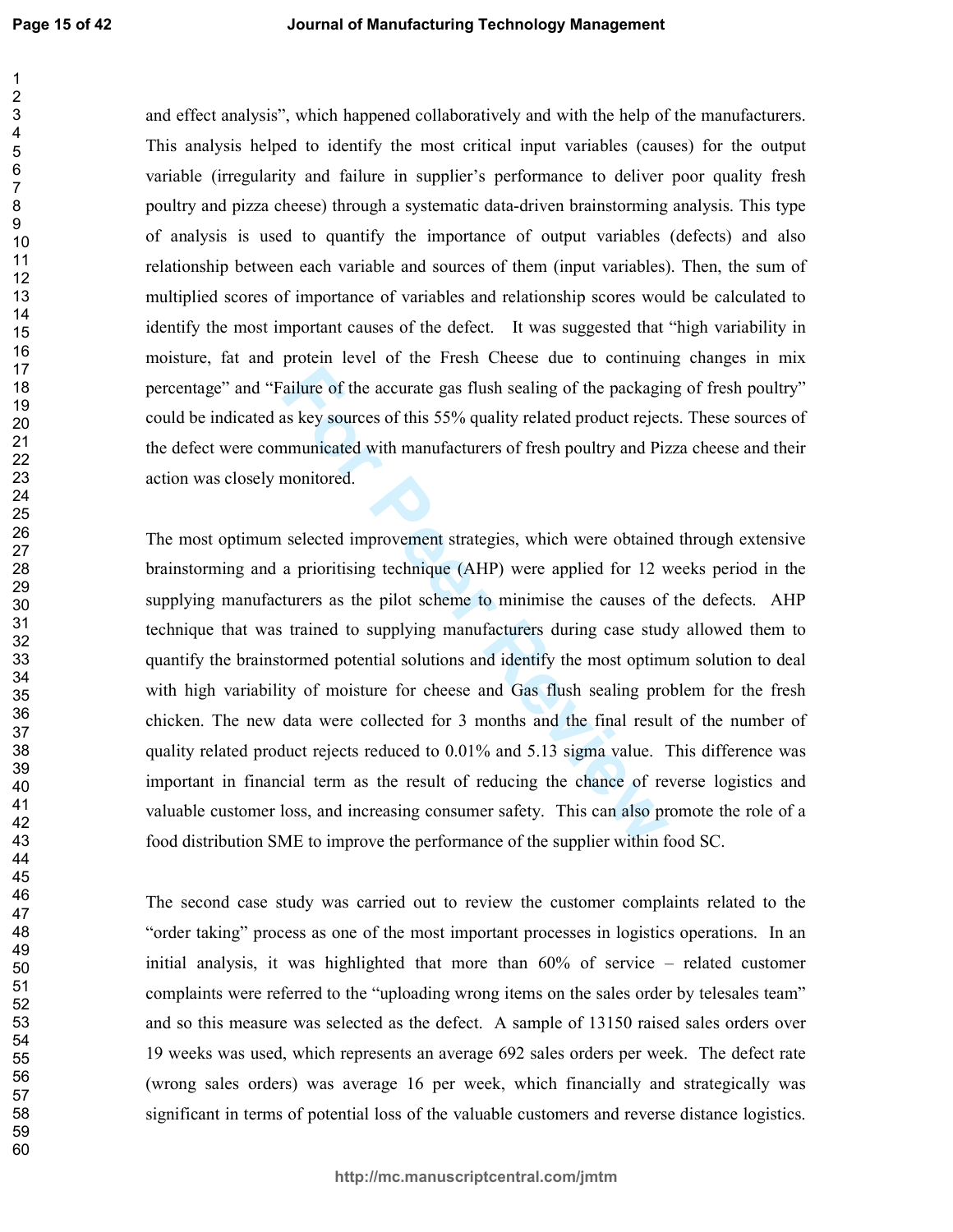This represents the defect percentage of  $2.31\%$  and sigma value of  $3.49$ . The target value was set by the management team to halve the amount of defects and increase the sigma value to more than 4.

Free Unitstakes in order processing) in order to identify<br>the variables. In fact, the most important root causes of<br>thich consequently would have dominant effect on<br>n selected as "lack of concentration" and other huma<br>n se The result of "root cause and effect analysis" in analysis stage through systematic and data driven calculation indicated that "human error due to lack of concentration and overload work" and also "Confusion over number of different choices of selection for one specific item" were selected as the key root causes of the defect and output variables. This was generated through a thorough and rigorous relationship analysis of some variables influencing the defect (mistakes in order processing) in order to identify the most important root causes of those variables. In fact, the most important root causes of above mentioned output variables which consequently would have dominant effect on causing the order mistakes have been selected as "lack of concentration" and other human related issues in telesales team.

Having analysed the root causes of the defect and also brainstormed potential solutions, the most optimum solutions were selected through AHP. Downloading the "order review" software" and also "designing on-line ordering system" were implemented in a pilot scheme as the two most optimum solutions to minimise the sources of the defect.

Therefore and as the result of these changes, the total number of defects (wrong sales orders) was reported as 2 out of average 733 raised sales orders per week; this represented significant improvement through reducing the defect rate to  $\%$  0.27 and increasing sigma value to 4.28. The result of both case studies indicated dramatic impact of using a systematic and reliable DMAIC methodology on customer service value and satisfaction level for this food distribution SME. The significance of this methodology in this practice was simplicity of tools and techniques with minimum required training and simple team building, although the methodology is rigorous, data driven and systematic. The estimated financial benefits of the first and second case studies was reported by business owner of this organisation as  $£100,000$ and  $\pounds$ 12,000 per year as the result of minimising the Cost of Poor Quality (COPQ) such as potential customer loss, rework, refund and scrap rate. The implementation has gained the full buy – in by the management and has also been under monitoring process continuously to ensure about process capability and also effectiveness of the improvement strategies.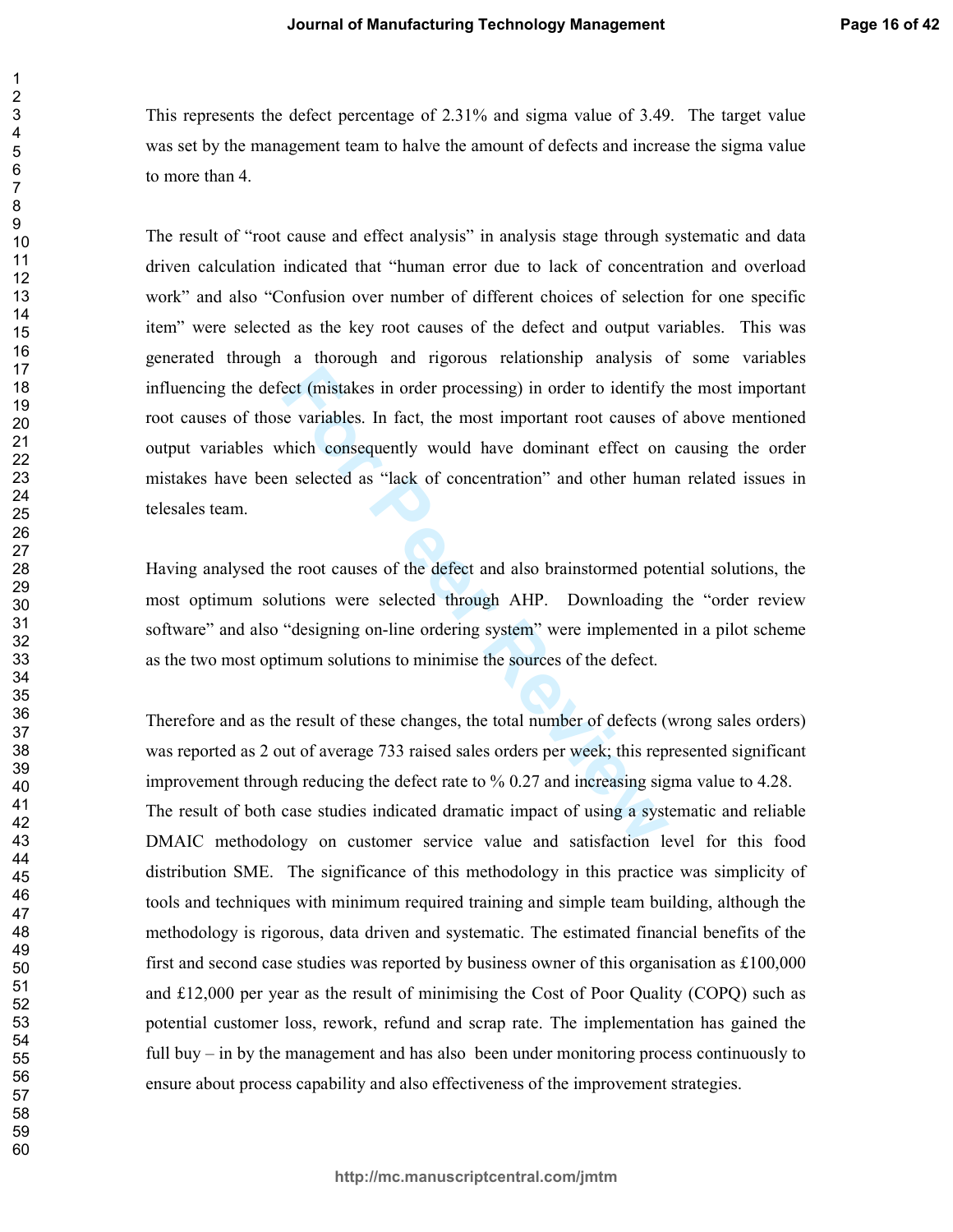### **5-** Conclusion

The research gap in Six Sigma application in food service SMEs and lack of attention in research studies in relation to integrating Six Sigma with food supply chain and logistics have been highlighted by this study. It was concluded that despite of lack of attention in literature, any food distribution SME with high value in customisation has capability to meet required key success factors and to be enabled to potentially implement Six Sigma in order to improve their logistical measures. It was also concluded that Six Sigma is more reliable methodology to improve the business performance of the food distribution SMEs in comparison with Lean and ISO9000 as two most used tools and techniques in the sector.

It support and employee resistance to change are how<br>to be examined and although no significant difference<br>listribution SMEs in terms of organisational characteris<br>top leader's cultural background, more extensive tra<br>in im Senior management support and employee resistance to change are however two important key success factors to be examined and although no significant difference was found between managers of food distribution SMEs in terms of organisational characteristics such as size of the company and top leader's cultural background, more extensive training for required technical tools is an important factor to improve employee commitment for change in these organsiations. More in-depth inter-face analysis to assess the role of management commitment to quality on employee resistance to change could be carried out as future study. There are various single logistical measures in a small food distributor that could be targeted by this methodology in order to improve the process performance of this type of industry systematically and in more sustainable manner. The project selection for these measures was suggested to be focused on time and quality related logistical measures.

It is also concluded that key purposes and value of Six Sigma in food distribution SMEs include reducing defects and continuously improving the financial performance of the organisations. The practical benefits of the Six Sigma methodology is not limited to the organisation itself, as it was reported in both case studies that the supply base was also benefited through implementing the Six Sigma methodology in a food distribution SME. Practical benefits of Six Sigma for food distribution SMEs could also be significant in terms of preventing from losing the valuable customers who might potentially be critical in financial terms. There are some potential limiting factors for this type of business, however, which can influence the application of Six Sigma such as: information secrecy, limited data and some uncertainty in project selection, which can have an impact on the success of Six Sigma implementation in food distribution SMEs.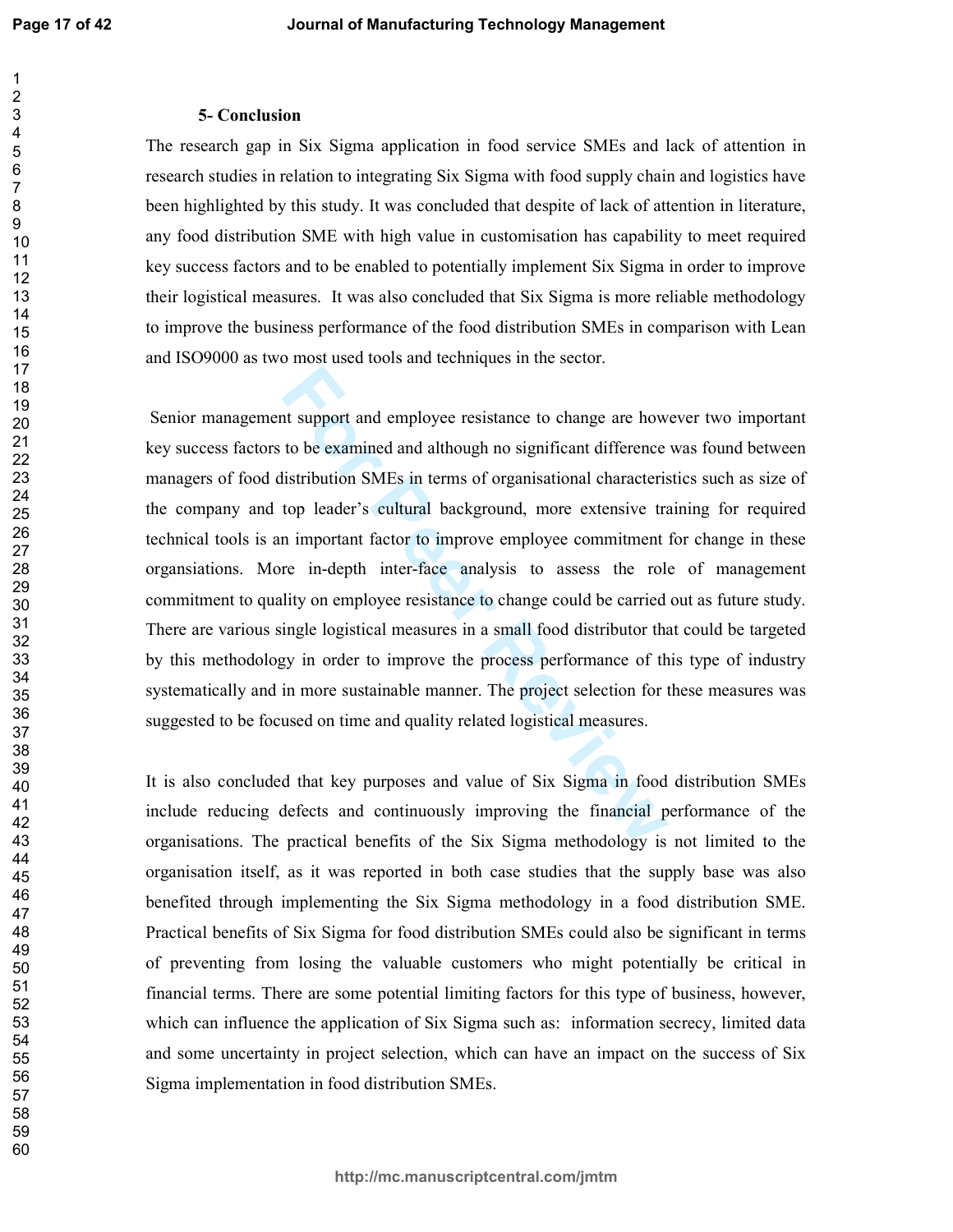A most valuable management implication of this research is however to recognise the quality journey in food supply chain and logistics, and the importance of how real quality improvements seem to be made. Promoting cultural transformation towards TQM and apply ISO9000 first before advancing to Six Sigma application appears to be a valuable lesson. This approach also has substantial valuable influence on management roles, through the application of a systematic, sustainable and achievable problem solving methodology with financial and customisation benefits.

### 

Ahmad, A., Ahmad, N. and Salman, A. (2005), "Critical issues in packaged food business", *British Food Journal, Vol. 107 No. 10, pp. 760-780.* 

1, N. and Salman, A. (2005), "Critical issues in packag<br>
al, Vol. 107 No. 10, pp. 760-780.<br>
and Sulimans, S. (2008), "Integrating six sigma wi<br>
ods in equipment reliability and maintenance applica<br>
ance Engineering, Vol. 1 Al - Mishari, S.T. and Sulimans, S. (2008), "Integrating six sigma with other reliability improvement methods in equipment reliability and maintenance applications", Journal of *Quality in Maintenance Engineering, Vol. 14 No. 1, pp. 59-70.* 

Anbari, F.T.; and Kwak, Y.H.; (2004), "Success factors in managing six sigma projects", Project Management Institute Research Conference.

Andersson, R., Erikson, H. and Toestensson, H. (2006), "Similarities and differences between TQM, Six Sigma and Lean", *The TQM Magazine*, Vol. 18 No. 3, pp. 282-296.

Antony, J. (2006), "Six Sigma for service processes", Business Process Management *Journal*, Vol. 12 No. 2, pp. 234-248.

Antony, J. (2008), "What is the role of academic institutions for the future development of Six Sigma", International journal of productivity and performance management, Vol. 57 No.  $1, pp. 107-110.$ 

Antony, J. (2008), "Can Six Sigma be effectively implemented in SMEs?" *International* Journal of Productivity and Performance Management, Vol. 57 No. 5, pp. 420-423.

Antony, J., Antony, F.J. and Kumar, M. (2007), "Six Sigma in Service organizations", International journal of quality & reliability management, Vol. 24 No. 3, pp. 294-311.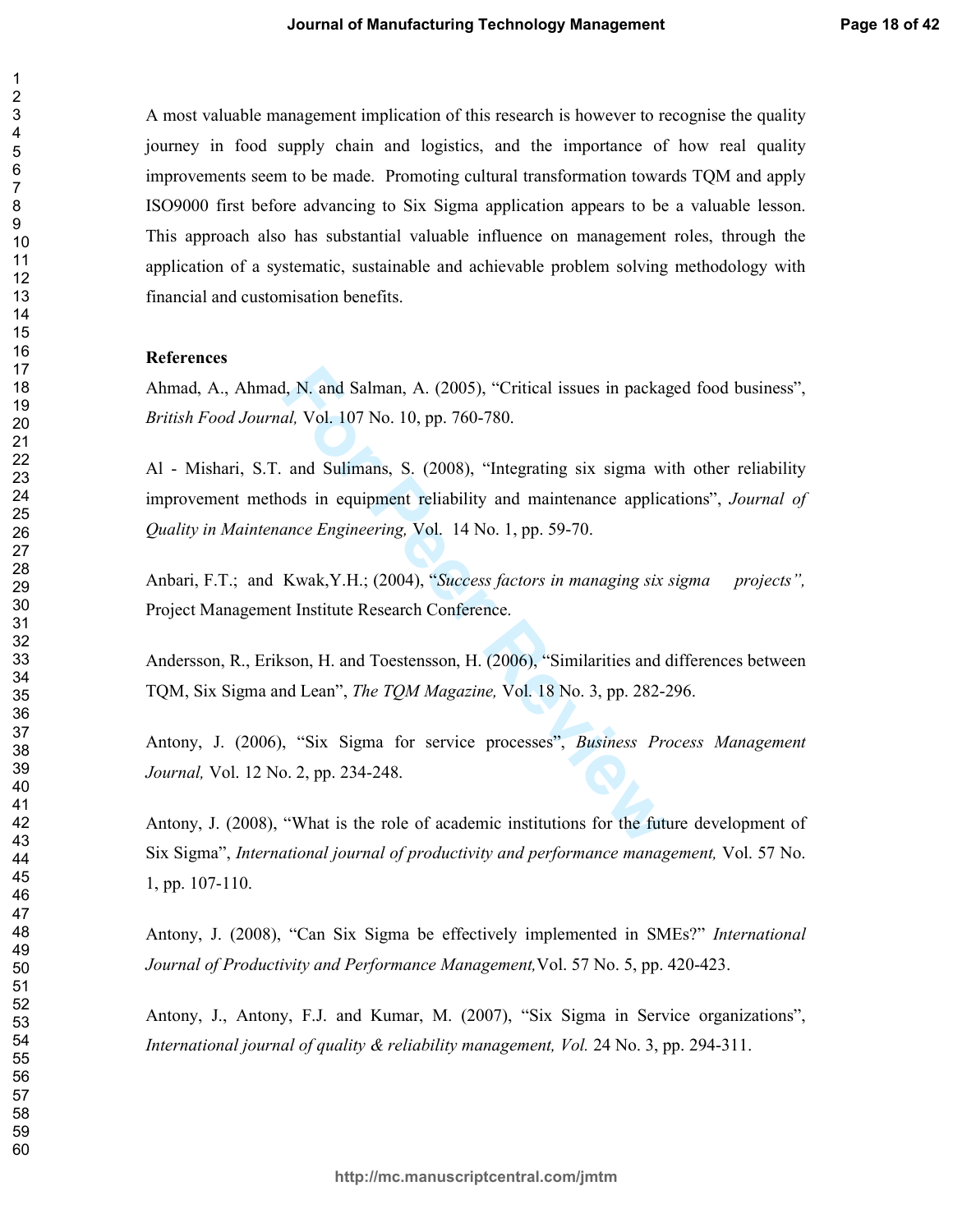Antony, J. and Desaie, D.A. (2009), "Assessing the status of six sigma implementation in the Indian industry", Management research News, Vol. 32 No. 5, pp. 413-423.

Antony, J., Kumar, M. and Madu, C.N. (2005), "Six Sigma in Small - and -medium sized UK manufacturing enterprises", International Journal of Quality & Reliability Management, Vol. 22 No. 8, pp. 860-874.

Antony, J., Kumar, M. and Tiwari, M.K. (2005), "An application of Six Sigma methodology to reduce the engine-overheating problem in an automotive company", *Journal of Engineering Manufacturing, IMechE, Vol. 219(Part B), pp. 633-646.* 

Arnhietter, E.D. and Maleyeffe, J. (2005), "The integration of lean management and Six Sigma", *The TQM Magazine*, Vol. 17 No. 1, pp. 5-18.

acturing, IMechE, Vol. 219(Part B), pp. 653-646.<br>
Ad Maleyeffe, J. (2005), "The integration of lean ma<br> *Hagazine*, Vol. 17 No. 1, pp. 5-18.<br>
myr, I., and Backman, K. (2012), "Multi – faceted vie", *International Journal o* Assarlind, M., Gremyr, I., and Backman, K. (2012), "Multi – faceted views on a Lean Six Sigma application", International Journal of Quality and Reliability management, Vol. 29 *No. 1, pp. 21-30.* 

Ballou, R. (2007), "The evolution and future of logistics and supply chain management", *European Business Review, Vol. 19 No. 4, pp. 332-348.* 

Barber, E. (2008), "How to measure the Value in Value Chain", *International Journal of* Physical Distribution & Logistics Management, Vol. 33 No. 9, pp. 685-698.

Behara, R.S., Fontenot, G.F. and Gresham, A. (1995), "Customer satisfaction measurement and analysis using six sigma", International Journal of Quality & Reliability Management, Vol. 12 No. 3, pp. 9-18.

Bendell, T. (2006), "A review and comparison of Six Sigma and the lean organization", *The TQM Magazine, Vol. 18 No. 3, pp. 255-262.* 

Biolos, J. (2003)-last update, "six Sigma meets the Service Economy - Six Sigma: It's not just for Manufacturing"., Available: www.hsbwk.edu/archive/3278.html (accessed on 29 Jan 2007).

Buch, K.K. and Tolentino, A. (2006), "Employee expectancies for six sigma success", *Leadership & Organisation Development Journal, Vol. 27 No. 1, pp. 28-37.*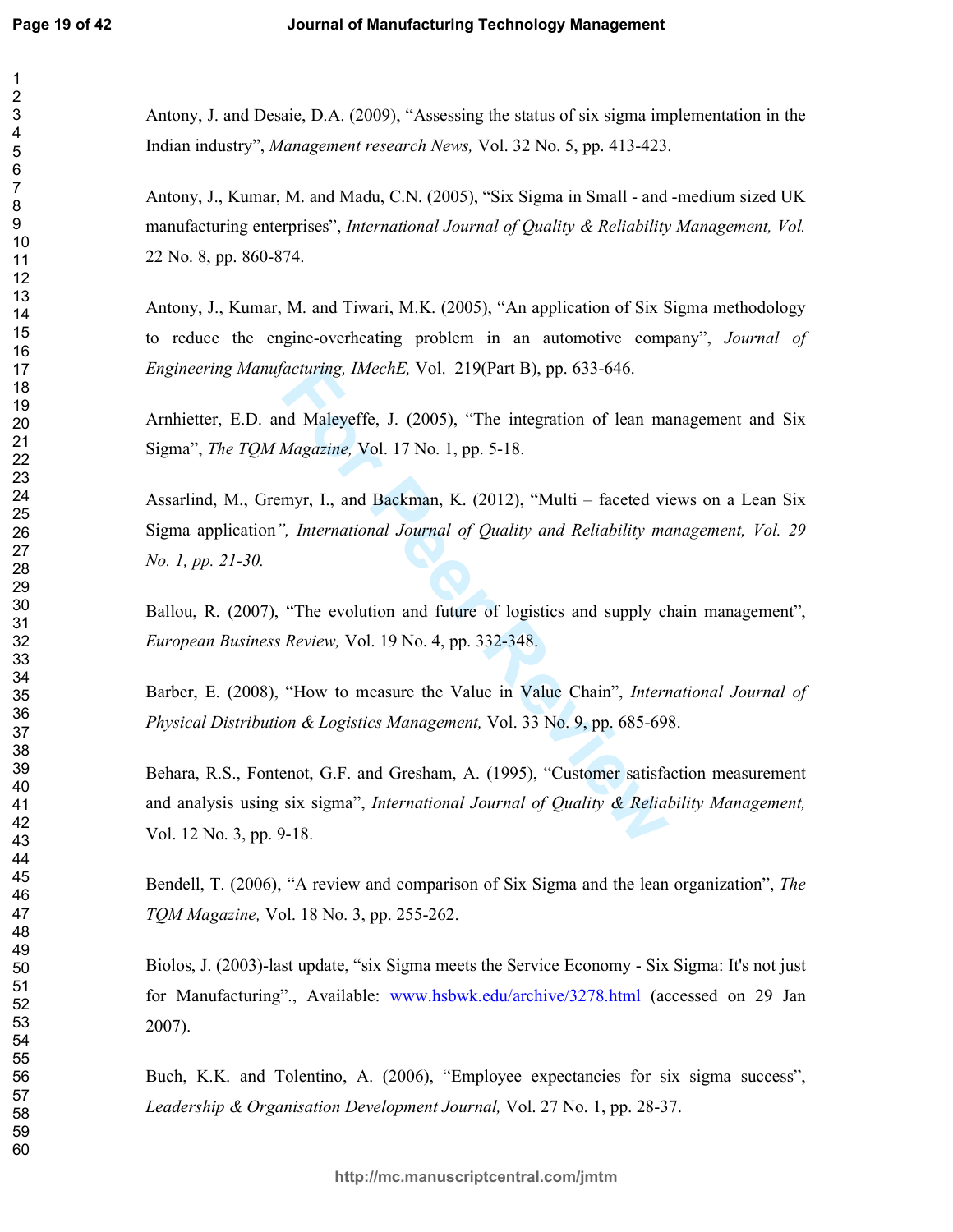Burton, T. (2004), "Implementing Six Sigma: The realities of DMAIC, Six Sigma for Small and Mid-Sized Organisations", J. Ross Publishing, Incorporated, pp. 67-86

Burton, T. (2006)-last update, "Six Sigma for Small and Mid-Sized Organisations", Available: www.superfactory.com/articles (accessed on 16 Apr 2008).

Cambra-Fierro, J. and Polo-Redondo, Y. (2008), "Creating satisfaction in the demand-supply chain: the buyer's perspective", Supply Chain Management: An International Journal, Vol. 13 No. 3, pp. 211-224.

Cuthbertson, R. and Piotrowicz, W. (2008), "Supply Chain best practices - Identification and categorisation of measures and benefits", International journal of productivity and performance management, Vol. 57 No.5, pp. 389-404.

Chakrabarty, A. and Chuan Tan, K. (2007), "The current state of Six Sigma application in services", *Managing service quality*, Vol. 17 No. 2, pp. 194-208.

d Piotrowicz, W. (2008), "Supply Chain best practices<br>measures and benefits", *International journal of*<br>*gement*, Vol. 57 No.5, pp. 389-404.<br>dd Chuan Tan, K. (2007), "The current state of Six Si<br>*g service quality*, Vol. Chakrabarty, A. and Chuan, T.K. (2009), "An exploratory qualitative and quantitative analysis of Six Sigma in service organisations in Singapore", Management research news, Vol. 32 No. 7, pp. 614-632.

Chan, F.T.S. and Qi, H.J. (2003), "Feasibility of performance measurement system for supply chain: a process-based approach and measures", *Integrated manufacturing systems* (Manufacturing Management Technology), Vol. 14 No. 3, pp. 179-190.

Craighead, C.W., Hanna, J.B., Gibson, B.J., and Meredith, J.R., (2007), "Research approaches in logistics", *International Journal of Logistics Management*, Vol. 18 No. 1, pp.22-40.

Dani, S. and Deep, A. (2010), "Fragile food supply chains: reacting to risks", *International Journal of Logistics: Research and Applications, Vol. 13 No. 5, pp. 395-410.* 

Dasgupta, T. (2003), "Using the Six Sigma metric to measure and improve the performance of a supply chain", Total Quality Management, Vol. 14 No. 3, pp. 355-366.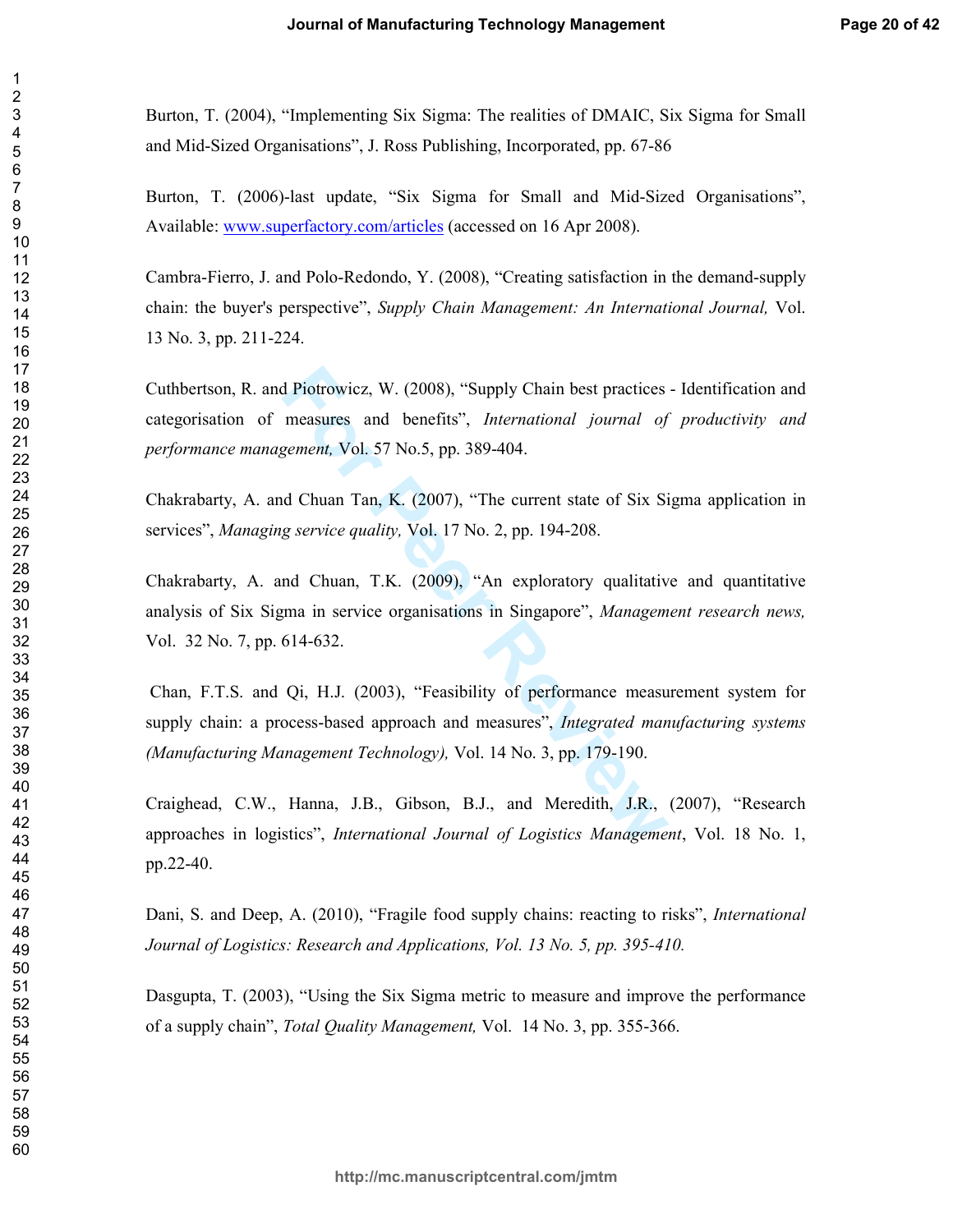De Koning, H. and De Mast, J. (2006), "A rational reconstruction of Six-Sigma's breakthrough cookbook", *International Journal of Quality & reliability Management, Vol. 23* No. 7, pp.766-787.

De Mast, J. (2006), "Six Sigma and competitive advantage", Total Quality Management, Vol. 17 No. 4, pp. 455-464.

Delgado, C., Ferreira, M. and Branco, M.C. (2010), "The implementation of lean Six Sigma in financial services organizations", Journal of Manufacturing Technology Management, Vol. 21 No. 4, pp. 512-523.

Forslund, H. and Jonsson, P. (2007), "Dyadic integration of the performance management process, a deliver service case study", International Journal of Physical Distribution & *logistics Management, Vol.* 37 No. 7, pp. 546-567.

Forslund, H., Jonsson, P. and Matisson, S.A. (2009), "Order-To-Delivery process performance in delivery scheduling environment", International Journal of Productivity and performance Management, Vol. 58 No. 1, pp.41-53.

23.<br> **Example 15.13.** The perform service case study", *International Journal of Physicant*, Vol. 37 No. 7, pp. 546-567.<br> **For Peer Review School** Sample 1, *International Journal of Physicant*, Vol. 37 No. 7, pp. 546-567. Fotopolous, C.B. and Psomas, E.L. (2009), "The impact of "Soft" and "Hard" TQM elements on quality management results", International journal of quality and reliability management, Vol. 26 No.2, pp.  $150-163$ .

Gaudensi, B. and Borghesi, A. (2006), "Managing risks in the supply chain using the AHP method", International Journal of Logistics Management, Vol. 17 No. 1, pp. 114-136.

Grigg, N.P. and Walls, L. (2007), "Developing statistical thinking for performance improvement in the food industry", International Journal of Quality & Reliability *Management, Vol.* 24 No. 4, pp. 347-369.

Gunasekaran, A. and Ngai, E.W.T. (2003), "The successful management of a small logistics company", International Journal of Physical Distribution & logistics management, Vol. 33 No. 9, pp. 825-842.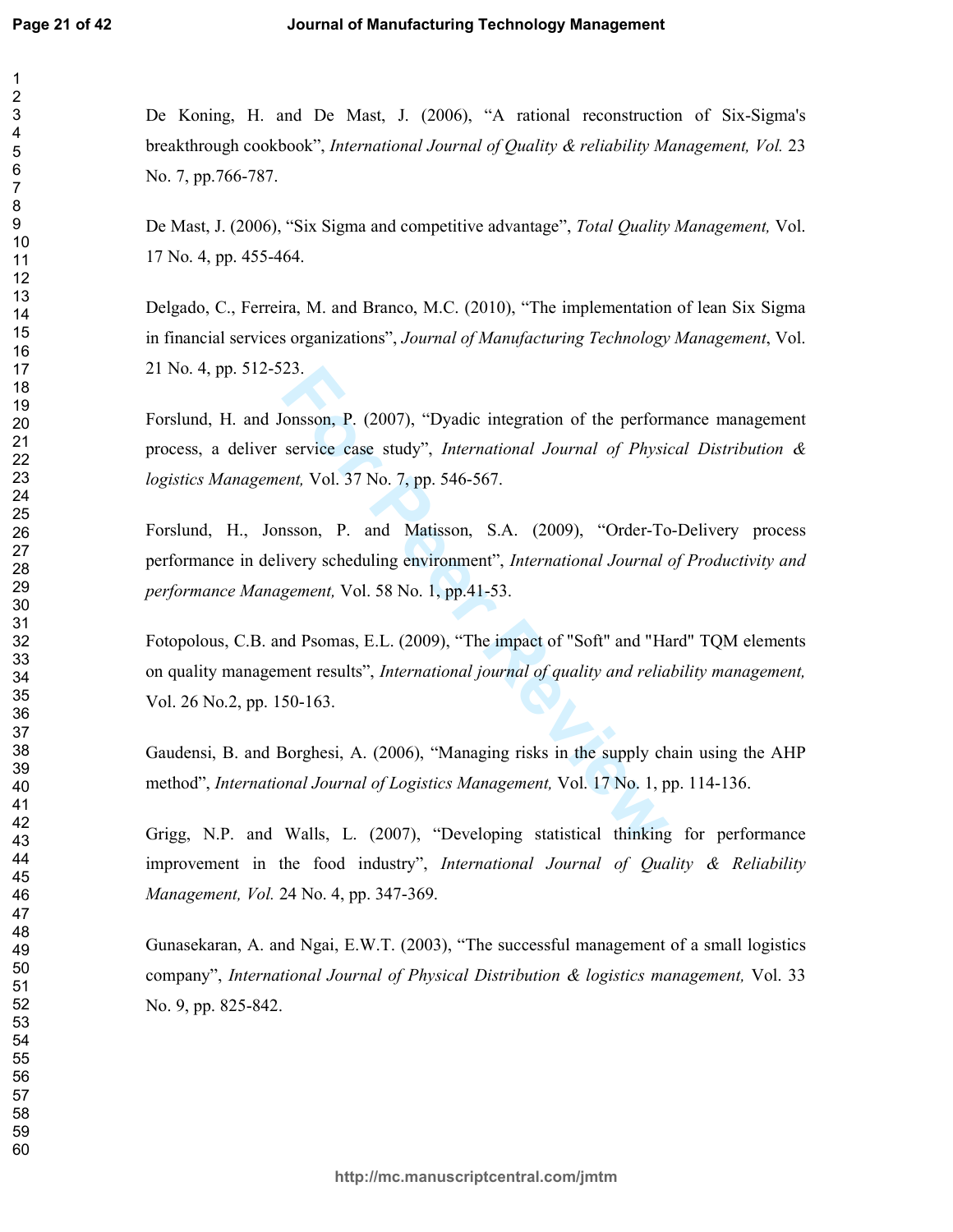Haikonen, A., Savolainen, T. and Tarvinen, P. (2004), "Exploring Six Sigma and CI capability development: preliminary case study findings on management role", Journal of *Manufacturing Technology Management, Vol. 15 No. 4, pp. 369-378.* 

Han, S.B., Chen, S.K. and Ebrahimpour, M. (2007), "The impact of ISO9000 on TQM and Business Performance", Journal of Business and Economics Studies, Val.13 No.2, pp. 1-23.

Henderson, K.M. and Evan, J.R. (2000), "Successful implementation of Six Sigma: Benchmarking General Electric Company", Benchmarking: An International Journal, Vol. 7 No. 4, pp. 260-281.

Hilton, R., Balla, M. and Sohal, A.S. (2008), "Factors critical to the success of a Six Sigma quality program in an Australian hospital". Total Quality Management, Vol. 19 No. 9, pp. 887-902.

Hilton, R.J. and Sohal, A. (2012), "A conceptual model for the successful deployment of LSS", International Journal of Quality and Reliability Management, Vol. 29 No. 1, pp. 54-70.

*A.* and Sohal, A.S. (2008), "Factors critical to the succ<br>an Australian hospital". *Total Quality Management*,<br>bhal, A. (2012), "A conceptual model for the success<br>Journal of Quality and Reliability Management, Vol. 2<br>M. Hins, P., Francis, M. and Bailey, K.  $(2006)$ , "quality – based pricing: a catalyst for collaboration and sustainable change in the agrifood industry?", International Journal of *Logistics Management*, Vol. 17 No. 2, pp. 240-259.

Isixsigma (2009) -last update, Six Sigma Library. Available:  $\underline{\text{www.isixsigma.com/library/content}}$  (accessed on 12 Feb 2010)

Johannsen, F. and Leist, S. (2009), "A Six Sigma approach for integrated solutions", *Managing Service Quality, Vol.* 19 No. 5, pp.558-580.

Kaushik, P. Khanduja, D. Mittal, K. and Jaglan, P. (2012), "Application of Six Sigma methodology in a small and medium - sized manufacturing enterprise", TQM Journal, Vol. 24 No. 1, pp. 4-16.

Klefsjo, B., Wilklund, H. and Edgaman, R. (2001), "Six Sigma seen as a methodology for total quality management", *Measuring Business Excellence*, Vol. 5 No. 1, pp. 31-35.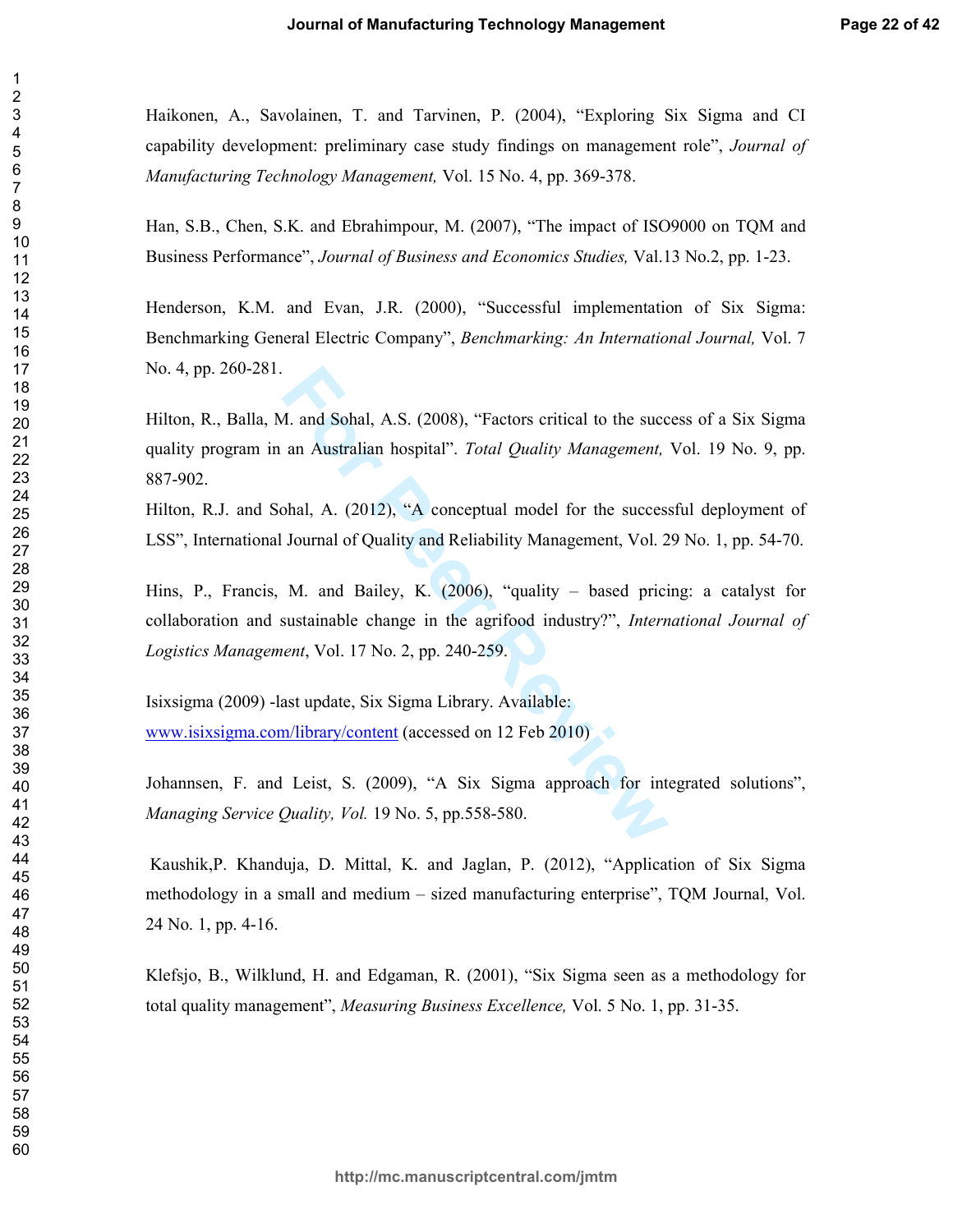Knowles, G., Whicker, L., Femat, J.H. and Canales, F.D. (2005), "A conceptual model for the application of Six Sigma methodologies to supply chain improvement", International *Journal of logistics: Research and Applications, Vol. 8 No. 1, pp. 51-65.* 

Kotzab, H. and Otto, A. (2004), "General process-oriented management principles to manage supply chain: theoretical identification and discussion", *Business process management journal*, Vol. 10 No. 3, pp. 336-349.

Kumar, M., Antony, J., Singh, R.K., Tiwari, M.K. and Perry, D. (2006), "Implementing the Lean Sigma framework in an Indian SME: a case study", *Production planning & Control,* Vol. No. 1, pp.  $407-423$ .

Kumar, M. and Antony, J. (2008), "Comparing the quality management practices in UK SMEs", Industrial management & Data Systems, Vol. 108 No. 9, pp.1153-1166.

Kumar, M., Antony, J. and Douglas, A. (2009), "Does size matter for Six Sigma implementation?" The TOM journal, Vol. 21 No. 6, pp. 623-635.

work in an Indian SME: a case study', *Production pl*<br>407-423.<br>
Intony, J. (2008), "Comparing the quality management<br> *For PQM journal, Vol.* 21 No. 6, pp. 623-635.<br>
For PQM journal, Vol. 21 No. 6, pp. 623-635.<br>
For PQM jo Kumar, M., Antony, J., Madu, C.N., Montgomery, D.C. and Park, S.H. (2008), "Common myths of Six Sigma demystified", International journal of Quality & Reliability *Management, Vol.* 25 No. 8, pp. 878-895.

Kumar, M., Antony, J. and Tiwari, M.K. (2011), "Six Sigma implementation framework for SMEs – a roadmap to manage and sustain the change", *International Journal of Production research, Vol. 49 No.18, pp.5449-5467.* 

Kwak, Y.H. and Anbari, F.T. (2006), "Benefits, obstacles, and future of six sigma approach", *Technovation, Vol.* 26 pp.708-715.

Lado, A., Paulraj, A. and Chen, I.J. (2011), "Customer focus, supply chain relational capabilities and performance", *International Journal of Logistics Management*, Vol. 22 No. 2, pp.202-221.

Lee - Mortimer, A. (2006), "Six Sigma: a vital improvement approach when applied to the right problems, in the right environment", *Assembly Automation*, Vol. 26 No. 1, pp.10-17.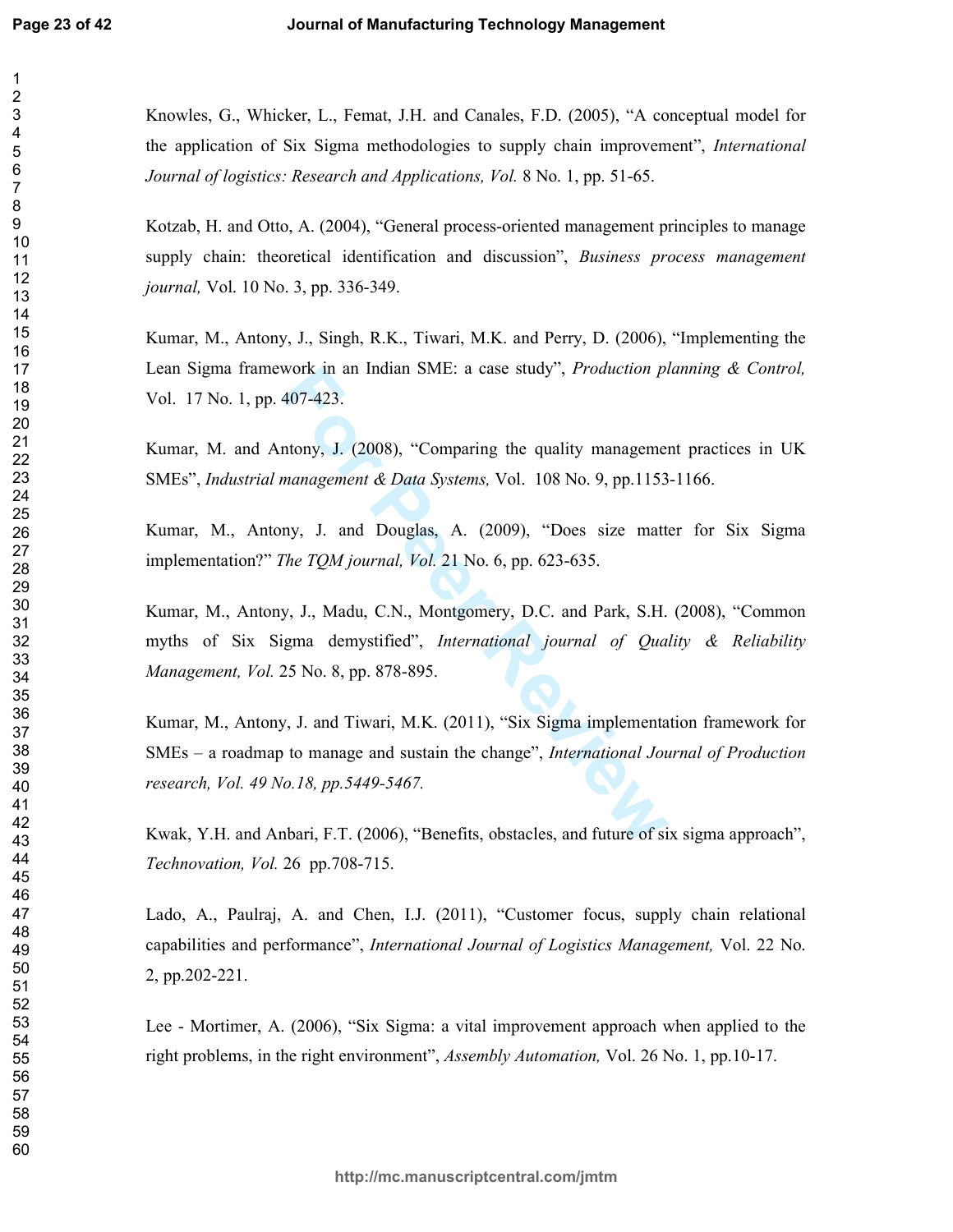Lummus, R.R., Krumwiede, D.W. and Vokurka, R.J. (2001), "The relationship of logistics to supply chain management: developing a common industry definition", *Industrial management & Data system, Vol.* 101 No. 8, pp. 426-431.

Malik, A. and Blumenfeld, S. (2012), "Six Sigma, quality management systems and the development of organizational learning capability", International Journal of Quality and *Reliability Management", Vol. 29 No.1, pp.71-91.* 

Manville, G., Greatbanks, R., Krishnasamy, R., Parker, D.W. (2012), "Critical success factors for lean six sigma programmes: a view from middle management", International Journal of *Quality and reliability Management, Vol. 29 No.1, pp. 7-20.* 

Mentzer, J.T., Stank, T.P. and Esper, T.L. (2008), "Supply Chain Management and its relationship to Logistics, Marketing, Production, and Operations Management", Journal of *Business Logistics, Vol.* 29 No. 1, pp. 31-46.

programmes: a view from middle management", *inter*<br>*Formany Management, Vol. 29 No.1, pp. 7-20.*<br>**Review, T.P.** and Esper, T.L. (2008), "Supply Chain M<br>gistics, Marketing, Production, and Operations Manage<br>*Vol.* 29 No. 1 McAdam, R. and Lafferty, B.  $(2004)$ , "A multilevel case study critique of six sigma: statistical control or strategic change?", International Journal of Operations & Production *Management, Vol.* 24 No. 5, pp.530-549.

McAdam, R. and Hazlett, S. (2010), "An absorptive capacity interpretation of Six Sigma", Journal of Manufacturing Technology Management, Vol. 21 No. 5, pp. 624-645.

Miguel, P.A.C. and Anderietta, J.M. (2009), "Benchmarking Six Sigma application in Brazil. Benchmarking: An International journal, Vol. 16 No. 1, pp. 124-134.

Mollenkropf, D., Stolze, H., Tate, W.L., and Ueltschy, M. (2010), "Green, lean and global supply chain", International Journal of Physical Distribution and Logistics Management, Vol. 40 No.  $1/2$ , pp.  $14-41$ .

Nabhani, F. and Shokri, A. (2009), "Reducing the delivery lead time in a food distribution SME through the implementation of Six Sigma methodology, "Journal of Manufacturing *Technology Management*", Vol. 20 No.7, pp. 957-974.

Nakhai, B. and Neves, J. (2009), "The challenges of Six Sigma in improving service quality", International journal of Quality & Reliability Management, Vol. 26 No. 7, pp. 663-684.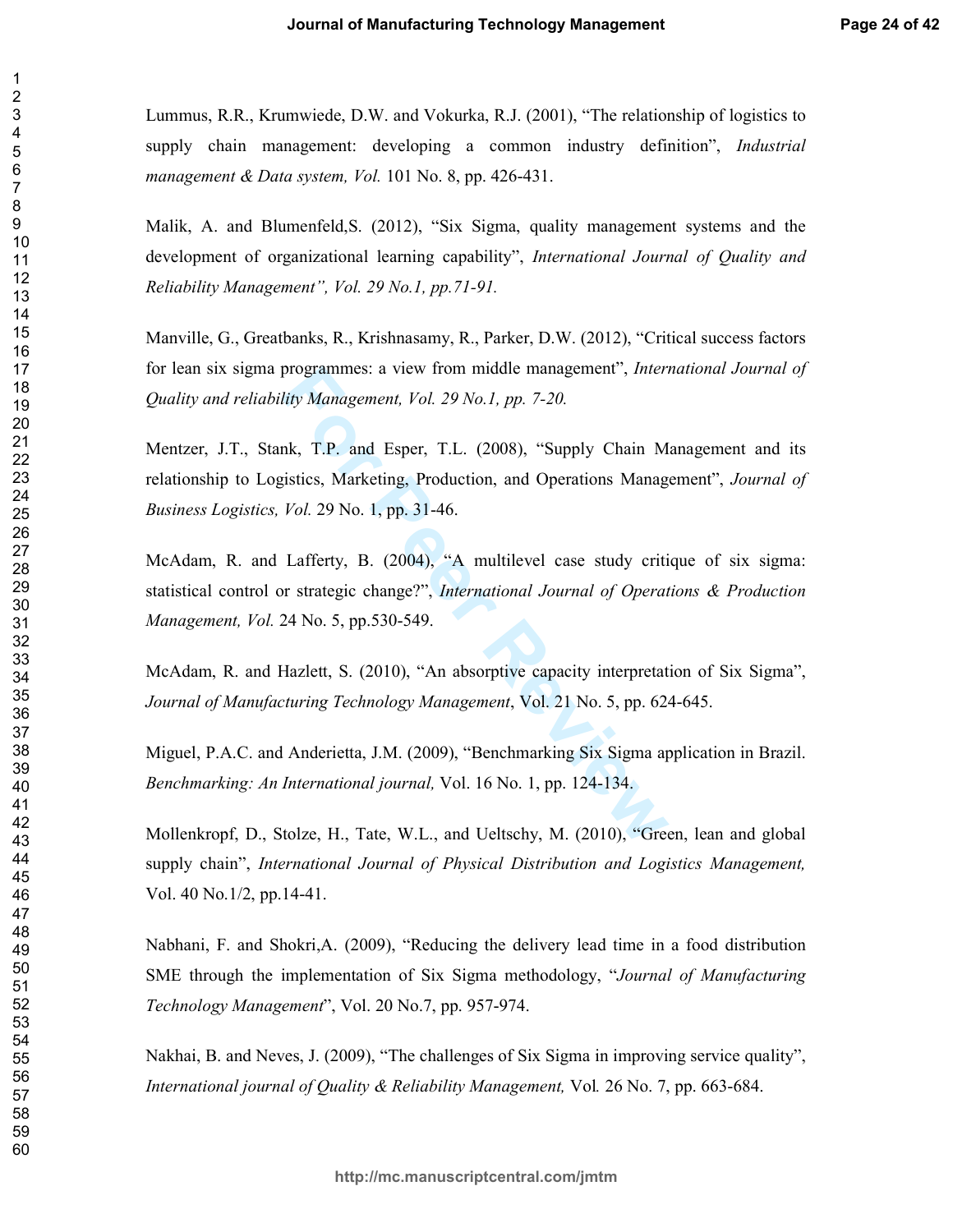Naslund, D. (2008), "Lean, Six Sigma and Lean Sigma: fads or real process improvement methods?", *Business Process Management*, Vol. 14 No. 3, pp. 269-287.

Nguyen, T., Wilcock, A. and Aung, M. (2004), "Food safety and quality systems in Canada", International journal of Quality and Reliability Management, Vol. 21 No. 6, pp. 655-671.

Pfeifer, T., Reissiger, W. and Canales, C. (2004), "Integrating six sigma with quality management systems", *The TQM Magazine*, Vol. 16 No. 4, pp. 241-249.

Pina, A.T. and Selles, M.E. (2008), "Management and measurement of quality in ISO9000 organisations: An empirical study in Spain", Total Quality Management, Vol.19 No.5, pp. 481-492.

Rai, A.(2009), "10 Catalysts for successful Six Sigma program", Available: www.isixsigma.com/library/content/c091019a.asp (accessed on 16 Jul 2010)

Raisinghani, M.S., Ette, H., Pierce, R., Cannon, G. and Daripaly, P. (2005), "Six Sigma: concepts, tools, and applications", *Industrial management & Data systems*, Vol. 105 No. 4, pp.  $491-505$ .

empirical study in Spain", *Total Quality Management*<br>Catalysts for successful Six Sigma program", Available<br>
<u>m/library/content/c091019a.asp</u> (accessed on 16 Jul 201<br>
Ette, H., Pierce, R., Cannon, G. and Daripaly, P. (2<br> Savolainen, T. and Haikonen, A. (2007), "Dynamics of organisational learning and continuous improvement in six sigma implementation", *The TQM Magazine, Vol.*19 No. 1, pp. 6-17.

Shams-ur Rahman. (2006), "Quality management in logistics: an examination of industry practices", Supply Chain Management: An International Journal, Vol. 11 No. 3, pp. 233-240.

Shepherd, C. and Gunter, H. (2006), "Measuring supply chain performance: current research and future directions", International journal of productivity and performance measurement, Vol. 55 No. 3/4, pp. 242-258.

Sila, I., Ebrahimpour, M. and Birkholz, C. (2006), "Quality in supply chains: an empirical analysis", Supply Chain Management: An International Journal, Vol. 11 No. 6, pp. 491-502.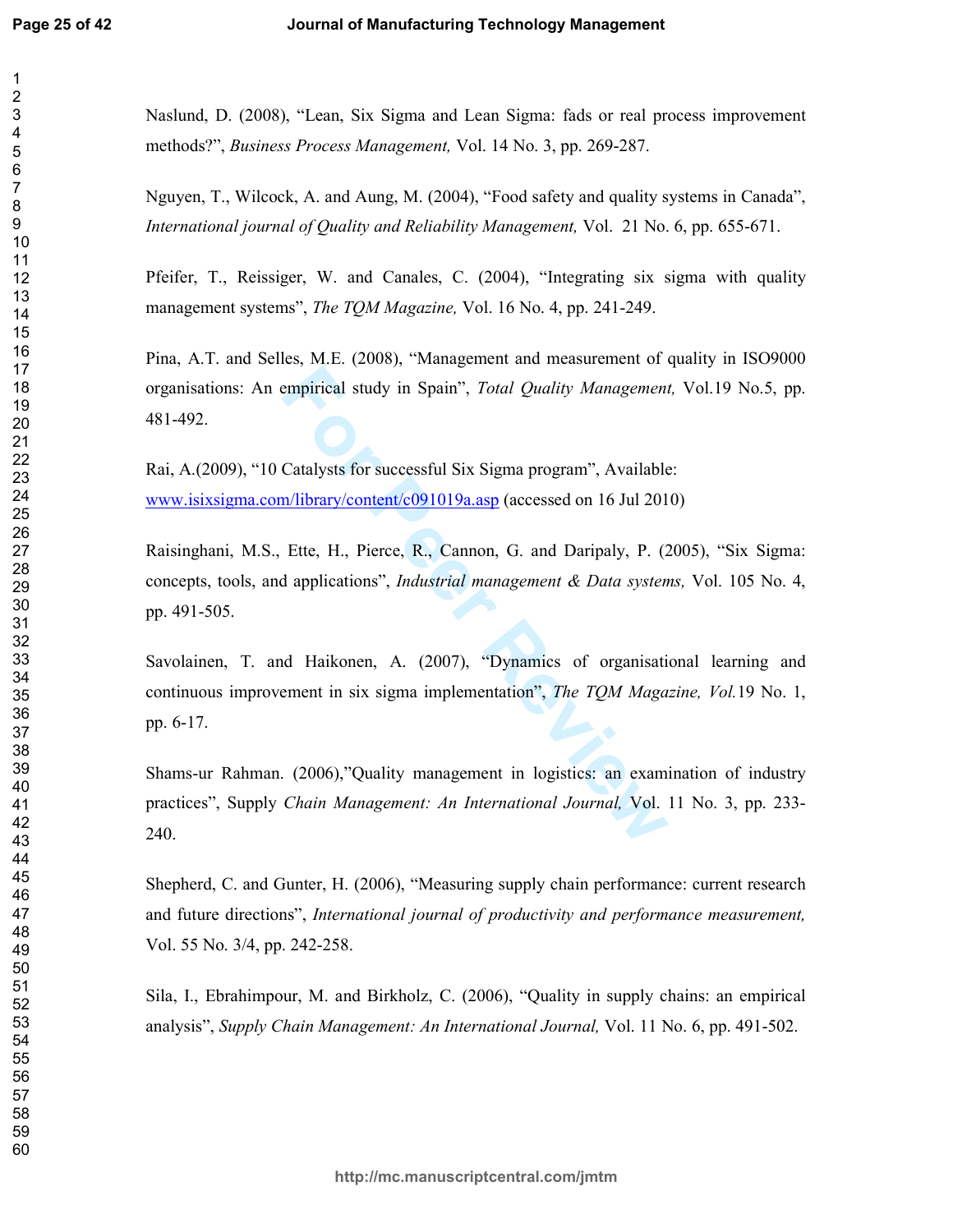Sum, C.C., Teo, C.B. and Ng, K.K. (2001), "Strategic logistics management in Singapore", International journal of operations and production management, Vol. 21 No. 9, pp. 1239-1260.

Suresh, S. Antony, J. Kumar, M. and Douglas, A. (2012), "Six Sigma and leadership: some observations and agenda for future research", The TQM Journal, Vol. 24 No.3, pp. 231-247.

Tannock, J.D.T, Balogun, O, and Hawisa, H. (2007), "A variation management system supporting Six Sigma", International Journal f Manufacturing Technology Management, Vol. 18, No.5, pp. 561-575.

161-575.<br>
da, A. and Deshmukh, S.G. (2009), "Supply C<br>
ework for small and medium scale enterprises", *ial*, Vol. 16 No. 5, pp.702-723.<br>
"What small business CEOs must know to start Six<br>
"What small business CEOs must know Thakkar, J., Kanda, A. and Deshmukh, S.G. (2009), "Supply Chain Performance Measurement framework for small and medium scale enterprises", *Benchmarking: An International Journal, Vol. 16 No. 5, pp.702-723.* 

Thomas, D.(2006), "What small business CEOs must know to start Six Sigma", Available: www.isixsigma.com/library/content/c060116a.asp (accessed 10 Oct 2011)

Thomas, A. and Barton, R. (2006), "Developing an SME based six sigma strategy", Journal of Manufacturing Technology Management, Vol. 17 No. 4, pp.417-434.

Thomas, A., Barton, R. and Chuke – Okafor, C. (2009), "applying lean six sigma in a small engineering company – a model for change", Journal of Manufacturing Technology *Management*", Vol.20 No.1, pp.113-129.

Trienekens, J. and Zuurbier, P. (2008), "Quality and Safety standards in the food industry, development and challenges", International Journal of Production Economics, Vol. 113, pp. 107-122.

Wessel, G. and Burcher, P. (2004), "Six Sigma for small and medium - sized enterprises", *The TQM Magazine, Vol. 16 No. 4, pp. 264-272.* 

Wilding, R. and Jurialdo, R. (2004), "Customer Perceptions on Logistics outsourcing in the European consumer goods industry", International Journal of Physical Distribution & *logistics Management, Vol. 34 No. 8, pp. 628-644.*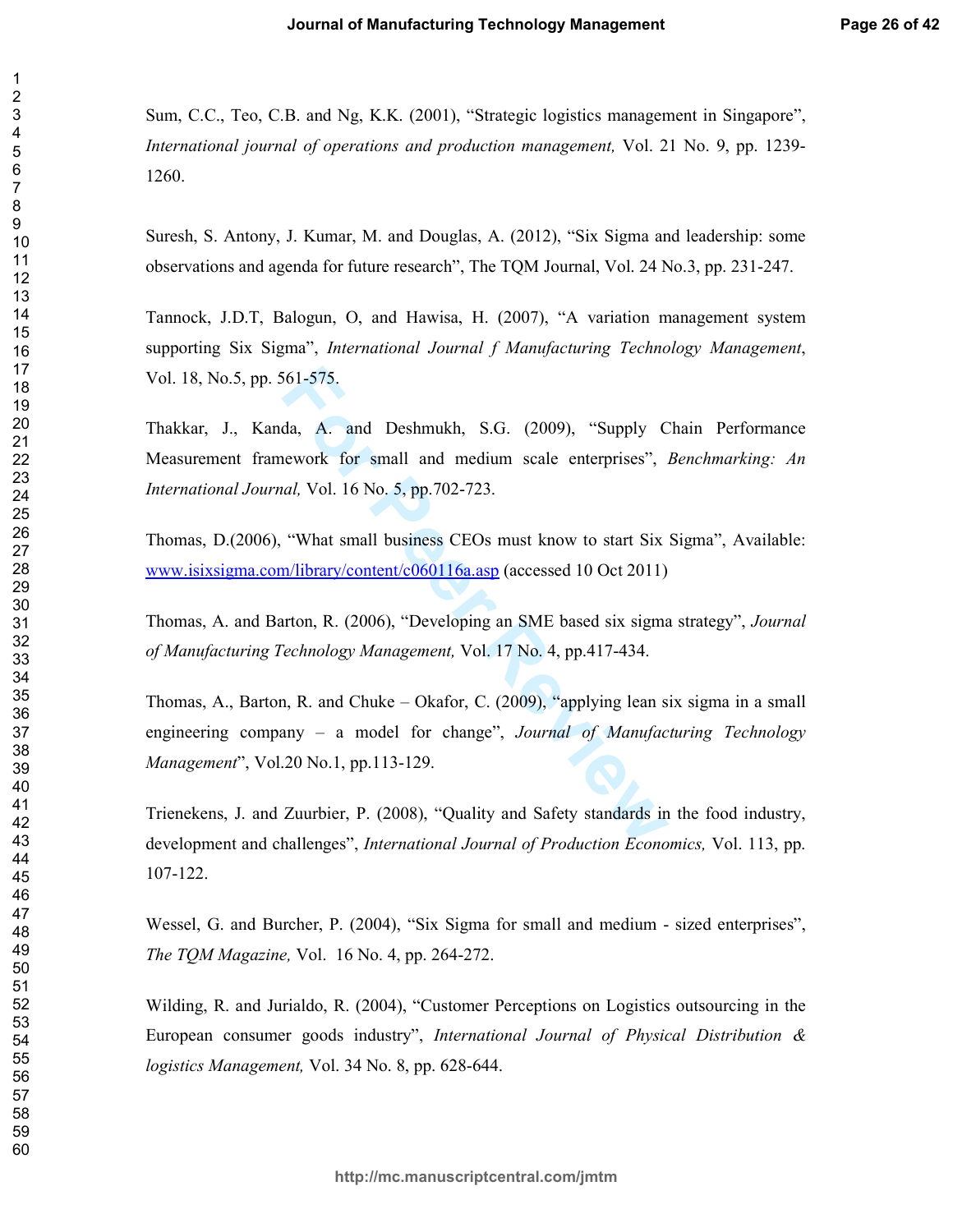Yang, H.M., Choi, B.S., Park, H.J., Suh, M.S. and Chae, B. (2007), "Supply Chain Management Six Sigma: a management innovation methodology at the Samsung Group", Supply Chain Management: an International Journal, Vol. 12 No. 2, pp.88-95.

Zokaei, K. and Hines, P. (2007), "Achieving consumer focus in supply chain", *International Journal of Physical Distribution and Logistics Management, Vol. 37 No. 3, pp. 223-247.*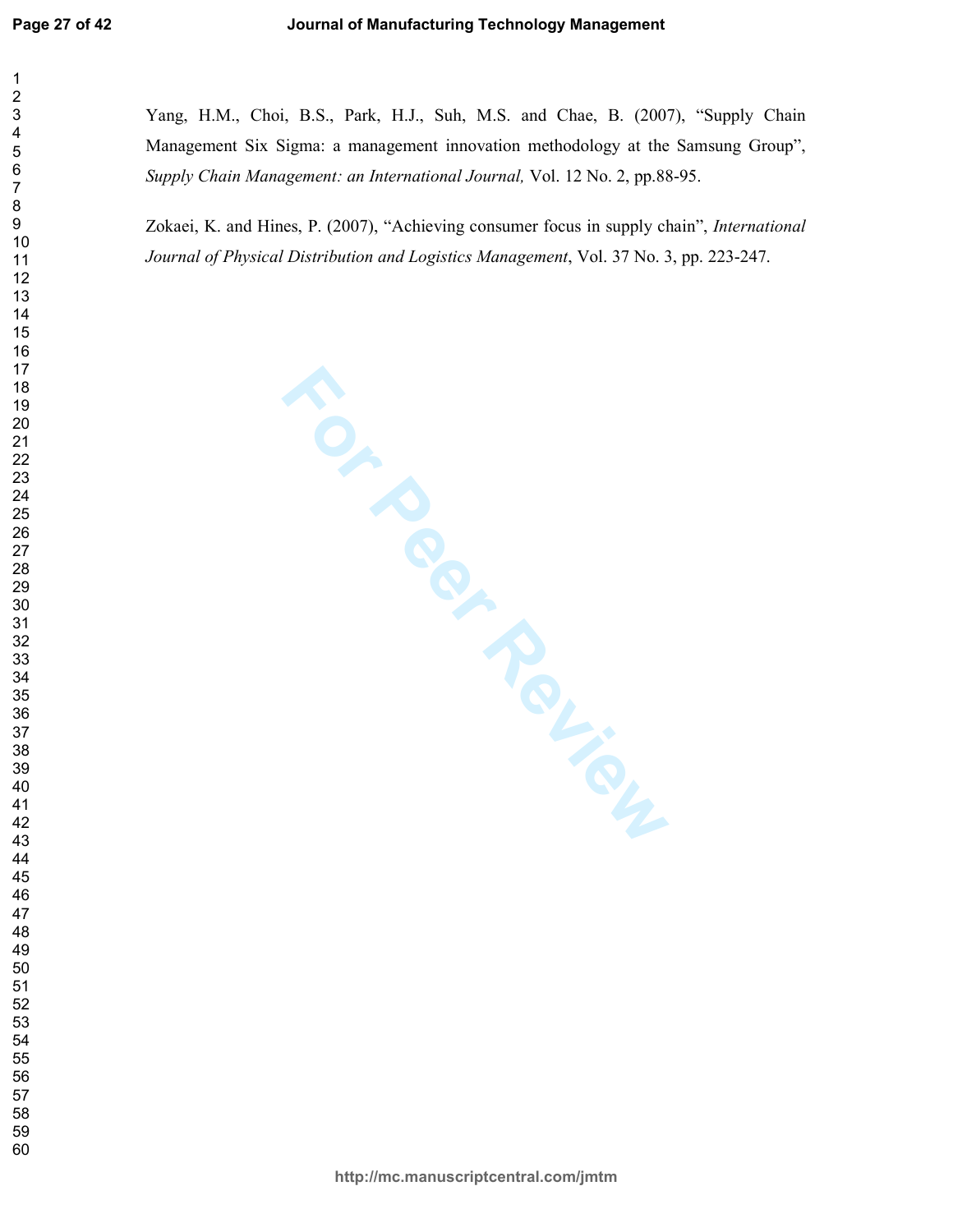### 123456789  $\overline{2}$ 3  $\overline{4}$ 5 6  $\overline{7}$ 8 9 10 11 12 13 14 15 16 17 18 19 20 21 22 23 24 25 26 27 28 29 30 31 32 33 34 35 36 37 38 39 40 41 42 43 44 45 46 47 48 49 50 51 52 53 54 55 56 57 58 59 60

1

### **Appendices**

### **Appendix A)**

### **Questionnaire 1 - Resource Capability Questionnaire**

RESPONSE ALTERNATIVE: 1=Strongly Disagree/Very Bad / Very low

 $2 = Disagree/Bad/Low$ 

3 = Neither Agree/ Good/High nor Disagree/Bad/Low,

- $4 = \text{Agree}/\text{Good}/\text{High}$
- $5 =$ Strongly Agree/Very Good / Very high

### Please underline or thick as appropriate

### **SECTION A**

1. What is the Size of your organisation?

1. 10 or less than 10 employees 2. Between 11 and 50 employees 3<br>
250 employees 4. More than 250 employees 3<br>
thich of the following describe your business?<br>
Harufacturer<br>
istributor, business to business (B->B)<br>
istributo 2. Between 11 and 50 employees 3. Between 51 and 4. More than 250 employees

2. Which of the following describe your business?

1. Manufacturer

- 2. Distributor
- 3. Distributor, business to business (B->B)
- 4. Distributor, Business to consumer  $(B-z)$
- 5. Third party logistic provider
- 3. What is the position you hold in your company?
- 1. Quality manager
- 2. Warehouse manager
- 3. Director
- 4. Operations manager
- 5. Store manager
- 6.Others

4. Is your company certified by ISO 9000?  $Yes / No$ 

### **SECTION B**

5. Are you aware of a management tool called six sigma?  $Yes / No$ 

6. To what extend are you aware of the six sigma?

- 1. Very high
- 2. High
- 3. Neither High nor Low
- 4. Low
- 5. Very low

7. Are you aware of the quality initiative tool called Kaizen / Continues improvement?  $Yes / No$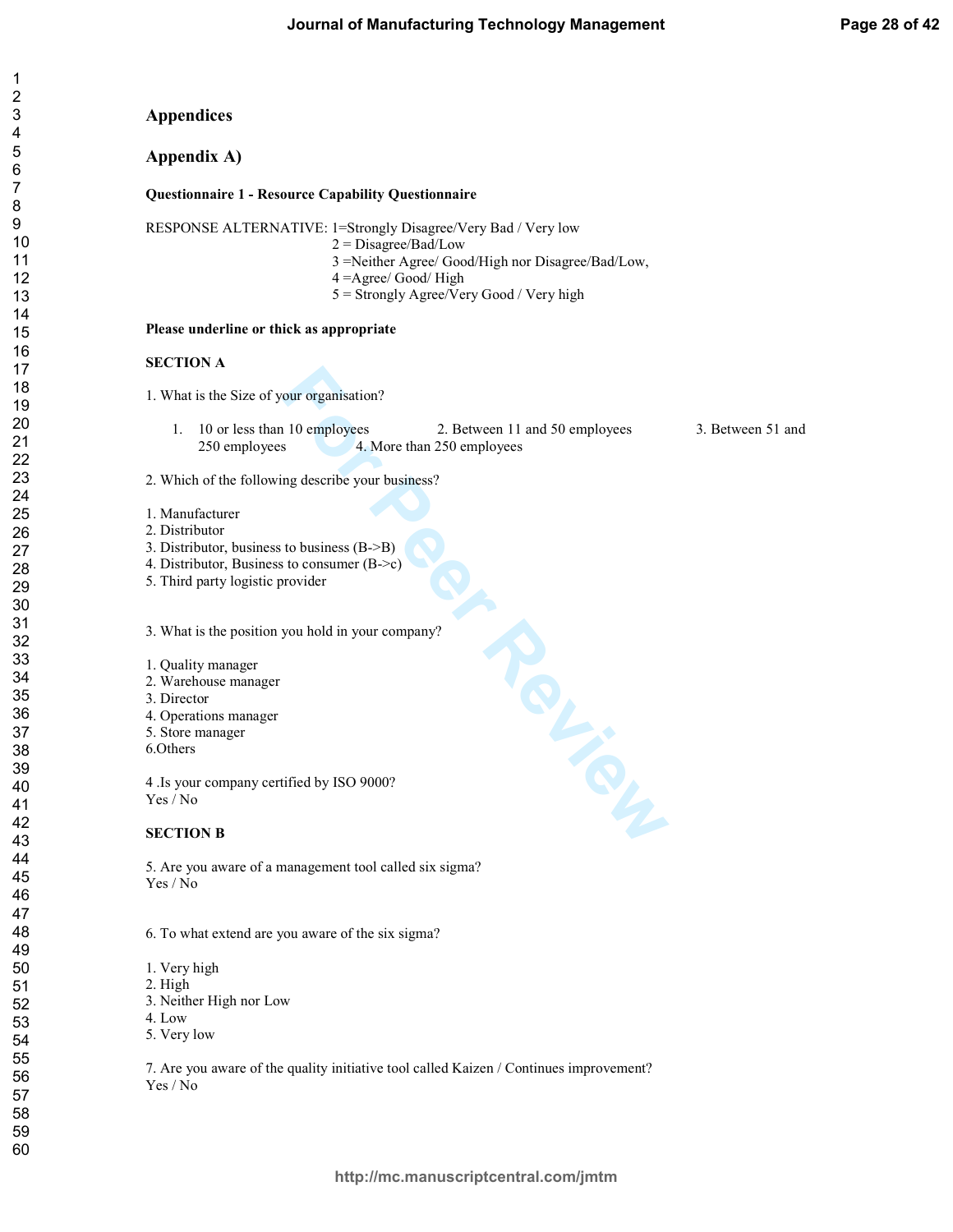$\mathbf{1}$  $\overline{2}$ 3  $\overline{\mathbf{4}}$ 5 6  $\overline{7}$  $\bf 8$  $\boldsymbol{9}$ 

### **Journal of Manufacturing Technology Management**

| Yes / No             | 8. Have you ever used six sigma in your company?                                                                   |
|----------------------|--------------------------------------------------------------------------------------------------------------------|
| 1. Strongly Disagree | 9. If yes, how do you agree with the benefit of six sigma after it's used in your company?                         |
| 2. Disagree          |                                                                                                                    |
|                      | 3. Neither nor Disagree                                                                                            |
| 4. Agree             |                                                                                                                    |
| 5. Strongly agree    |                                                                                                                    |
| quality?<br>Yes / No | 10. Have you ever carried out a project in your company that has a purpose of eradicating defect and improve       |
|                      | 11. How do you rate the implementation frequency of above project in your company?                                 |
|                      |                                                                                                                    |
| 1 Very low           |                                                                                                                    |
| 2 Low                |                                                                                                                    |
|                      | 3 Neither Low nor High                                                                                             |
| 4 High               |                                                                                                                    |
| 5 Very High          |                                                                                                                    |
|                      | 12. To what extend do you know of kaizen?                                                                          |
| 1 Very bad           |                                                                                                                    |
| 2 bad                |                                                                                                                    |
|                      | 3 Neither good nor bad                                                                                             |
| 4 Good               |                                                                                                                    |
| 5 Very good          |                                                                                                                    |
| Yes / No             | 13. Have you used kaizen / continues improvement in your company?                                                  |
|                      |                                                                                                                    |
| Yes / No             | 14. Do you know of Total Quality Management (TQM)?                                                                 |
|                      |                                                                                                                    |
| Yes / No             | 15. Are you aware of a management tool called JUST IN TIME (JIT)?                                                  |
|                      |                                                                                                                    |
|                      | 16. To what extend do you know of the JIT?                                                                         |
| 1. Very Bad          |                                                                                                                    |
| 2. Bad               |                                                                                                                    |
|                      | 3. Neither good nor bad                                                                                            |
| 4. Good              |                                                                                                                    |
| 5. Very Good         |                                                                                                                    |
|                      | 17. Have you ever used any quality initiative tool in your company to increase profits by eliminating variability, |
|                      | defects and waste that undermine customer loyalty?                                                                 |
| Yes / No             |                                                                                                                    |
|                      | 18. If yes, how do you rate the implementation frequency of this type of project in your company?                  |
| 1. Very Low          |                                                                                                                    |
| 2. Low               |                                                                                                                    |
|                      | 3. Neither high nor low                                                                                            |
| 4. High              |                                                                                                                    |
| 5. Very High         |                                                                                                                    |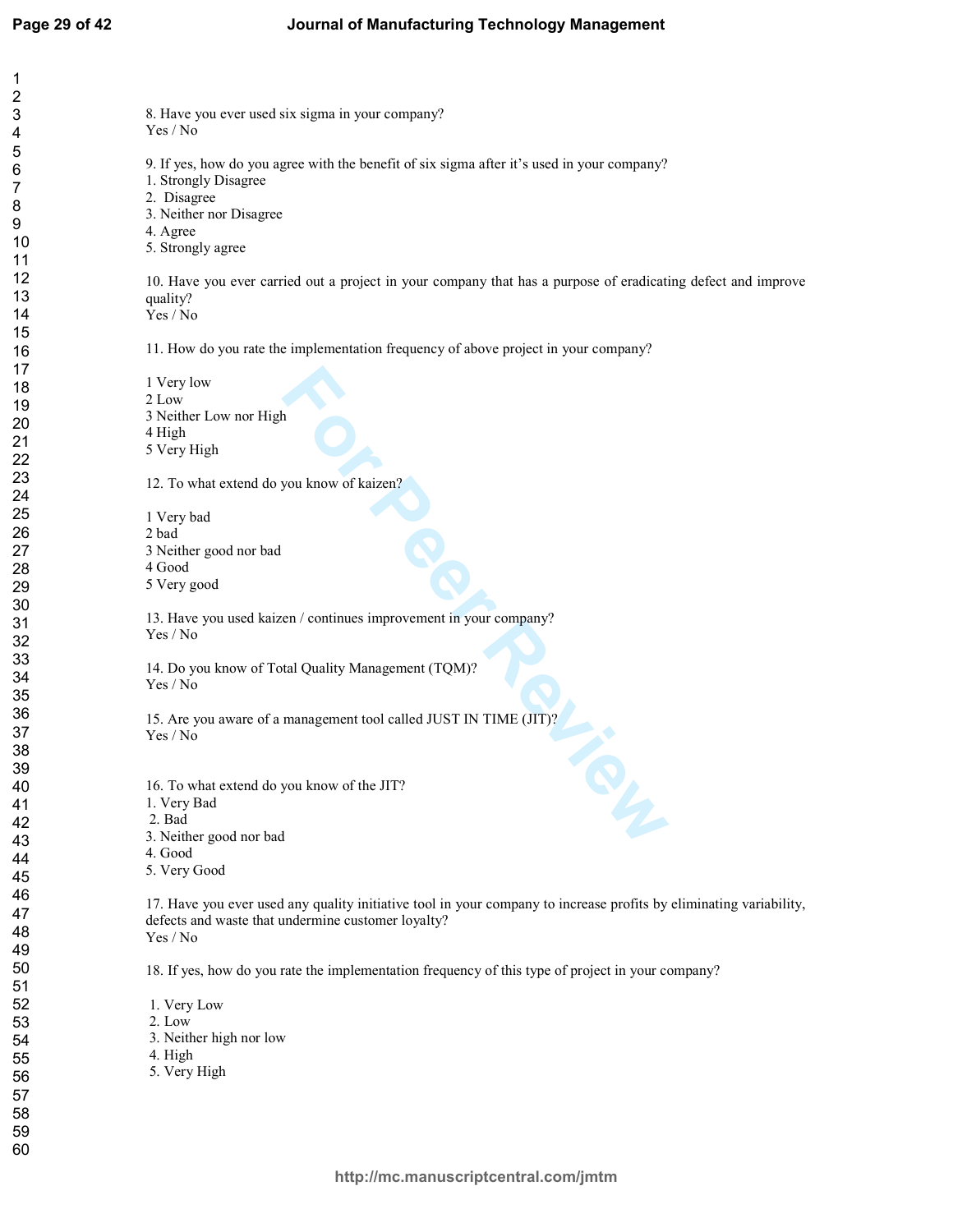19. Have you carried out a project in your company which aimed at eliminating waste by producing right amount of parts at the right place at the right time to make sure that inventories are maintain at the lowest level or eliminated entirely?  $Yes / No$ 

20. How do you rate the implementation frequency of this type of project in your company?

- 1. Very Low
- 2. Low
- 3. Neither high nor low
- 4. High
- 5. Very High

21. Have you carried out a project that has an approach that motivates, supports, and enables quality management in all activities of the organization, focusing on the needs and expectations of internal and external customers which involve the entire work force?  $Yes / No$ 

22. How do you rate the implementation frequency of this type of project in your company?

- 1. Very Low
- 2. Low
- 3. Neither high nor low
- 4. High
- 5. Very High

For the distance of this type of project in your company<br>
For Per Per Review We are the entire work force?<br>
For Periodic and a project in your company that seeks to continuously affectively<br>
For Per Per Per Per Per Per Per 23. Have you ever carried out a project in your company that seeks to continuously affect incremental changes for the better, involving everybody within the organization from the workers to managements? Yes / No

24. How do you rate the implementation frequency of this type of project in your company?

- 1. Very Low
- 2. Low
- 3. Neither high nor low
- 4. High
- 5. Very High

### **SECTION C**

25. Do you currently use any excessive information sharing tool such as ERP, MRP, EDI, EPOS, SAP, or other Internet integrated information exchange soft wares?  $Yes / No$ 

Please, specify:

26. Do you have any specific record keeping procedure for all your data?  $Yes / No$ 

27. How often are the complaints from your customers?

- 1. Very Low 2. Low 3. Neither high nor low 4. High
- 5. Very High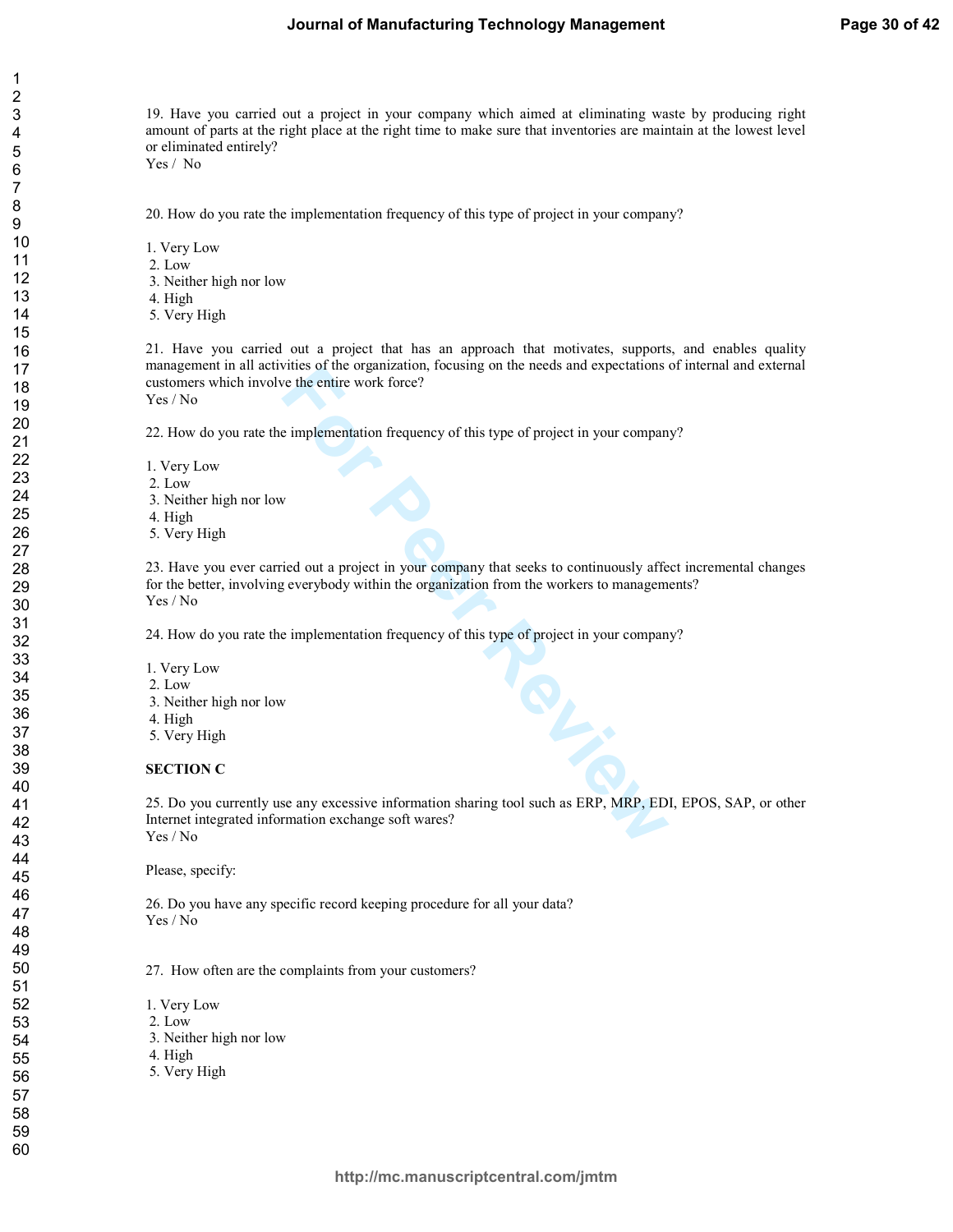### **Journal of Manufacturing Technology Management**

28. How do you rate your responsiveness to your customers?

1. Very Low

2. Low

3. Neither high nor low

4. High 5. Very High

29. Do you keep records or data base of your customer complaints?  $Yes / No$ 

30. Do you have any customer enquiry line or team?  $Yes / No$ 

31. Do you currently have any quality management team or department in your organisation?  $Yes / No$ 

32. Do you measure your company's performance?  $Yes / No$ 

If yes, what is the method?

33. Have you ever had implemented any problem solving project?  $Yes / No$ 

If yes, please specify some exemplars:

### **Appendix B)**

For Personship Control of the Section 2 of the Management Commission<br>
For Persons and Section 2 of the Section 2 of the Section 2 of the Section 2 of the Section 2 of the Section 2 of the Section 2 of the Section 2 of the Questionnaire 2 - Key Success Factor Questionnaire – Analysing the top management commitment and **staff resistance to change as two critical human resource factor of success in Six Sigma and any quality** improvement Projects in Food Distribution SMEs

**Section A – Top Management Commitment:** 

This questionnaire has been conducted partially to identify key management commitment factors towards any quality improvement practice.

1. Your role in the organisation:

| A) Managing Director     | B) Member of board of |
|--------------------------|-----------------------|
| D) Warehouse Manager     | E) Purchasing Manager |
| G) Office Manager        | H) Marketing Manager  |
| J) Other, Please Specify |                       |

D) Warehouse Manager (E) Purchasing Manager (F) Sales Manager H) Marketing Manager

C) Line Manager I) Transport Manager

- 2. The years of management experience :
	- A) More than 10 years B) Between 3 to 10 years C) Less than 3 years

- 3. Your latest level of education:
	- A) Post Graduate Degree
	- B) Undergraduate Degree
	- C) A-Level
	- D) GCSE or O-Level
	- E) Less than GCSE or O-Level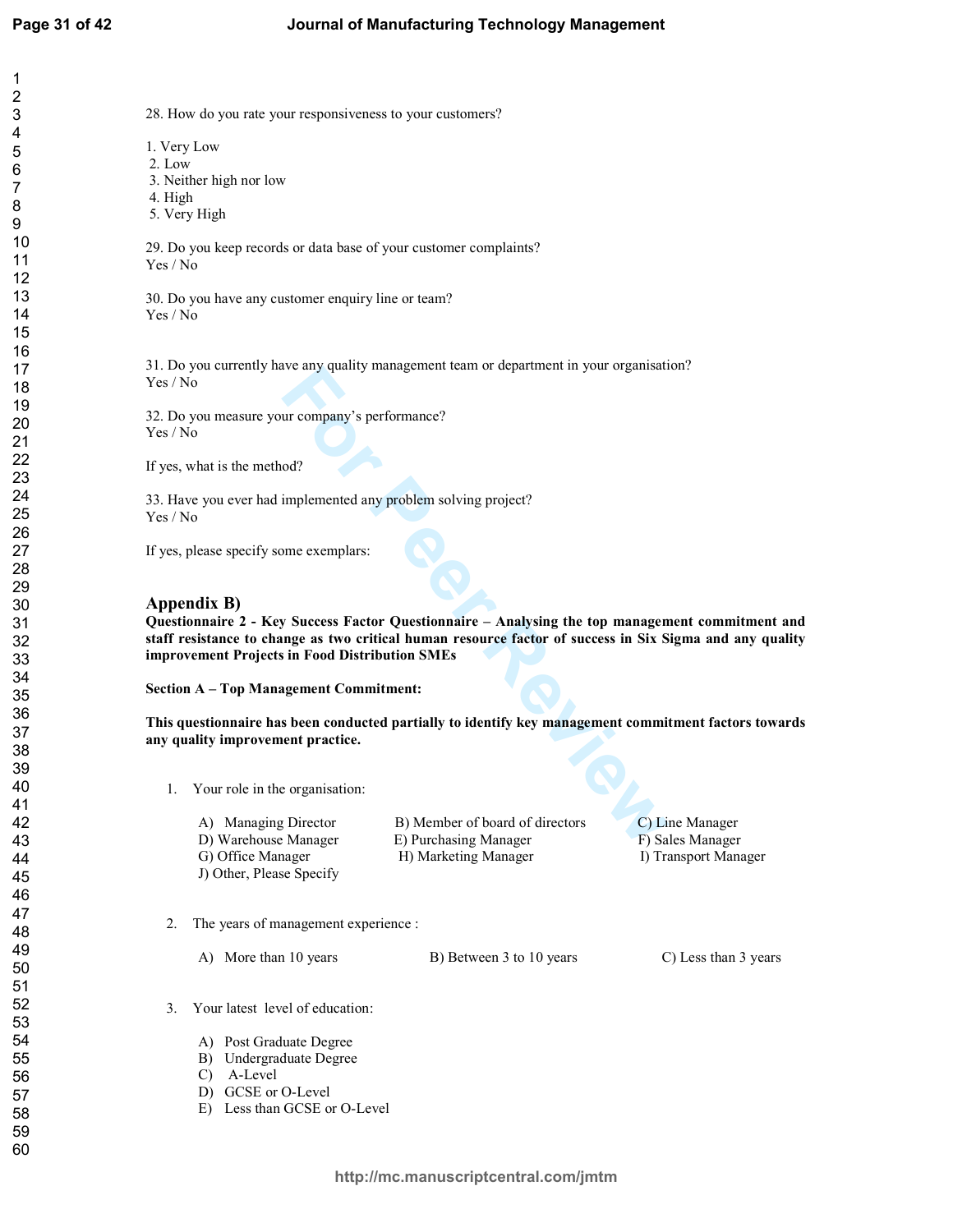- F) Others (Please, specify)
- 4. Location of your organisation (County):
- 5. Size of your Organisation:
	- A) Less than 10 employees
	- B) Between 10 and 50 employees
	- C) Between 51 and 250 employees
	- D) More than 250 employees

Please, specify the level of willingness, concern and involvement in correspondence to your position, roles **and responsibilities, and practice by scoring in front of each variable (from 1 as the lowest to 10 as the** highest):

| highest): |                                                              |              |
|-----------|--------------------------------------------------------------|--------------|
| No        | <b>Willingness for Quality Improvement</b>                   | <b>Score</b> |
| 6         | Your Willingness to learn more                               |              |
| $\tau$    | Your Willingness to Information exchange with competitors    |              |
| $\,8\,$   | Your Willingness for staff training                          |              |
| 9         | Your Willingness to have ISO9000                             |              |
| 10        | Your Willingness to implement further quality practices      |              |
| 11        | Your Willingness to have quality improvement team            |              |
|           | <b>Concerned with Customer Satisfaction</b>                  | <b>Score</b> |
| 12        | Your Concerns with rejected products and Customer Complaints |              |
| 13        | Your Concerns with Quality assurance rather than Inspection  |              |
| 14        | Your Concerns with gross profit                              |              |
| 15        | Your Concerns with customer satisfaction                     |              |
| 16        | Your Concerns with efficiency in service                     |              |
|           | <b>Involvement in Problem Solving</b>                        | <b>Score</b> |
| 17        | Your Involvement in Strategic Decision Making                |              |
| 18        | Your Involvement in Operational Decision Making              |              |
| 19        | Your Involvement in Collecting Word of Mouth from Customer   |              |
| 20        | Your Involvement in Problem Solving projects and practices   |              |
|           | <b>Section B – Staff Resistance to Change:</b>               |              |

This questionnaire has been conducted partially to identify key management commitment factors towards any quality improvement practice.

- 1. Your role in the organisation:
	- A) Warehouse Assistant B) Driver fice Clerk and Administrator
- 2. The years of management experience :
	- B) More than 10 years B) Between 3 to 10 years C) Less than 3 years
- 

- 3. Your latest level of education:
	- A) Undergraduate Degree
	- B) A-Level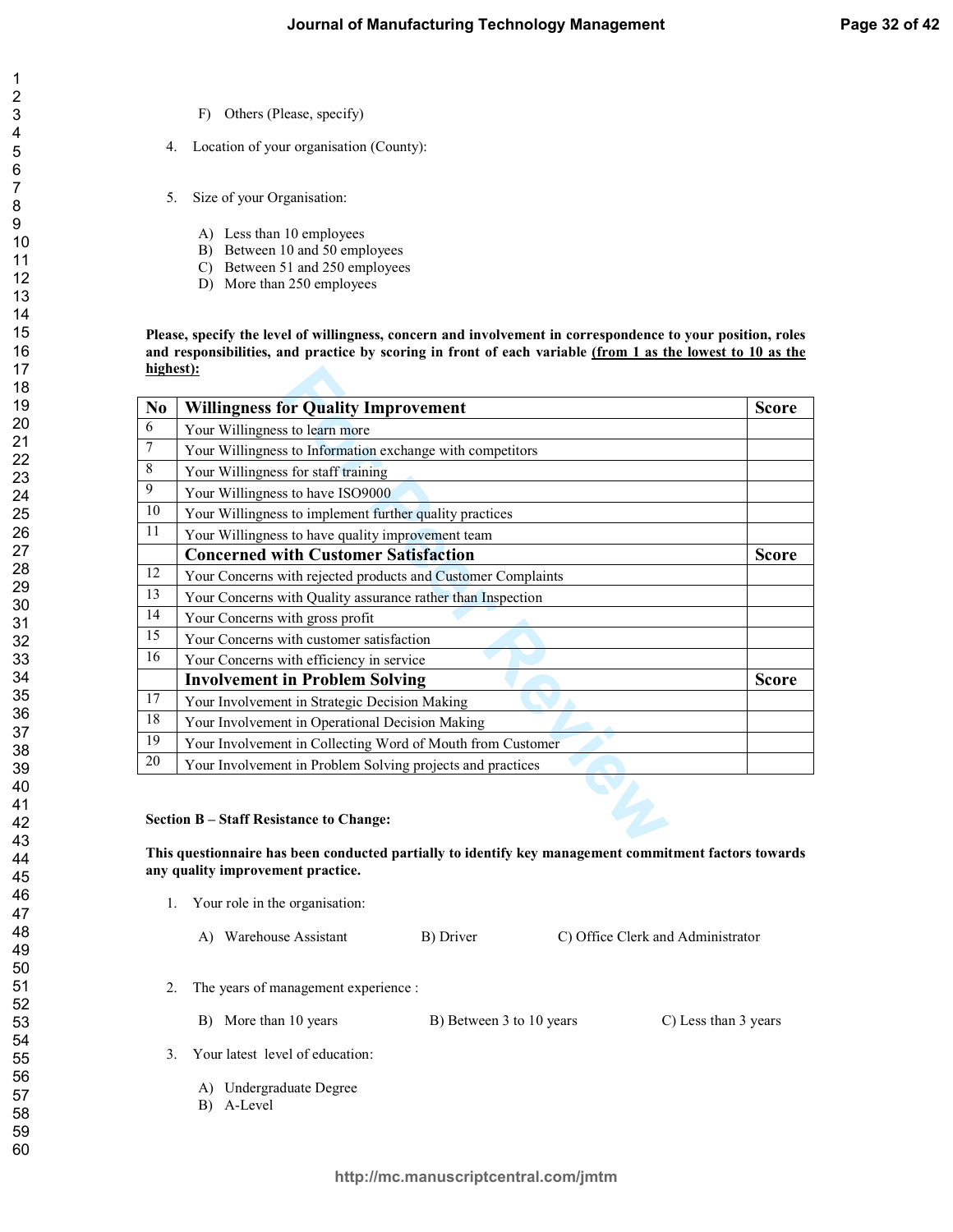60

- D) Less than GCSE or O-Level
- E) Others (Please, specify)

Please, specify the level of willingness, concern and knowledge in correspondence to your position, roles **and responsibilities, and practice by scoring in front of each variable (from 1 as the lowest to 10 as the** highest):

| $\mathbf{N}\mathbf{0}$                                                                                                                                          | <b>Willingness for Quality Improvement</b>                            | <b>Score</b> |  |  |
|-----------------------------------------------------------------------------------------------------------------------------------------------------------------|-----------------------------------------------------------------------|--------------|--|--|
| $\overline{4}$                                                                                                                                                  | Your willingness to work in project team                              |              |  |  |
| $\overline{5}$                                                                                                                                                  | Your willingness to initiate a quality problem                        |              |  |  |
| 6                                                                                                                                                               | Your willingness to learn about quality improvement practices         |              |  |  |
| $\tau$                                                                                                                                                          | Your willingness to work in a new environment and with new people     |              |  |  |
| $\,8\,$                                                                                                                                                         | Your willingness to initiate                                          |              |  |  |
|                                                                                                                                                                 | <b>Concerned with Customer Satisfaction</b>                           |              |  |  |
| 9                                                                                                                                                               | Employee concern about customer's enquiry                             | <b>Score</b> |  |  |
| 10                                                                                                                                                              | Employee concerns about number of defects and mistakes                |              |  |  |
| 11                                                                                                                                                              | Employee concerns about inefficiency in operation                     |              |  |  |
| 12                                                                                                                                                              | Employee concern about job loss due to comments                       |              |  |  |
| 13                                                                                                                                                              | Employee concerns about unforeseen challenges                         |              |  |  |
|                                                                                                                                                                 | <b>Knowledge of Technical tools and process</b>                       | <b>Score</b> |  |  |
| 14                                                                                                                                                              | Your knowledge about your work, duties and responsibilities           |              |  |  |
| 15                                                                                                                                                              | Your knowledge about the processes and operations in the organisation |              |  |  |
| 16                                                                                                                                                              | Your knowledge about any performance measurement tool                 |              |  |  |
| $\overline{17}$                                                                                                                                                 | Your knowledge about data collection tools and techniques             |              |  |  |
| 18                                                                                                                                                              | Your knowledge about Statistical tools and techniques                 |              |  |  |
| Appendix C)<br>Questionnaire 3 - Benefits of Six Sigma, Lean and ISO9000 as three common quality improvement<br>practices on business objectives in food sector |                                                                       |              |  |  |
| Title:                                                                                                                                                          | NA<br>Name (Optional):<br>E-Mail Address:<br>Company Name (Optional): |              |  |  |

### **Appendix C)**



1. 10 or less than 10 employees 2. Between 11 and 50 employees

- 3. Between 51 and 250 employees 4. More than 250 employees
- 2. Which of the following describe your business?
- 1. Manufacturer
- 2. Distributor
- 3. Wholesaler
- 4. Cash & Carry
- 5. Retailer
- 6. Supermarket
- 7. Caterer
- 8. Others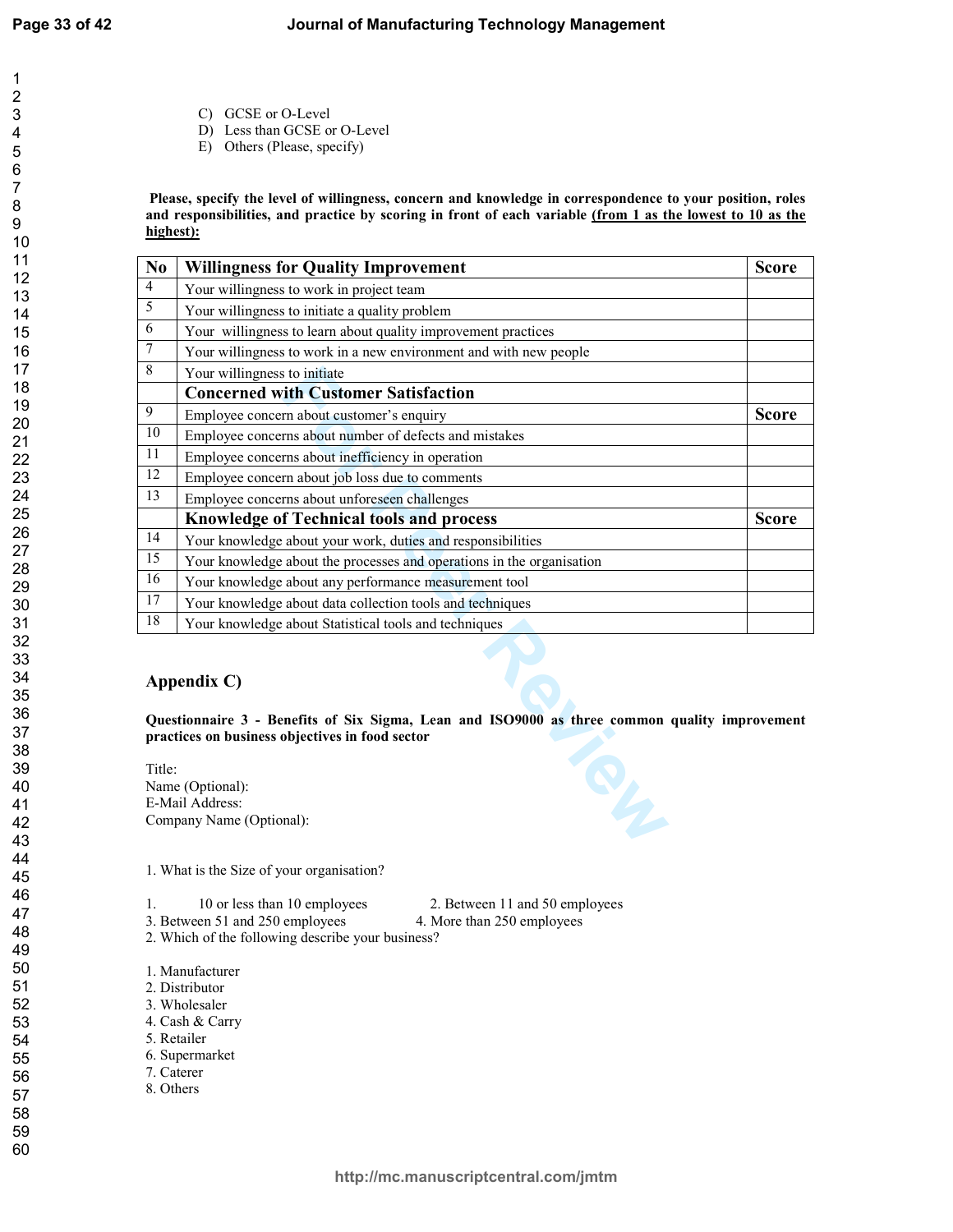- 3. What is the position you hold in your company?
- 1. Quality manager
- 2. Warehouse manager
- 3. Director
- 4. Operations manager
- 5. Store manager
- 6. Others

4. What type of quality initiative have you been implementing in your organisation (please, tick as many as appropriate)?

- 1. Six Sigma
- 2. Lean
- 3. ISO 9000
- 4. Others, please specify

|                | Score    |  |
|----------------|----------|--|
| Significantly  |          |  |
| Important      | $9 - 10$ |  |
| Important      | 7- 8     |  |
| Neutral        | $5 - 6$  |  |
| Less Important |          |  |
| Not Important  |          |  |
|                |          |  |

| 3. ISO 9000                                                                                                                                                                        |                    |                            |                               |                   |                             |                           |                           |
|------------------------------------------------------------------------------------------------------------------------------------------------------------------------------------|--------------------|----------------------------|-------------------------------|-------------------|-----------------------------|---------------------------|---------------------------|
| 4. Others, please specify                                                                                                                                                          |                    |                            |                               |                   |                             |                           |                           |
| 5. How important was the impact of these measures (if applicable) to the business objectives of your<br>organisation? Please, give score to each quality initiative as appropriate |                    |                            |                               |                   |                             |                           |                           |
|                                                                                                                                                                                    | Score              |                            |                               |                   |                             |                           |                           |
| Significantly<br>Important                                                                                                                                                         |                    | $9 - 10$                   |                               |                   |                             |                           |                           |
| Important                                                                                                                                                                          |                    | $7 - 8$                    |                               |                   |                             |                           |                           |
| <b>Neutral</b>                                                                                                                                                                     |                    | $5 - 6$                    |                               |                   |                             |                           |                           |
| Less Important                                                                                                                                                                     |                    | $3 - 4$                    |                               |                   |                             |                           |                           |
| Not Important                                                                                                                                                                      |                    | $0 - 2$                    |                               |                   |                             |                           |                           |
|                                                                                                                                                                                    |                    |                            |                               |                   |                             |                           |                           |
| practiced quality<br>initiative                                                                                                                                                    | Scrap<br>reduction | Cycle<br>Time<br>Reduction | Delivery<br>Time<br>Reduction | Cost<br>Reduction | Increase in<br>Productivity | Increased<br><b>Sales</b> | Improved<br>Profitability |
| <b>ISO</b>                                                                                                                                                                         |                    |                            |                               |                   |                             |                           |                           |
| Lean                                                                                                                                                                               |                    |                            |                               |                   |                             |                           |                           |
| Six Sigma                                                                                                                                                                          |                    |                            |                               |                   |                             |                           |                           |

### **Appendix D)**

Questionnaire 4 – Selecting the critical logistical measures for project selection

Title: itle: the contract of the contract of the contract of the contract of the contract of the contract of the contract of the contract of the contract of the contract of the contract of the contract of the contract of the cont Name (Optional): E-Mail Address: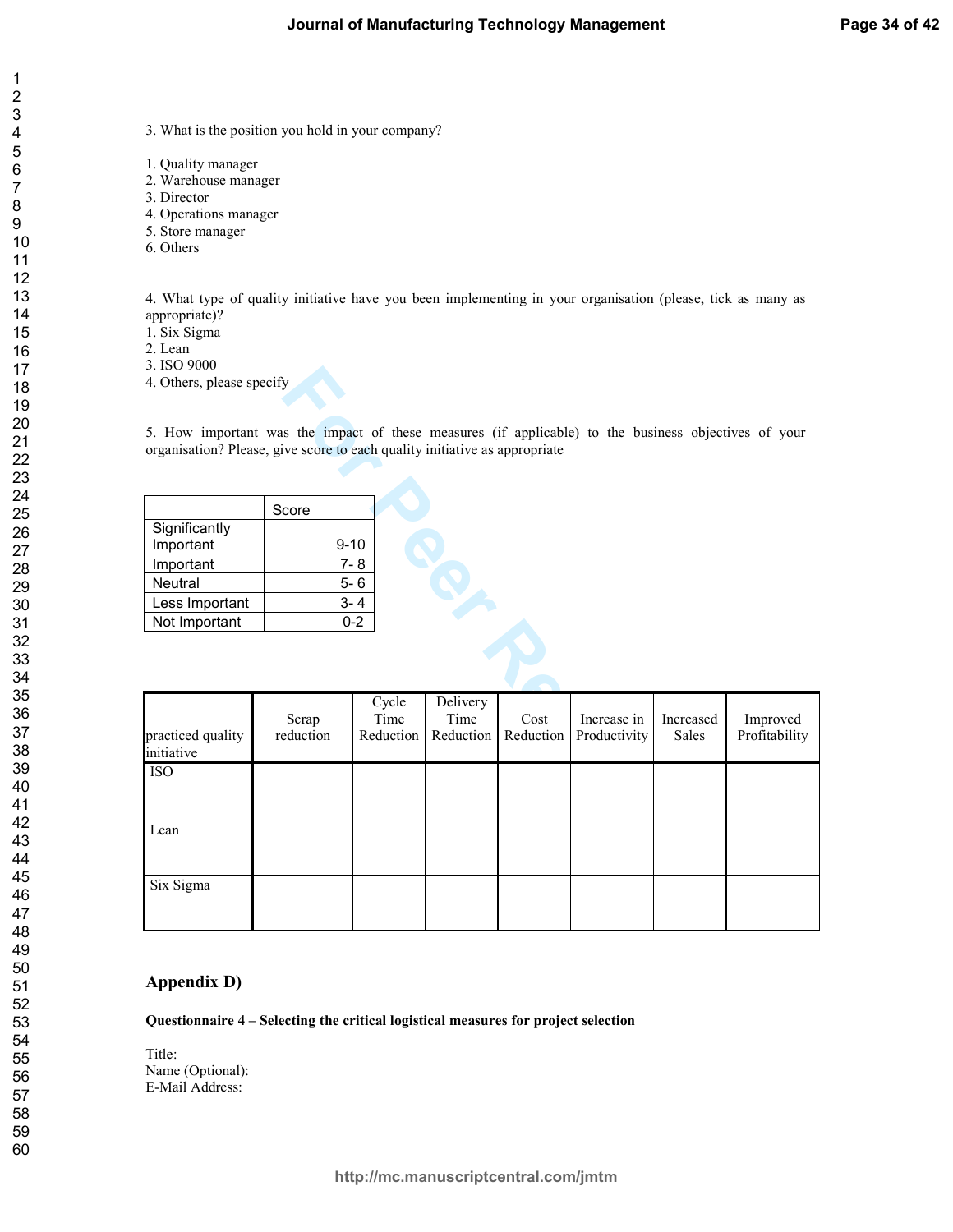$\mathbf{1}$  $\overline{2}$ 3  $\overline{\mathbf{4}}$ 5 6  $\overline{7}$ 8 9

Company Name (Optional):

- 1. What is the Size of your organisation?
- 1.10 or less than 10 employees 2. Between 11 and 50 employees<br>3. Between 51 and 250 employees 4. More than 250 employees
- 3. Between 51 and 250 employees
- 2. Which of the following describe your business?
- 1. Manufacturer
- 2. Distributor
- 3. Wholesaler
- 4. Cash & Carry
- 5. Retailer
- 6. Supermarket 7. Caterer
- 8. Others
- 

3. What is the position you hold in your company?

- 1. Quality manager
- 2. Warehouse manager
- 3. Director
- 4. Operations manager
- 5. Store manager
- 6. Others

Please, give score to following questions in the scale of  $0-10$  as instructed below:

|                | Score    |
|----------------|----------|
| Significantly  |          |
| Important      | $9 - 10$ |
| Important      | 7- 8     |
| Neutral        | 5-6      |
| Less Important | 3- 4     |
| Not Important  | በ-2      |

4. How important are these factors to set your strategic objectives in the company?

|              | Score |
|--------------|-------|
| profit       |       |
| quality      |       |
| cost         |       |
| flexibility  |       |
| Market share |       |
| innovation   |       |
| others       |       |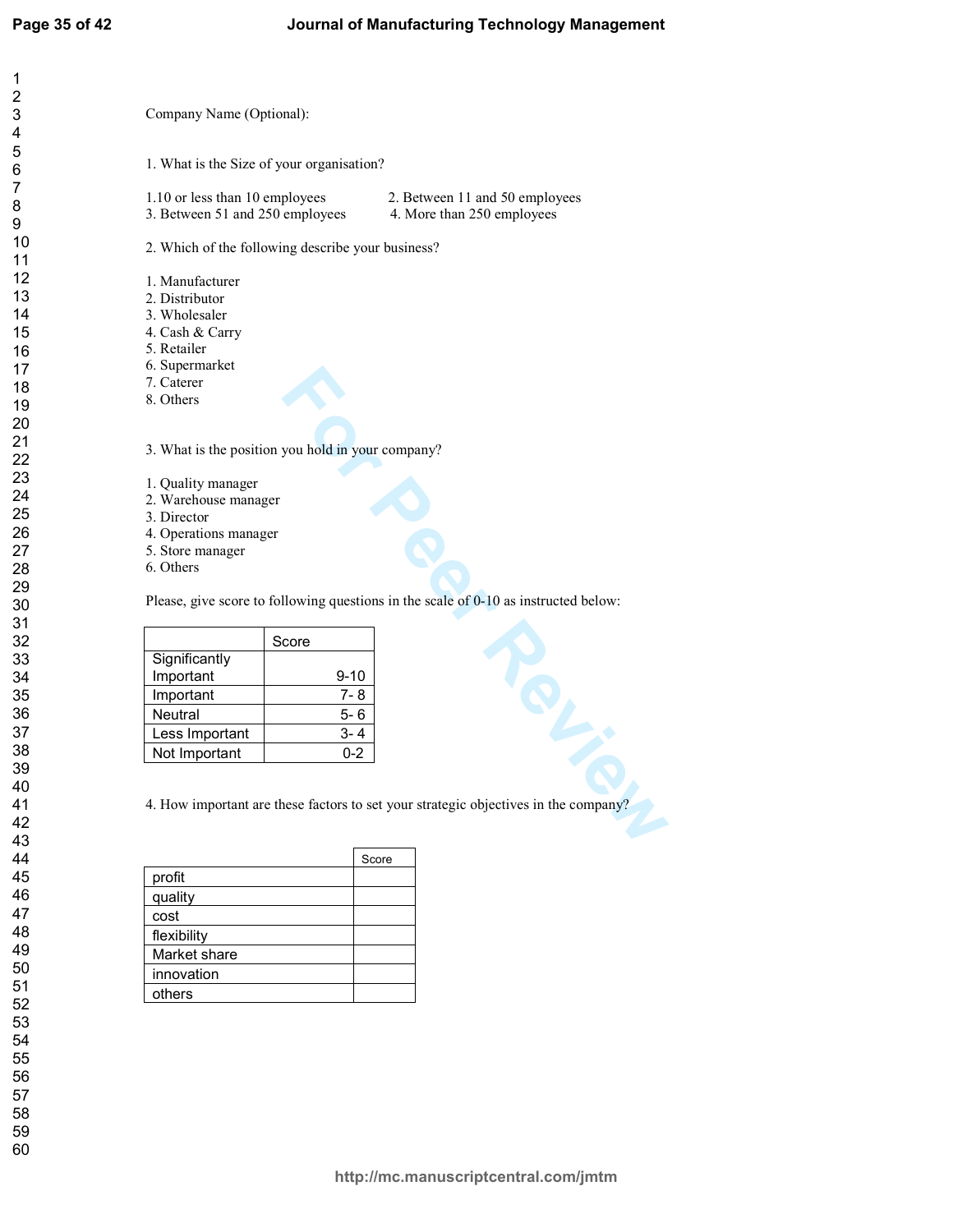5. How important are these measures for winning customer loyalty in your organisation?

|                         | Score |
|-------------------------|-------|
| Product quality         |       |
| Product reliability     |       |
| <b>Fast Delivery</b>    |       |
| On-time delivery        |       |
| Wide product range      |       |
| Competitive price       |       |
| Others(please, specify) |       |

6. How important are these operational measures to improve the logistics performance in your organisation?

|                                           | Score |  |
|-------------------------------------------|-------|--|
| <b>Improving Supplier Performance</b>     |       |  |
| Customer Satisfaction In order Processing |       |  |
| Food Safety                               |       |  |
| Process Quality (Hygiene and Storage)     |       |  |
| Response to Customer Complaint            |       |  |
| On-Time Delivery                          |       |  |
| Stock Control in Goods In                 |       |  |
| Customer waiting time on the phone        |       |  |
| <b>Transport Cost</b>                     |       |  |
| <b>Inventory Cost</b>                     |       |  |
| <b>Storage Cost</b>                       |       |  |
| Driver Efficiency                         |       |  |
| Defect Free Goods                         |       |  |
| Defect Free Delivery                      |       |  |
| Shop Floor Scheduling                     |       |  |

7. How important is the impact of implementing any quality improvement practice on these measures?

|                                       | Score |
|---------------------------------------|-------|
| Reduction in scrap rate               |       |
| Reduction in cycle time               |       |
| Reduction in delivery time            |       |
| Reduction of cost                     |       |
| Increase in productivity              |       |
| Increased sales                       |       |
| Increased profitability               |       |
| Improving the quality of food         |       |
| Improving the hygiene $&$ food safety |       |

 $\mathbf{1}$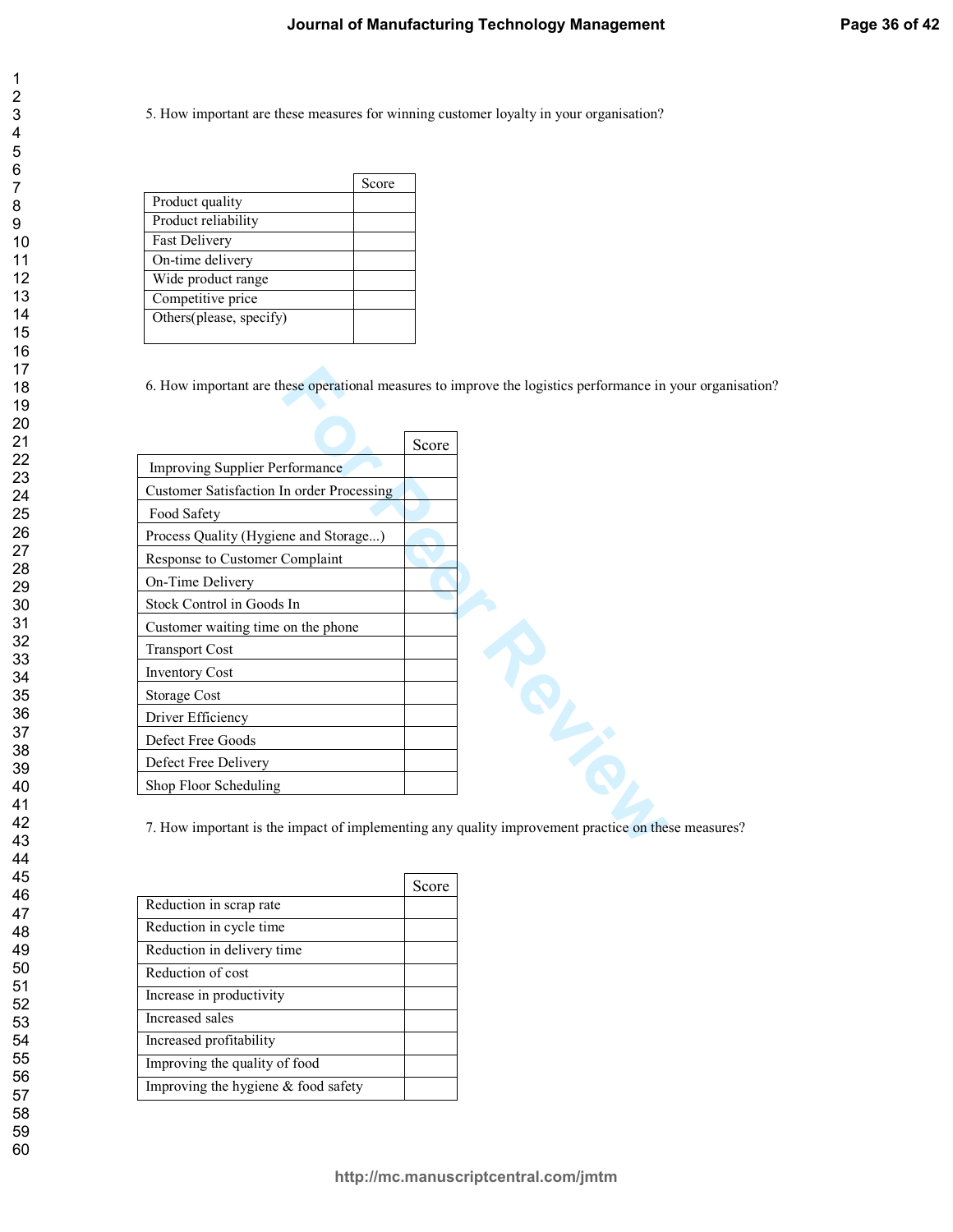$\mathbf{1}$ 

| Research Objective           | Questionnaire objective                              | Sample Size            |
|------------------------------|------------------------------------------------------|------------------------|
| (i) Assessing organisational | Assessing the organisational resources to implement  | 70 food distribution   |
| capability                   | Six Sigma for each group (Questionnaire 1)           | <b>SMEs</b>            |
| (iia) Assessing the top      | Assessing the level of top management willingness,   | 98 managers of 70 food |
| management support           | concern and involvement in quality improvement       | distribution SMEs      |
|                              | based on education level, location and size of       |                        |
|                              | business (Ouestionnaire 2a)                          |                        |
| (iib) Assessing the          | Assessing the level of employee willingness, concern | 158 employees of 70    |
| employee resistance to       | and understanding in quality improvement based on    | food distribution SMEs |
| change                       | education level and workplace (Questionnaire 2b)     |                        |
| (iii) Justification of       | Actual benefits of Six Sigma, Lean and ISO9000       | 180 food related SMEs  |
| implementing Six Sigma       | (Ouestionnaire 3)                                    |                        |
| (iv) Identifying the most    | Selecting the critical metrics for project selection | 140 food related SMEs  |
| critical logistical measures | (Ouestionnaire 4)                                    |                        |

### able 1- Sampling strategy for Research Objectives (i) to (iv)

### **T** able 2- Scope of the Case Study research methodology

|                | critical logistical measures                                                                                                                             | (Questionnaire 4) |                            |                                |                                                       |                                                                                                                |  |  |  |
|----------------|----------------------------------------------------------------------------------------------------------------------------------------------------------|-------------------|----------------------------|--------------------------------|-------------------------------------------------------|----------------------------------------------------------------------------------------------------------------|--|--|--|
|                |                                                                                                                                                          |                   |                            |                                | Table 2- Scope of the Case Study research methodology |                                                                                                                |  |  |  |
| N <sub>0</sub> | Title of the case study                                                                                                                                  |                   | <b>Methodology</b><br>used | <b>Defect</b>                  | <b>Targeted</b><br><b>CTQ</b>                         | <b>Tools/techniques</b>                                                                                        |  |  |  |
|                | Reducing the number of "quality related returned<br>goods" in a food Distribution SME<br>(Case Study 1)                                                  |                   | <b>DMAIC</b>               | Number of<br>returned<br>goods | Reducing the<br>COPQ (Cost of<br>Poor Quality)        | Pareto Chart, Process Map, Cause<br>and Effect matrix, Monitoring Chart,<br>Analytical Hierarchy process (AHP) |  |  |  |
|                | Improving customer satisfaction in an order<br>taking process of a food distribution SME<br>(Reducing the defects in order processing)<br>(Case Study 2) |                   | <b>DMAIC</b>               | Wrong<br>orders                | Order processing                                      | Pareto Chart, Process Map, Process<br>Sigma level, cause and effect matrix<br>, AHP                            |  |  |  |
|                |                                                                                                                                                          |                   |                            |                                |                                                       |                                                                                                                |  |  |  |
|                | Table 3 - Percentage of implementation of different quality-related practices for three<br>different size groups                                         |                   |                            |                                |                                                       |                                                                                                                |  |  |  |
|                | Organisational<br>Practice                                                                                                                               |                   |                            |                                | Percentage of implementing respondents                |                                                                                                                |  |  |  |

| Organisational<br>Practice   | Percentage of implementing respondents |                |                      |         |  |  |  |
|------------------------------|----------------------------------------|----------------|----------------------|---------|--|--|--|
|                              | Between 51 and                         | Between 11 and | 10 or less employees | Average |  |  |  |
|                              | 250 employees                          | 50 employees   |                      |         |  |  |  |
| <b>Excessive Information</b> | $100\%$                                | 45%            | 20%                  | 55%     |  |  |  |
| Sharing                      |                                        |                |                      |         |  |  |  |
| Record Keeping               | $100\%$                                | 72%            | 50%                  | 74%     |  |  |  |
| Complaint Database           | $100\%$                                | 100%           | 35%                  | 78%     |  |  |  |
| Ouality<br>Management        | $100\%$                                | 33%            | 22%                  | 52%     |  |  |  |
| Team                         |                                        |                |                      |         |  |  |  |
| Problem Solving Project      | $100\%$                                | 90%            | 50%                  | 80%     |  |  |  |
| Average                      | 100%                                   | 68%            | 35%                  | 67%     |  |  |  |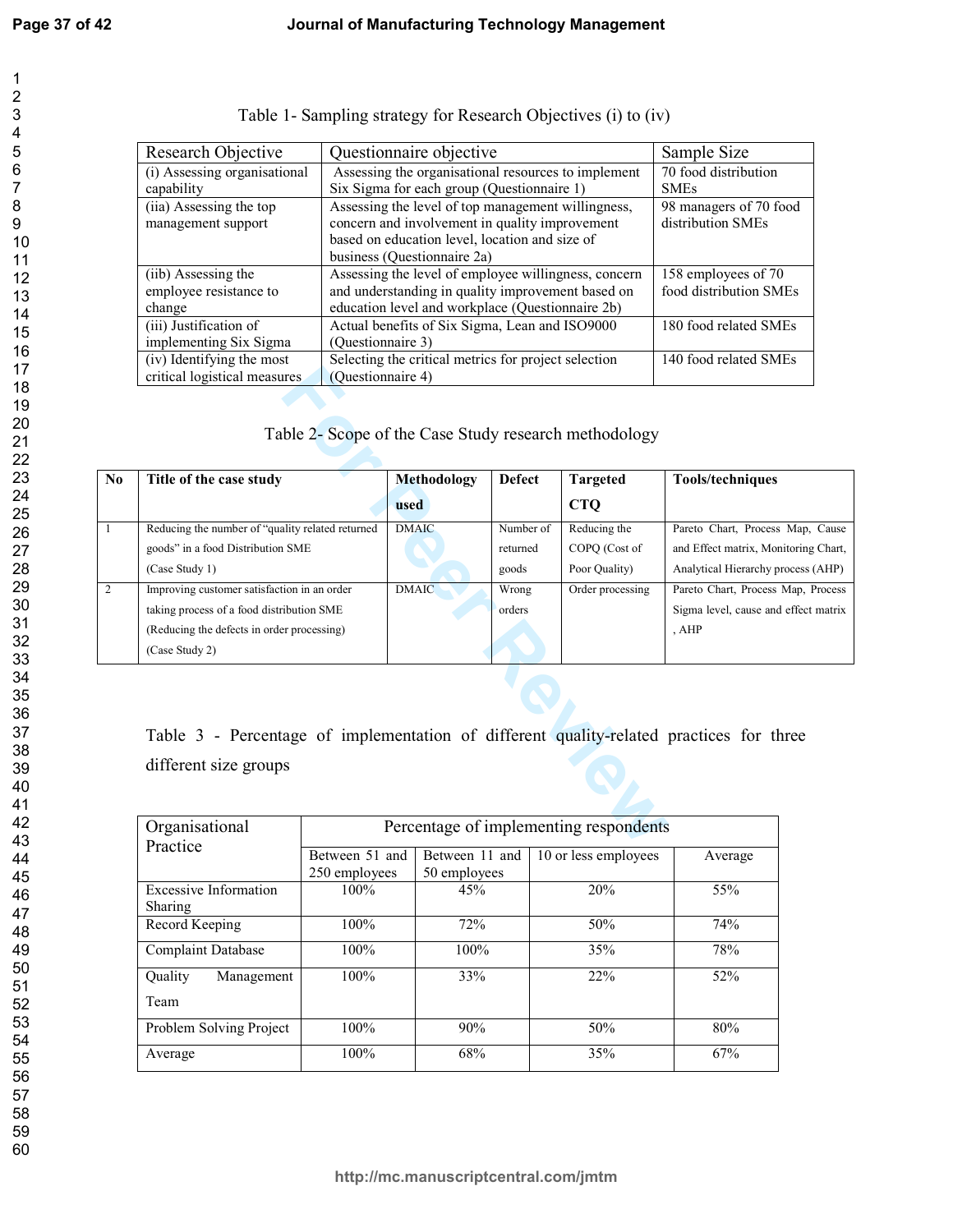Table 4- The impact of three different education group in top management commitment for food distribution SMEs

| Top Management        | <b>Education Level</b>  |         |                    |  |  |  |
|-----------------------|-------------------------|---------|--------------------|--|--|--|
| commitment factors    | <b>Higher Education</b> | A-Level | Lower than A-Level |  |  |  |
|                       | (std)                   | (std)   | (std)              |  |  |  |
| Willingness for       | 8.64                    | 7.61    | 6.83               |  |  |  |
| quality improvement   | (1.008)                 | (0.916) | (0.786)            |  |  |  |
| Concerned with        | 8.57                    | 8.50    | 8.06               |  |  |  |
| customer satisfaction | (1.016)                 | (0.921) | (0.936)            |  |  |  |
| Involvement in        | 8.04                    | 8.17    | 8.22               |  |  |  |
| problem solving       | (1.008)                 | (1.043) | (1.14)             |  |  |  |
| Average               | 8.42                    | 8.09    | 7.70               |  |  |  |

| Average                                                                                                                      |  | 0.4 $\angle$            | 0.02                         | 1.1 <sub>0</sub>   |  |  |  |  |
|------------------------------------------------------------------------------------------------------------------------------|--|-------------------------|------------------------------|--------------------|--|--|--|--|
| Table 5 - The impact of three different educational background on employee resistance to<br>change in food distribution SMEs |  |                         |                              |                    |  |  |  |  |
| "Employee Resistance to                                                                                                      |  |                         | Education Level of employees |                    |  |  |  |  |
| Change" factors                                                                                                              |  | <b>Higher Education</b> | A-Level                      | Lower than A-Level |  |  |  |  |
|                                                                                                                              |  | (std)                   | (std)                        | (std)              |  |  |  |  |
| Willingness for quality                                                                                                      |  | 8.9                     | 8.17                         | 7.46               |  |  |  |  |
| improvement                                                                                                                  |  | (0.87)                  | (1.03)                       | (1.1)              |  |  |  |  |
| Concerned with customer                                                                                                      |  | 8.22                    | 7.7                          | 7.5                |  |  |  |  |
| satisfaction                                                                                                                 |  | (1.21)                  | (1.4)                        | (1.2)              |  |  |  |  |
| Understanding of technical                                                                                                   |  | 7.28                    | 4.5                          | 4.8                |  |  |  |  |
| tools and process                                                                                                            |  | (1.1)                   | (6.8)                        | (1.6)              |  |  |  |  |
| Average                                                                                                                      |  | 8.13                    | 6.8                          | 6.6                |  |  |  |  |
| Table 6- The impact of two different work places on employee resistance to change in food<br>distribution SMEs               |  |                         |                              |                    |  |  |  |  |

| "Employee Resistance"   | Workplace of the employees |                                  |  |  |  |
|-------------------------|----------------------------|----------------------------------|--|--|--|
| to Change" factors      | Office                     | Shop floor (Warehouse, delivery) |  |  |  |
|                         | (std)                      | (std)                            |  |  |  |
| Willingness for quality | 8.3                        | 7.8                              |  |  |  |
| improvement             | (1.1)                      | (1.16)                           |  |  |  |
| Concerned with          | 7.9                        | 7.6                              |  |  |  |
| customer satisfaction   | (1.39)                     | (1.2)                            |  |  |  |
| Understanding of        | 73                         | 5.09                             |  |  |  |
| technical tools and     | (1.9)                      | (1.6)                            |  |  |  |
| process                 |                            |                                  |  |  |  |
| Average                 | 7.72                       | 6.83                             |  |  |  |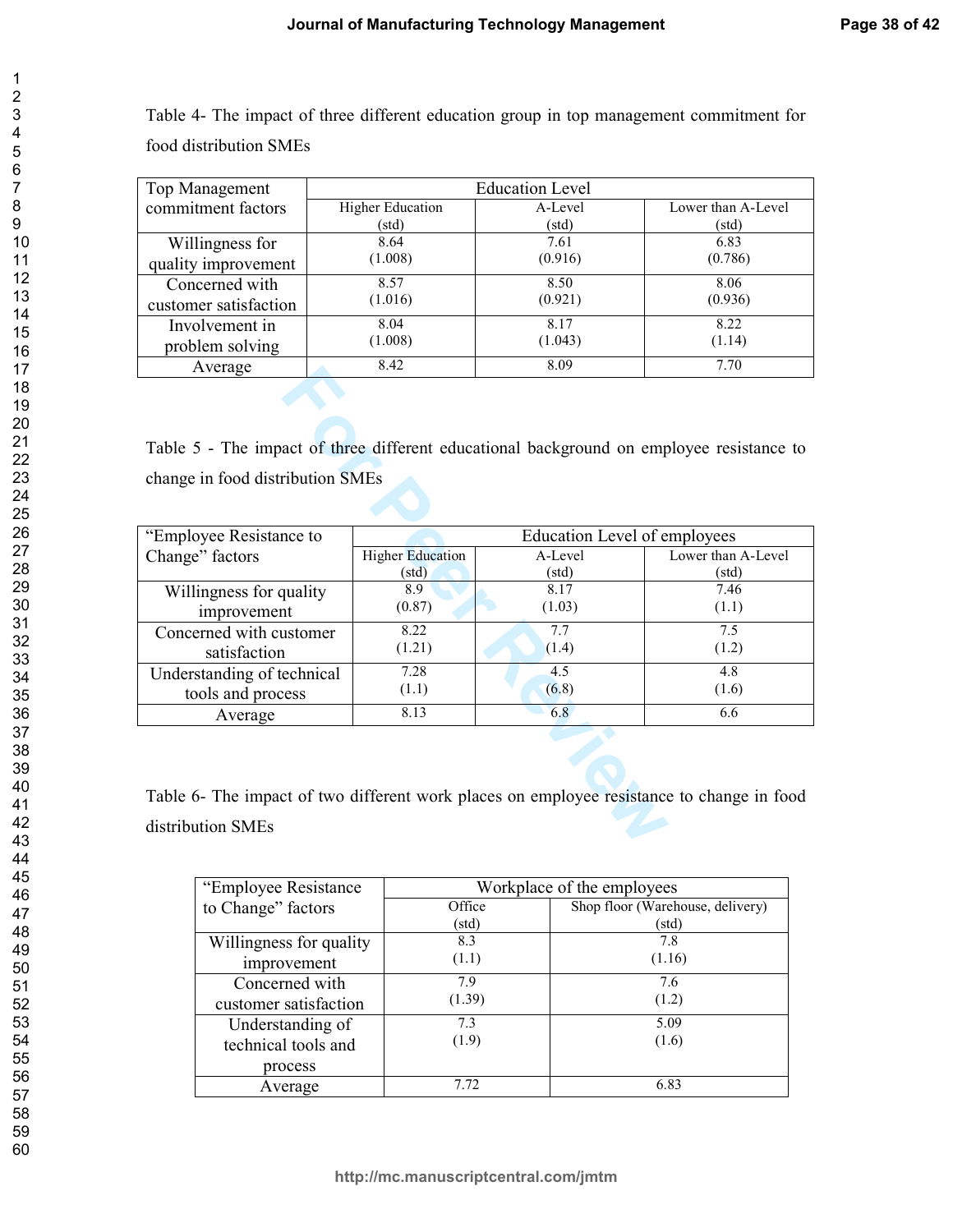|                                  |  |  | Table 7- The impact of practiced quality improvement initiative on business objectives |  |  |
|----------------------------------|--|--|----------------------------------------------------------------------------------------|--|--|
| considering the type of business |  |  |                                                                                        |  |  |

|                                 |                                          |                    |                    | Delivery           |                    |                       |                |                        |         |
|---------------------------------|------------------------------------------|--------------------|--------------------|--------------------|--------------------|-----------------------|----------------|------------------------|---------|
|                                 | Type of                                  | Scrap              | Cycle Time         | Time               | Cost               | Increase in           | Increased      | Improved               | Average |
| practiced quality<br>initiative | Business and<br>sample size              | reduction<br>(Std) | Reduction<br>(Std) | Reduction<br>(Std) | Reduction<br>(Std) | Productivity<br>(Std) | Sales<br>(Std) | Profitability<br>(Std) |         |
| $\overline{ISO}$                | Manufacturer                             |                    |                    |                    |                    |                       |                |                        |         |
|                                 | (12),                                    |                    |                    |                    |                    |                       |                |                        |         |
|                                 | Wholesaler (6),                          | 7.4                | 5                  | 5                  | $\overline{4}$     | 6.9                   | 8.66           | 9                      | 5.8     |
|                                 | Distributor (8),                         |                    |                    |                    |                    |                       |                |                        |         |
|                                 | Cash and carry<br>$(3)$ , Retailer $(9)$ | (.69)              | (1.22)             | (1.26)             | (1)                | (.87)                 | (.86)          | (.75)                  | (.95)   |
| Lean                            | Wholesaler $(12)$ ,                      |                    |                    |                    |                    |                       |                |                        |         |
|                                 | Distributor (26),<br>Cash and carry (3)  | 7.75               | 9                  | 8.33               | 7.5                | $\boldsymbol{7}$      | 3.75           | 6.25                   | 7.08    |
|                                 |                                          | (.5)               | (.0)               | (.57)              | (.57)              | (1)                   | (.95)          | (1.25)                 | (.69)   |
| Six Sigma                       | Manufacturer                             |                    |                    |                    |                    |                       |                |                        |         |
|                                 | $(3)$ , Retailer $(2)$                   |                    |                    |                    |                    |                       |                |                        |         |
|                                 |                                          | 9.5                | 9.5                | 8                  | 9.5                | 7.5                   | 10             | 10                     | 9.14    |
|                                 |                                          | (.7)               | (.7)               | (0.0)              | (.7)               | (.7)                  | (.0)           | (0.)                   | (.4)    |
| ISO & Lean                      | Wholesaler $(6)$ ,<br>Distributor (7),   |                    |                    |                    |                    |                       |                |                        |         |
|                                 | Cash and                                 |                    |                    |                    |                    |                       |                |                        |         |
|                                 | carry(1)                                 |                    |                    |                    |                    |                       |                |                        |         |
|                                 |                                          | 7.75               | $\,$ 8 $\,$        | 7.33               | $\boldsymbol{7}$   | 6.33                  | 6.66           | 8                      | 7.30    |
|                                 |                                          | (.95)              | (.0)               | (1.5)              | (1.1)              | (.58)                 | (1.15)         | (.81)                  | (.87)   |
| ISO & Six Sigma                 | Manufacturer<br>(2)                      |                    |                    |                    |                    |                       |                |                        |         |
|                                 |                                          | 9.66               | 9                  | 8                  | 9                  | $7.5$                 | 9              | 9.66                   | 8.83    |
| ISO, Lean & Six                 | Retailer $(3)$                           | (.57)              | (1)                | (1.4)              | (1.4)              | (.7)                  | (1)            | (.57)                  | (.95)   |
| Sigma                           |                                          | 9.83               | 9.68               | 9                  | 10                 | 9                     | 10             | 10                     | 9.64    |
|                                 |                                          | (N/A)              | (N/A)              | (N/A)              | (N/A)              | (N/A)                 | (N/A)          | (N/A)                  | (N/A)   |
| Average                         |                                          |                    |                    |                    |                    |                       |                |                        |         |
|                                 |                                          | 7.6                | 7.46               | 6.94               | 6.4                | $\tau$                | 7.72           | 8.54                   | 7.40    |
|                                 |                                          | (1.07)             | (.59)              | (.95)              | (.96)              | (.94)                 | (.79)          | (.68)                  | .77     |
|                                 |                                          |                    |                    |                    |                    | OH                    |                |                        |         |
|                                 |                                          |                    |                    |                    |                    |                       |                |                        |         |
|                                 |                                          |                    |                    |                    |                    |                       |                |                        |         |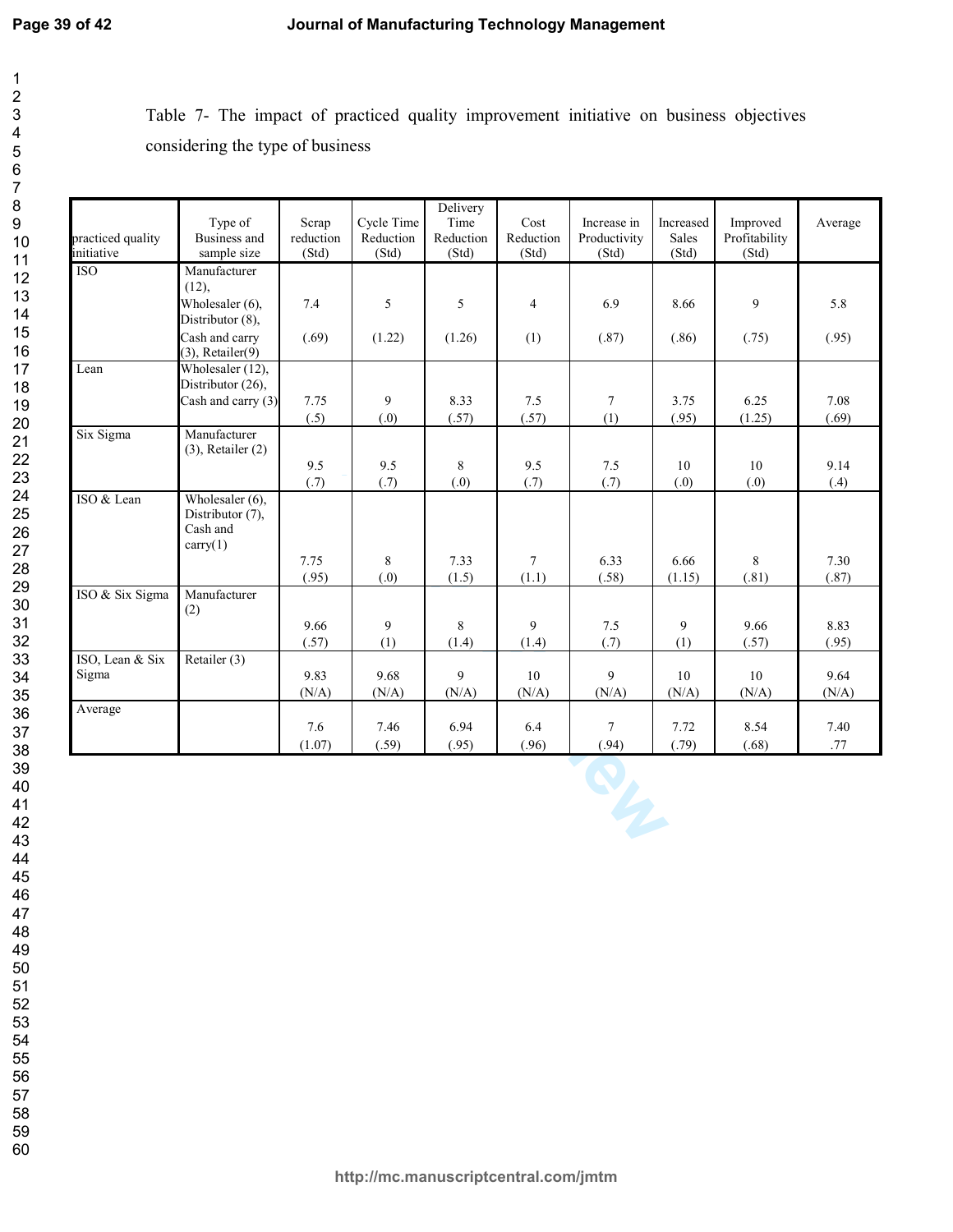

Figure 1- Pareto analysis to select the most important sources of the defect



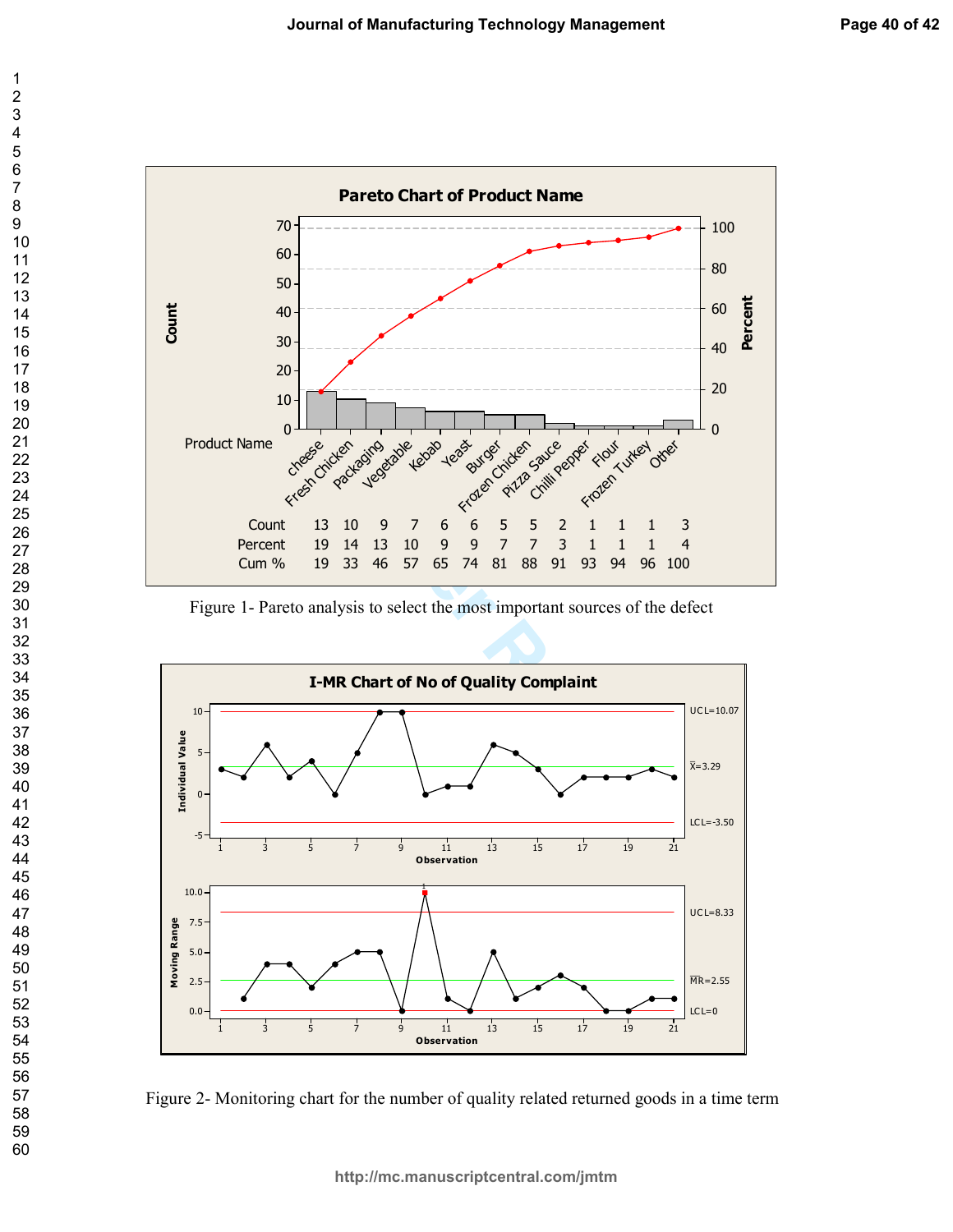$\mathbf 1$  $\overline{2}$  $\overline{3}$  $\overline{\mathbf{4}}$  $\overline{7}$